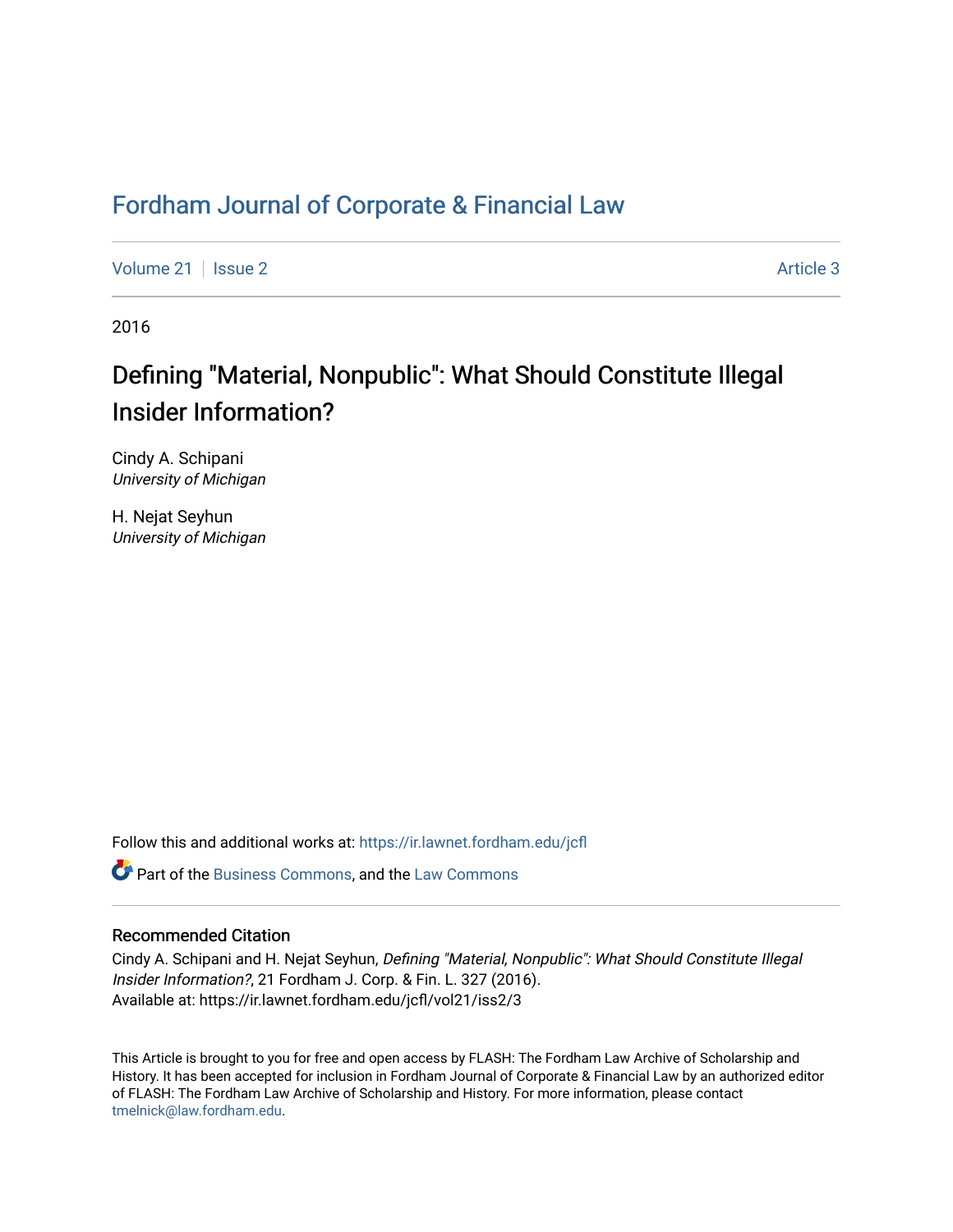# Defining "Material, Nonpublic": What Should Constitute Illegal Insider Information?

# Cover Page Footnote

\* Merwin H. Waterman Collegiate Professor of Business Administration and Professor of Business Law, University of Michigan, Ann Arbor, Michigan. \*\* Jerome B. & Eilene M. York Professor of Business Administration and Professor of Finance, University of Michigan, Ann Arbor, Michigan. We thank Alina Charnianuskaya, Ivana Mrazova, Jacob Styburski, and Julia Xin for excellent research assistantship.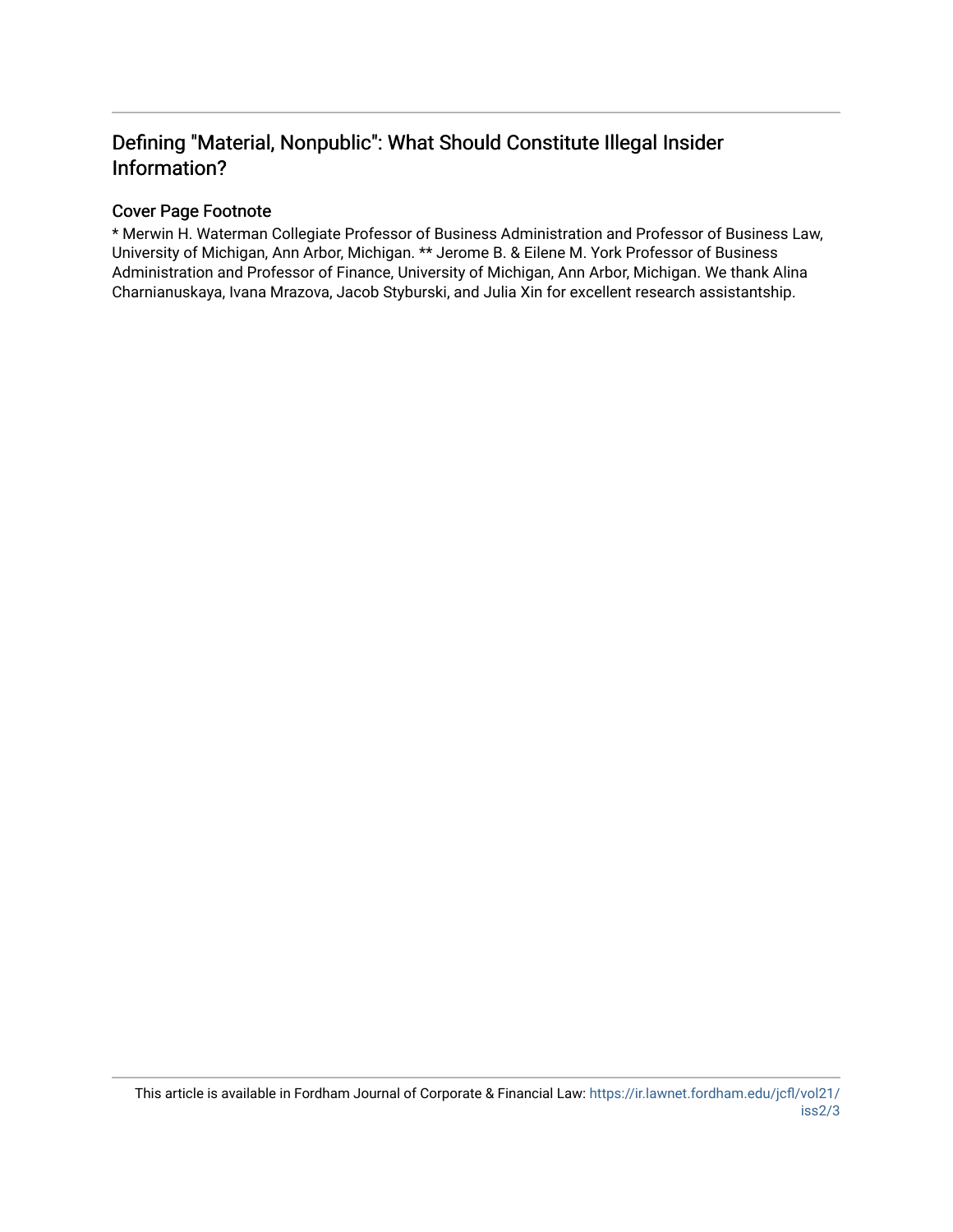# **DEFINING "MATERIAL, NONPUBLIC": WHAT SHOULD CONSTITUTE ILLEGAL INSIDER INFORMATION?**

*Cindy A. Schipani\* & H. Nejat Seyhun\*\**

#### **ABSTRACT**

It has been over fifty years since the United States Securities and Exchange Commission held that insider trading on material, nonpublic information is illegal, and despite the passage of the Insider Trading Sanctions Act in 1984, Insider Trading and Securities Fraud Enforcement Act in 1988, and the Sarbanes-Oxley Act of 2002, there is still no clear definition of "material, nonpublic information." This Article argues that the ambiguity of what constitutes illegal insider information enables corporate insiders to engage in profitable transactions without legal consequences. Furthermore, we argue and provide evidence that the necessity of showing a tipper's personal benefit creates evidentiary difficulties, which, along with the ambiguity of "material, nonpublic information," has made the recent increased penalties against insider traders ineffective. In response, this Article proposes a new evidentiary standard that is simple, easy to implement, and difficult to circumvent by insiders.

#### **TABLE OF CONTENTS**

| I. THE DEVELOPMENT OF INSIDER TRADING LAW333      |  |
|---------------------------------------------------|--|
|                                                   |  |
| B DEFINING INSIDER TRADING THROUGH THE COURTS 336 |  |

<sup>\*</sup> Merwin H. Waterman Collegiate Professor of Business Administration and Professor of Business Law, University of Michigan, Ann Arbor, Michigan. \*\* Jerome B. & Eilene M. York Professor of Business Administration and Professor of

Finance, University of Michigan, Ann Arbor, Michigan. We thank Alina Charnianuskaya, Ivana Mrazova, Jacob Styburski, and Julia Xin for excellent research assistantship.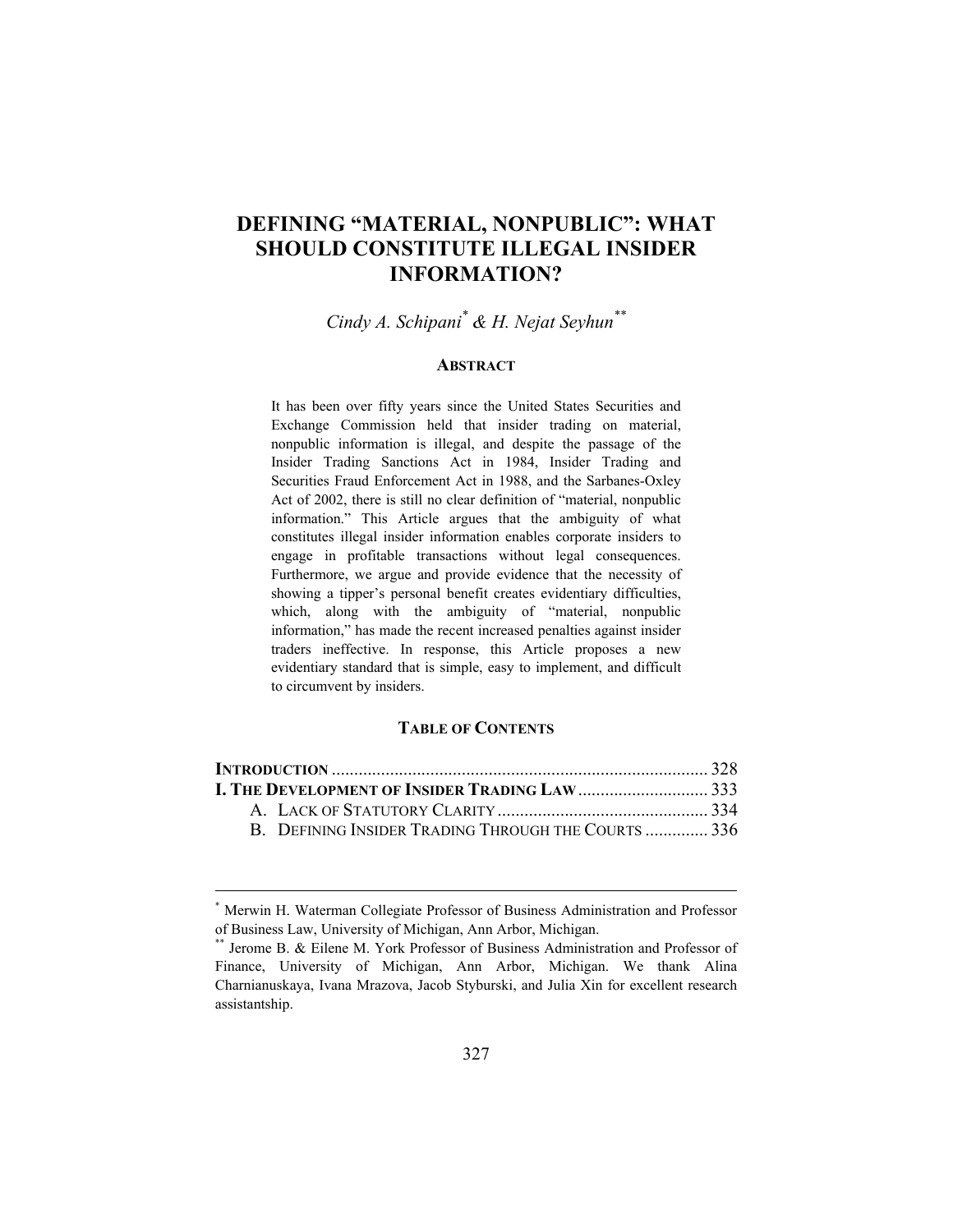# 328 *FORDHAM JOURNAL* [Vol. XXI *OF CORPORATE & FINANCIAL LAW*

| C. THE AMBIGUITY OF DEFINING "MATERIAL, NONPUBLIC         |     |
|-----------------------------------------------------------|-----|
|                                                           | 341 |
| D. TIPPEE DERIVATIVE LIABILITY, "PERSONAL BENEFIT," AND   |     |
|                                                           | 346 |
|                                                           | 350 |
| 1. Newman's Impact on the Personal Benefit Test           | 351 |
| 2.                                                        |     |
| 3. Newman's Impact on Tipper/Tippee Relationships 352     |     |
| THE PURPOSE OF THE DIRKS REQUIREMENT  352<br>$F_{\cdot}$  |     |
|                                                           |     |
| II. THE PARADOX: PENALTIES FOR THE UNDEFINED INSIDER      |     |
|                                                           | 355 |
|                                                           |     |
|                                                           |     |
| <b>III. Our Proposal: A New Evidentiary Standard  363</b> |     |
|                                                           |     |
|                                                           |     |
| <b>IV. EXPLOITATION OF VAGUENESS IN STANDARDS:</b>        |     |
|                                                           |     |
|                                                           |     |
|                                                           |     |

#### **INTRODUCTION**

A crackdown on financial fraud over the past fifteen years has led to the passage of the Sarbanes-Oxley Act of 2002, the Dodd-Frank Wall Street Reform and Consumer Protection Act in 2010, and significant increases in insider-trading prosecution.<sup>1</sup> The statutory penalties for illegal insider trading are almost as severe as those for first degree murder, yet some estimate that insiders profit more than \$6 billion on transactions every year.<sup>2</sup> The increase in penalties over this time has done little to deter insider trading.<sup>3</sup> What is the explanation for this paradox?

<sup>1</sup>*. See* Mirela V. Hristova, *The Case for Insider-Trading Criminalization and Sentencing Reform*, 13 TRANSACTIONS: TENN. J. BUS. L. 267, 276-80 (2012)

<sup>2.</sup> Jesse M. Fried, *Insider Trading via the Corporation*, 162 U. PA. L. REV. 801 (2014).

<sup>3</sup>*. See* Hristova, *supra* note 1, at 276-80 (2012); *see also* Patrick Augustin, Menachem Brenner & Marti G. Subrahmanyam, Informed Options Trading Prior to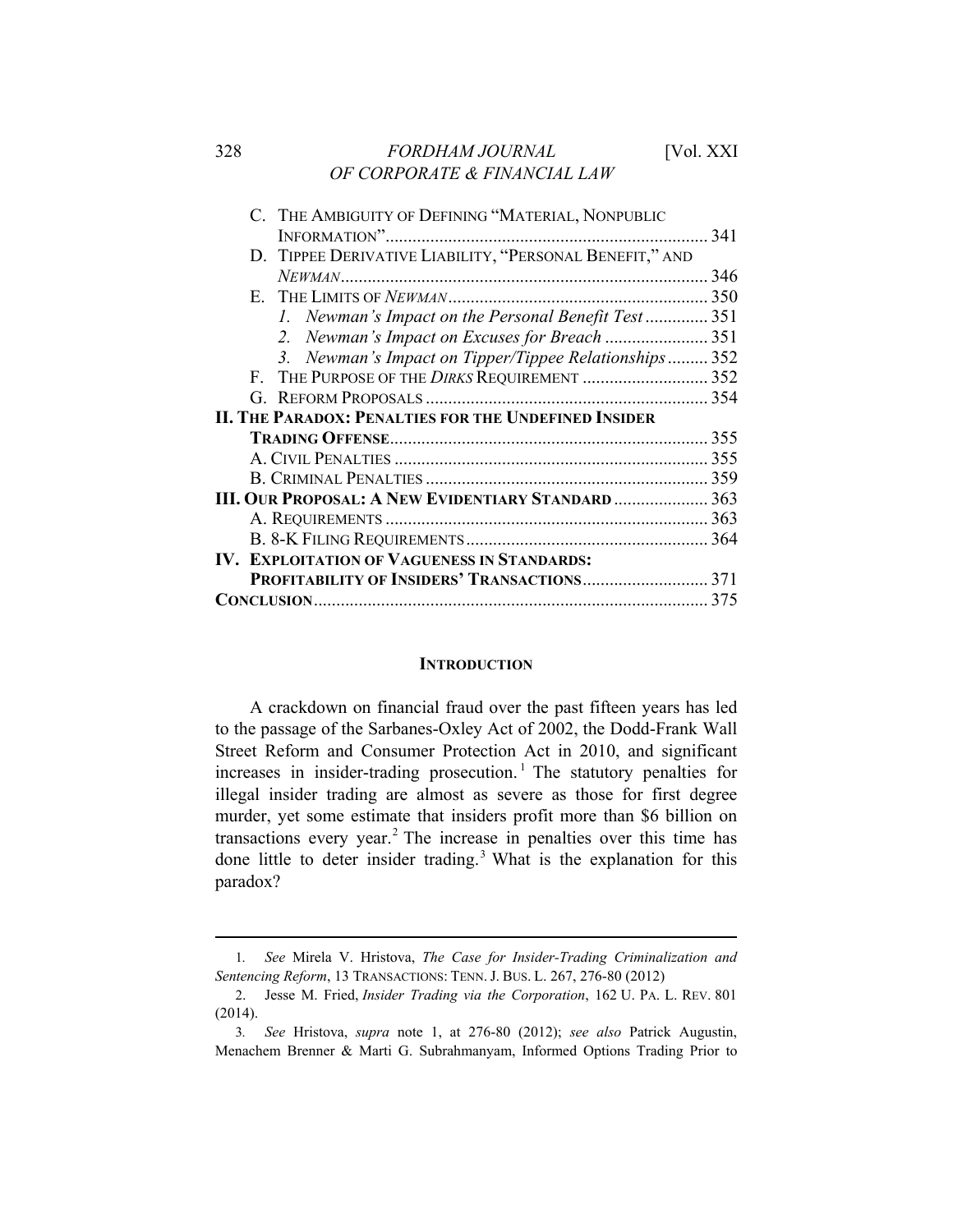Even though more than eighty years have passed since the enactment of the Securities Exchange Act of 1934 (the "Exchange Act"), prohibiting fraud in the purchase or sale of any security,<sup>4</sup> and more than fifty years have passed since *Cady, Roberts* held that insider trading on material, nonpublic information is illegal,<sup>5</sup> neither the United States Congress nor the United States Securities and Exchange Commission (the "SEC") has provided a clear definition of the phrase "material, nonpublic information." In the case of litigation, courts have typically found insider trades made immediately prior to the disclosure of corporate takeovers, earnings announcements, or dividend announcements to be unlawful.<sup>6</sup> Immediately is generally interpreted as meaning within days or hours of an announcement by the firm. However, it is much less clear whether trading one month before an announcement is legal. Equally unclear is the legality of trading on other types of valuable information, such as corporate structuring, new security issues, corporate borrowing decisions, or personnel changes, all of which can significantly impact stock prices.<sup>7</sup> We argue that the ambiguity of the term "material, nonpublic information" enables corporate insiders to engage in problematic, profitable transactions without legal consequence.

Over the past thirty years, Congress has responded to public concern over increased insider trading by passing legislation that has repeatedly increased the penalties upon conviction. In 1984, Congress passed the Insider Trading Sanctions Act ("ITSA"),<sup>8</sup> followed by the

M&A Announcements: Insider Trading? (Oct. 26, 2015) (unpublished working paper), http://papers.ssrn.com/sol3/papers.cfm?abstract\_id=2441606 [http://perma.cc/7H6R-Q NLM].

<sup>4</sup>*. See* Securities Exchange Act of 1934 § 10(b), 15 U.S.C. § 78j(b) (2012); *see also* 17 C.F.R. § 240.10b-5 (2015).

<sup>5</sup>*. See* Cady, Roberts & Co., 40 S.E.C. 907 (1961), 1961 WL 60638.

<sup>6</sup>*. See* Lisa K. Meulbroek, *An Empirical Analysis of Illegal Insider Trading*, 47 J. FIN. 1661, 1663 (1992) (noting that insider trading is associated with immediate price movements and quick price discovery).

<sup>7</sup>*. See e.g.*, Karl-Adam Bonnier & Robert F. Bruner, *An Analysis of Stock Price Reaction to Management Change in Distressed Firms*, 11 J. ACCT. & ECON. 95 (1989); Steven Davidoff Solomon, *In Corporate Disclosure, a Murky Definition of Material*, N.Y. TIMES: DEALBOOK (Apr. 5, 2011, 5:57 PM), http://dealbook.nytimes.com/2011/04/ 05/in-corporate-disclosure-a-murky-definition-of-material/?\_r=0 [http://perma.cc/4TB3 -GYS9].

<sup>8.</sup> Insider Trading Sanctions Act of 1984, Pub. L. No. 98-376, 98 Stat. 1264.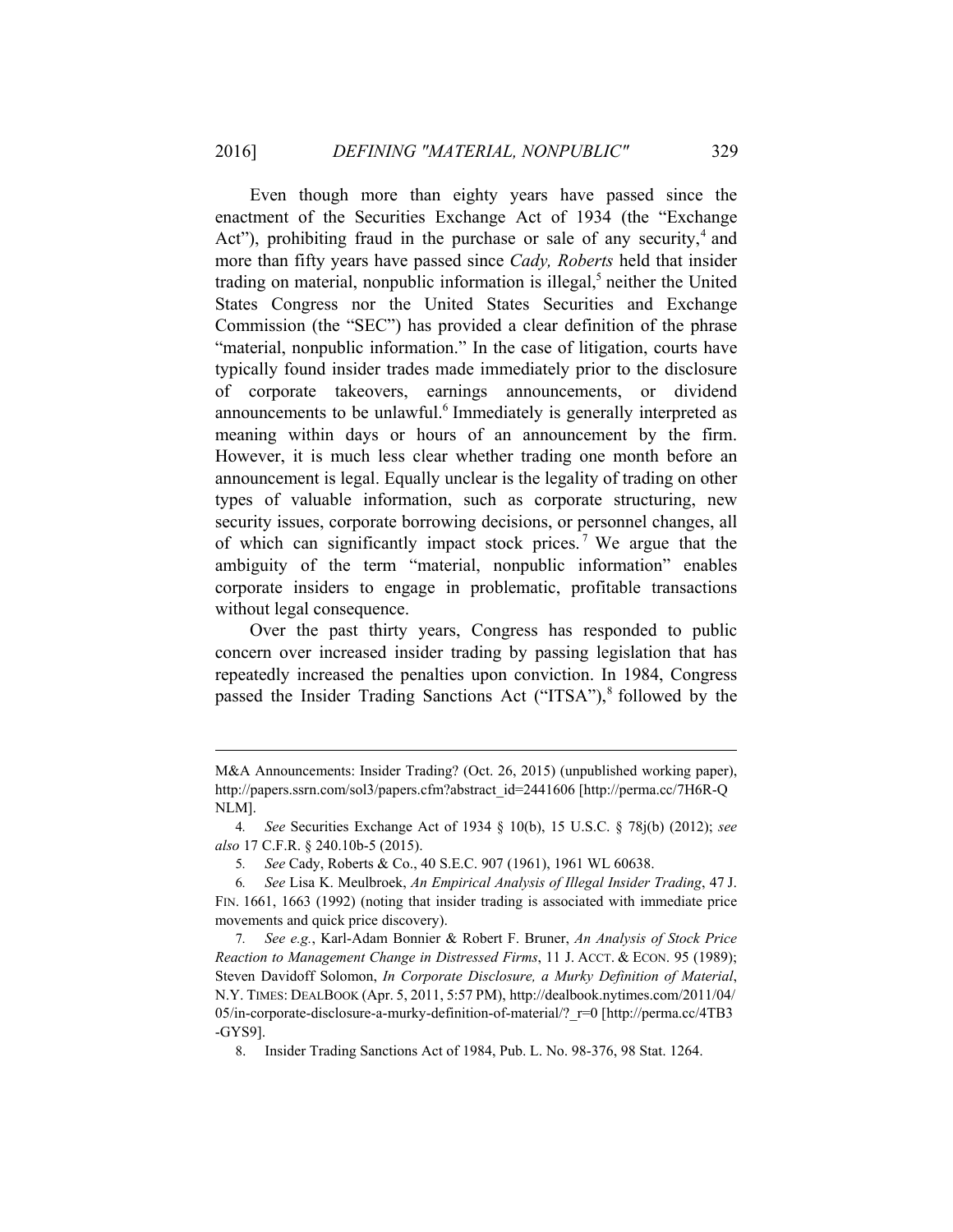Insider Trading and Securities Fraud Enforcement Act ("ITSFEA")<sup>9</sup> in 1988, and the Sarbanes Oxley Act ("SOX")<sup>10</sup> in 2002. Currently, the penalties from insider trading can reach up to twenty years in prison and up to  $$1$  million in fines for each offense.<sup>11</sup> Despite increased congressional action to address issues stemming from insider trading, the legislature has yet to define clearly what exactly constitutes illegal insider information.

This matter is further complicated by *Newman*, <sup>12</sup> a recent decision by the Second Circuit that endorses a strict interpretation of the Supreme Court's holding in *Dirks v. SEC* requiring a showing of personal benefit to insider-tippers before attaching liability to tippees.  $^{13}$  More specifically, in order to establish tippee liability, the Second Circuit now requires the government to "prove beyond a reasonable doubt that the tippee knew that an insider disclosed confidential information *and* that he did so in exchange for a personal benefit."<sup>14</sup> This ruling significantly raises the bar for establishing liability because traders can evade the requirement by adding additional layers between the original tipper and the eventual tippee. We argue that the additional ambiguity created by *Newman*, which was recently denied certiorari, 15 will lead to an increased frequency and profitability of insider trading to the detriment of the investing public and its confidence in public markets.

We therefore advocate for a clearer definition of "material, nonpublic information." Increasing civil and criminal penalties does not

<sup>9.</sup> Insider Trading and Securities Fraud Enforcement Act of 1988, Pub. L. No. 100- 704, 102 Stat. 4677.

<sup>10.</sup> Sarbanes-Oxley Act of 2002, Pub. L. No. 107-204, 116 Stat. 745.

<sup>11</sup>*. See* Hristova *supra* note 1, at 279-80.

<sup>12</sup>*. See* United States v. Newman, 773 F.3d 438 (2d Cir. 2014).

<sup>13</sup>*. See* Dirks v. SEC, 463 U.S. 646, 662 (1983) (holding that derivative (tippee) liability can only be found where the insider-tipper "personally will benefit, directly or indirectly, from his disclosure. Absent some personal gain, there has been no breach of duty to stockholders. And absent a breach by the insider, there is no derivative breach."). In *Dirks*, the insider-tipper shared personal information with an analyst (the defendant) in order to expose an insurance scam being perpetrated by the tipper's company. *Id.* at 648-49.

<sup>14</sup>*. See Newman*, 773 F.3d at 442.

<sup>15.</sup> United States v. Newman, 136 S. Ct. 242 (2015) (denying certiorari); *see also*  Ed Beeson, *SEC Loses Insider Trading Case on Home Court*, LAW360 (Sept. 14, 2015, 3:44 PM), http://www.law360.com/articles/702227/sec-loses-insider-trading-case-on-ho me-court [http://perma.cc/7TKY-CB2V].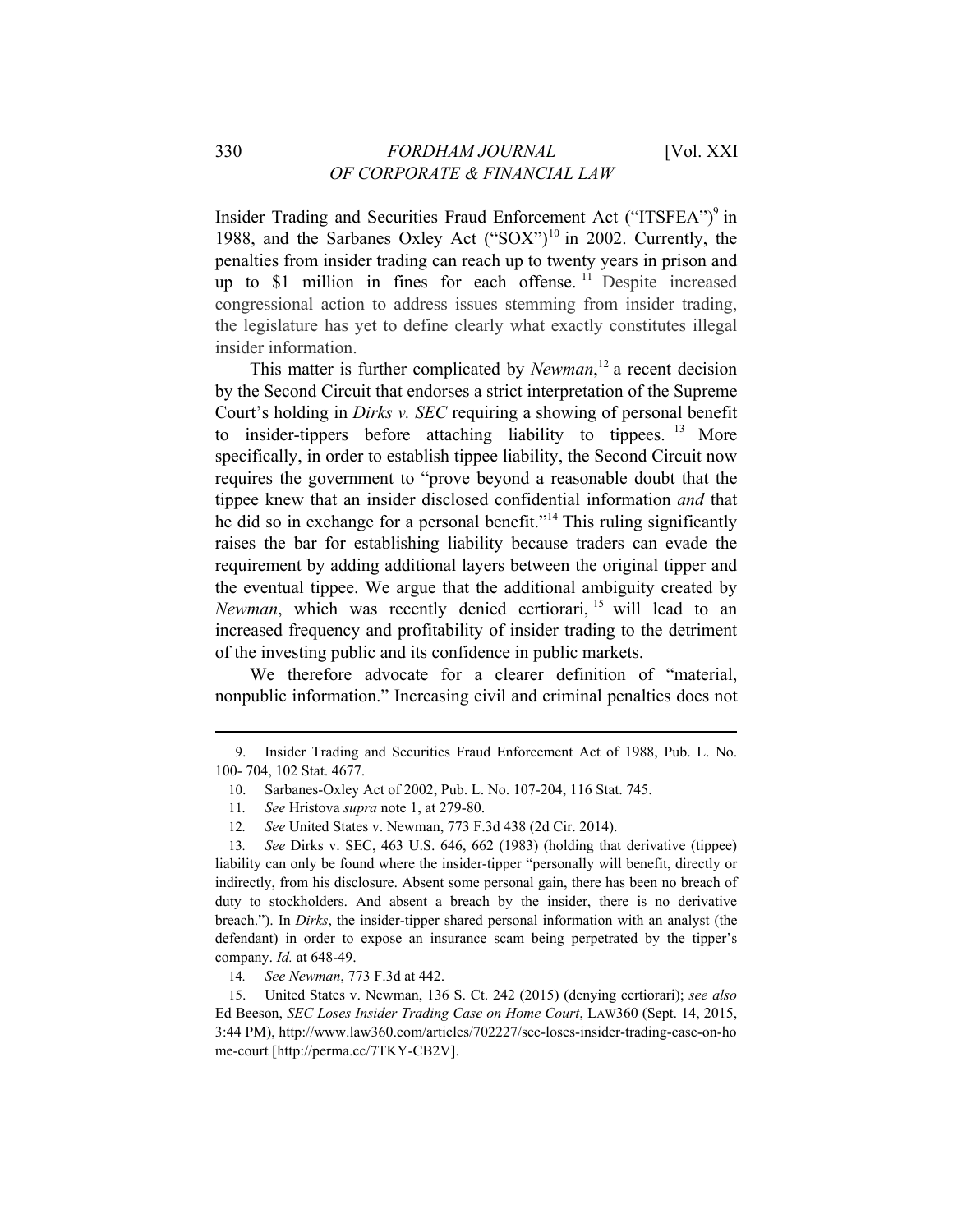work as a successful deterrent if there is substantial ambiguity about what constitutes illegal insider trading. This ambiguity allows insiders to not only trade successfully, but also to fend off attempts by private litigants, the SEC, and the U.S. Department of Justice (the "DOJ") to discipline them after the fact. The evidence presented in this Article confirms our hypothesis and shows that insider trading has become increasingly prevalent while the threat of sanctions continues to weaken.

To achieve a clearer definition, we urge the courts, the SEC, and Congress to adopt an evidentiary presumption. Our proposed presumption is simple, easy to implement, and difficult for insiders to circumvent. It provides that a prima facie case of trading on material, nonpublic information be found upon proof that (1) the information giving rise to the trade is of the type that requires an 8-K filing by the corporation, (2) its announcement leads to statistically significant abnormal stock returns,<sup>16</sup> and (3) the insider trading has occurred within two months prior to the announcement of the information. Given that corporations file 10-Q and 10-K reports every three months, these conditions, in effect, require that all insider trading based on 10-Q and 10-K information be confined to approximately a one-month window after each earnings announcement.<sup>17</sup> If all three conditions are satisfied, then the burden of proof must shift to the insiders to show that the particular transaction does not meet the material, nonpublic information requirement. Furthermore, any tipping by insiders of any information satisfying these three conditions must again shift the burden of proof to defendants to show that their tip should be exempted.<sup>18</sup>

<sup>16.</sup> Standard deviation of stock returns for a typical publically listed company is about 50% per year or about 3.3% per day. This means that to be statistically significant at the 5% level, the announcement must lead to a stock price change of 7% or greater on the announcement day.

<sup>17.</sup> Typically, two to three days after earnings announcements is also considered a black-out period to allow markets to fully digest the earnings information. This, in effect, confines insider trading to the four-week period after each earnings announcement.

<sup>18.</sup> This proposal is based, in part, on evidence that information disclosed in Form 8-K filings provides new and material information to the public. Recent research shows that 15,419 transactions executed by insiders during the four business days prior to the filing of Form 8-K reports exhibit statistically significant abnormal trading profits of 42 basis points. This finding indicates that insiders can and do exploit the new information contained in 8-K reports. *See* Alma Cohen, Robert J. Jackson, Jr. & Joshua R. Mitts, *The 8-K Trading Gap* (Sept. 7, 2015) (Columbia Law & Econ., Working Paper No. 524, 2015), http://papers.ssrn.com/sol3/papers.cfm?abstract\_id=2657877 [http://perma.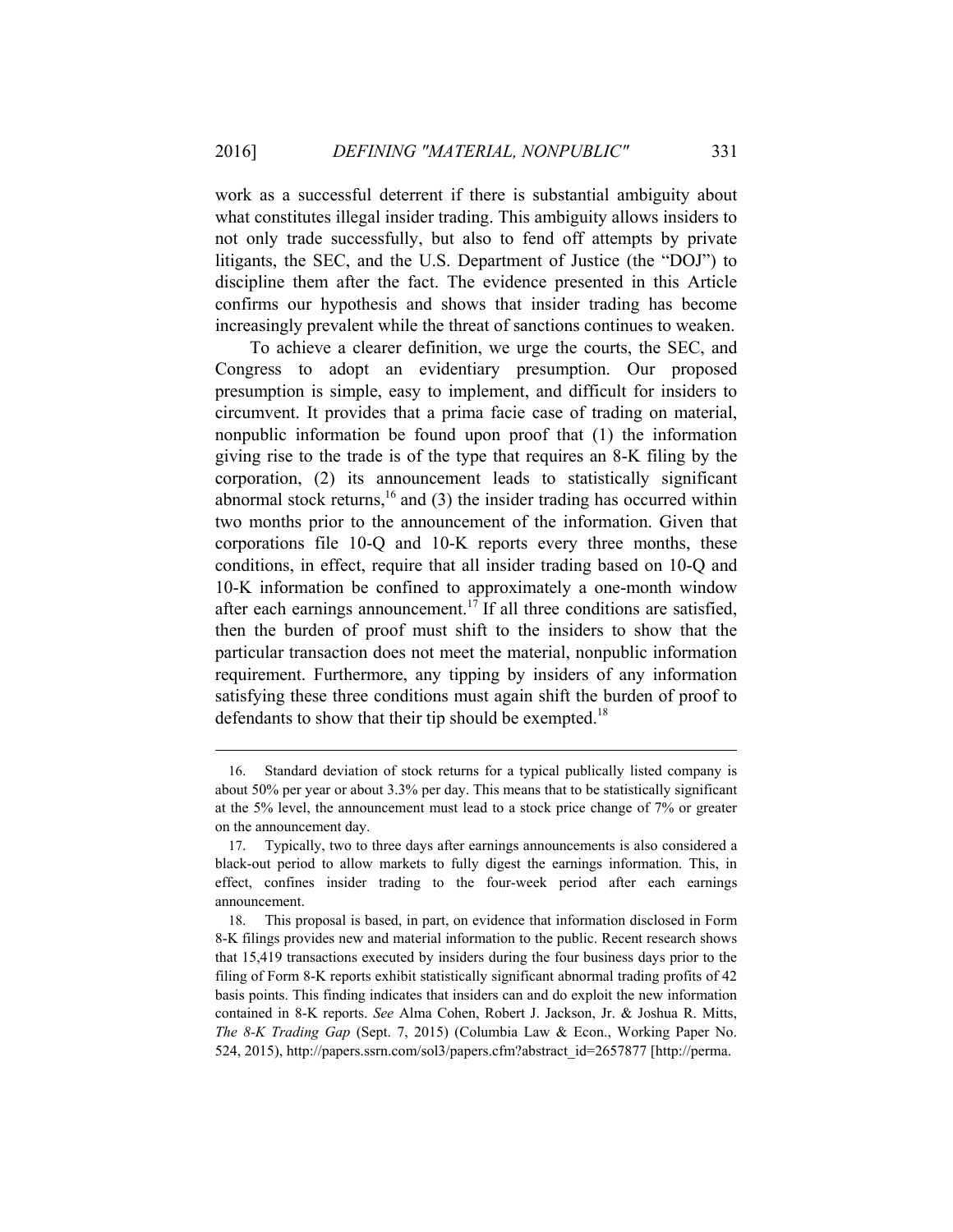Of course, this evidentiary presumption does not cover all possible instances of insider trading, as it is not intended to be comprehensive. For instance, insiders may trade on material, nonpublic information, but still end up losing money due to unexpected circumstances. Insiders may also exploit long-lived information beyond two months. Our objective is to provide a prima facie presumption of what is always considered material, nonpublic information, similar to Rule 14e-3 (described below), which declares takeover-related information to always be material and nonpublic. We recognize that other types of trading may still fall in a gray area, which will need to be resolved through a fact-finding process.

We expect additional clarity will allow all insiders who want to be on the safe side of the law to ensure that their transactions do not meet any of the conditions set forth above. Insiders already know which events trigger an 8-K filing. By not trading or tipping during the twomonth window preceding an upcoming 8-K filing, insiders can easily ensure that at least two of the three conditions will not be satisfied. The benefit of this additional clarity should enable courts to separate routine insider trading from opportunistic trading and increase the confidence in the public equity markets.

The remainder of this Article is organized as follows. Part I discusses the development of insider trading law, and recent developments in materiality of insider trading information, including the role of the *Newman* decision. Part II outlines the numerous criminal and civil penalties imposed upon the undefined offense of insider trading. Part III describes our proposal for a new evidentiary presumption, and discusses the potential effects of the *Newman* decision in establishing liability under insider trading laws. In Part IV, we argue that insiders exploit the vagueness in the statutes to engage in profitable transactions, and as a result, the profitability of insiders' transactions is itself a measure of the ineffectiveness of the insider trading laws. We also present evidence on time-series profitability of historical insider trading to gauge the deterrence effect of the insider trading laws. This Article then sums up our findings and presents our conclusions.

cc/YSC4-TKL2].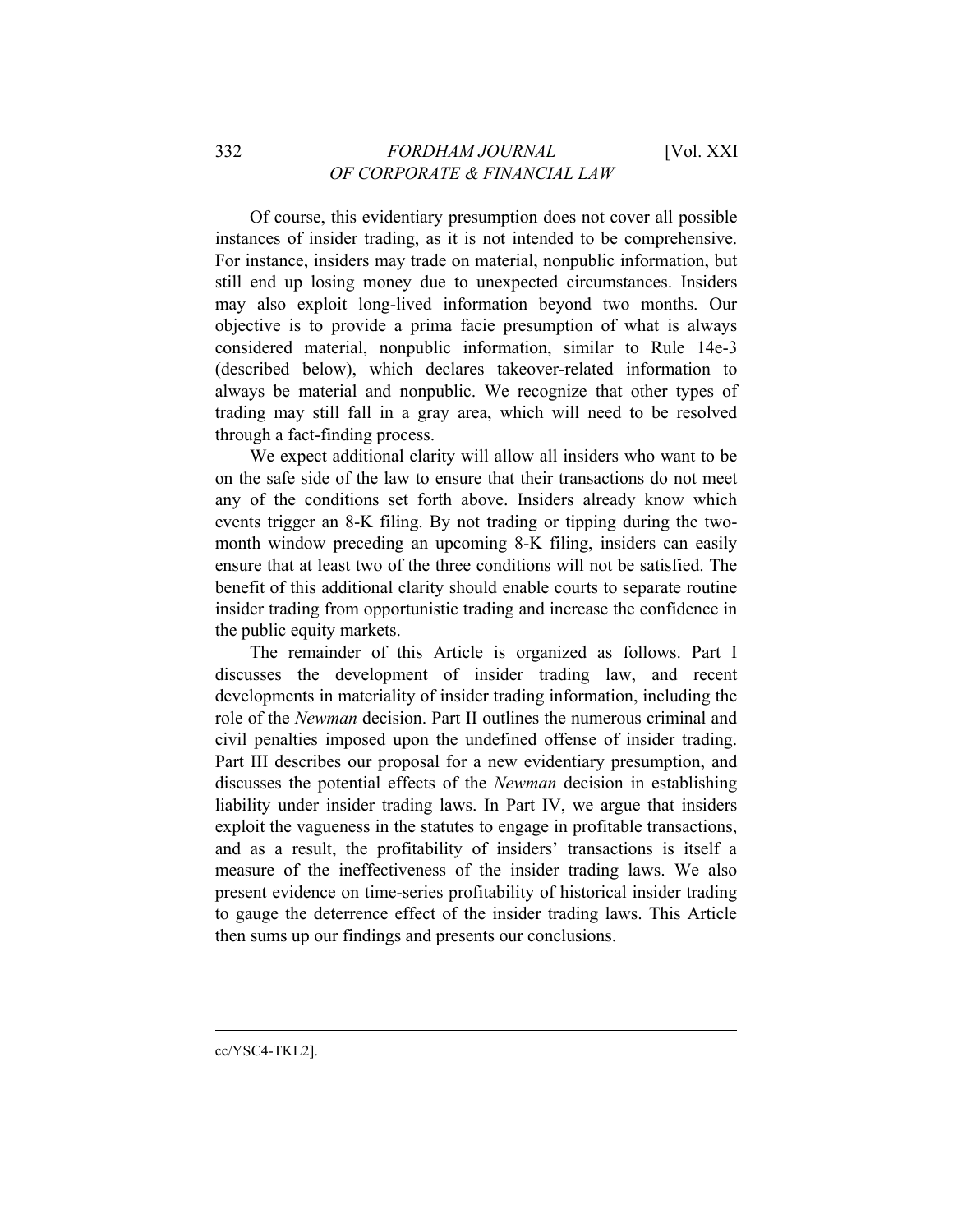#### **I. THE DEVELOPMENT OF INSIDER TRADING LAW**

Insider trading is not defined in federal securities laws. Therefore, the courts are left to interpret whether a trade is fraudulent, which requires a determination of whether the information used was material and nonpublic. The lack of a statutory or regulatory definition in this respect is troublesome and out of line with many jurisdictions across the Atlantic.<sup>19</sup> In the United States, the offense is based on interpretations, both judicial and administrative, of the antifraud provisions in Section 10(b) of the Exchange Act and SEC Rule  $10b-5$ <sup>20</sup> While state causes of action and liability for securities fraud existed long before either was enacted, $^{21}$  serious federal involvement did not begin until 1961, when the SEC argued in *Cady, Roberts* that federal antifraud provisions should extend to cover insider trading.<sup>22</sup> The crime is either criminal or civil, and has been interpreted by the courts as requiring intent.<sup>23</sup>

According to the SEC, insider trading "generally occurs when a security is bought or sold in breach of a fiduciary duty or other relationship of trust and confidence while in possession of material, nonpublic information."24 "Inside information" is generally understood to be "nonpublic information about events or circumstances related to a

<sup>19</sup>*. See* Edward Greene & Olivia Schmid, *Duty Free Insider Trading?*, 2013 COLUM. BUS. L. REV. 369, 372, 424 (2013). In the European Union, for example, the offense is defined in a statutory directive, the Market Abuse Directive. The Directive is detailed and the crime is premised on the concept of parity of information without a requirement of deception or misleading conduct, or breach of a fiduciary duty or any similar relationship of trust and/or confidence. *Id.* at 372. The SEC lobbied for a similar parity-of-information approach, but this approach was rejected in *Chiarella*, where the Supreme Court found it too broad in scope because Rule 10b-5 is based on fraud. *See*  Chiarella v. United States, 445 U.S. 222, 233-34 (1980). The parity-of-information approach is focused on the information, not how the person obtains it from his or her source, and does not involve criminal intent. The United States has not adopted this approach and continues to suffer from lack of clear definitions of insider trading.

<sup>20</sup>*. See* Exchange Act § 10(b), 15 U.S.C. § 78j(b) (2012); 17 C.F.R. § 240.10b-5 (2015).

<sup>21</sup>*. See, e.g.*, Robert B. Thompson, *Insider Trading, Investor Harm, and Executive Compensation*, 50 CASE W. RES. L. REV. 291, 293 (1999).

<sup>22</sup>*. See* Cady, Roberts & Co., 40 S.E.C. 907 (1961), 1961 WL 60638; Thompson, *supra* note 21, at 293.

<sup>23</sup>*. See, e.g.*, *Chiarella*, 445 U.S. at 227-28.

<sup>24</sup>*. See SEC Enforcement Actions: Insider Trading Cases*, SEC, http://www.sec.go v/spotlight/insidertrading/cases.shtml [http://perma.cc/B6B3-WRR2] (last modified Jan. 28, 2015).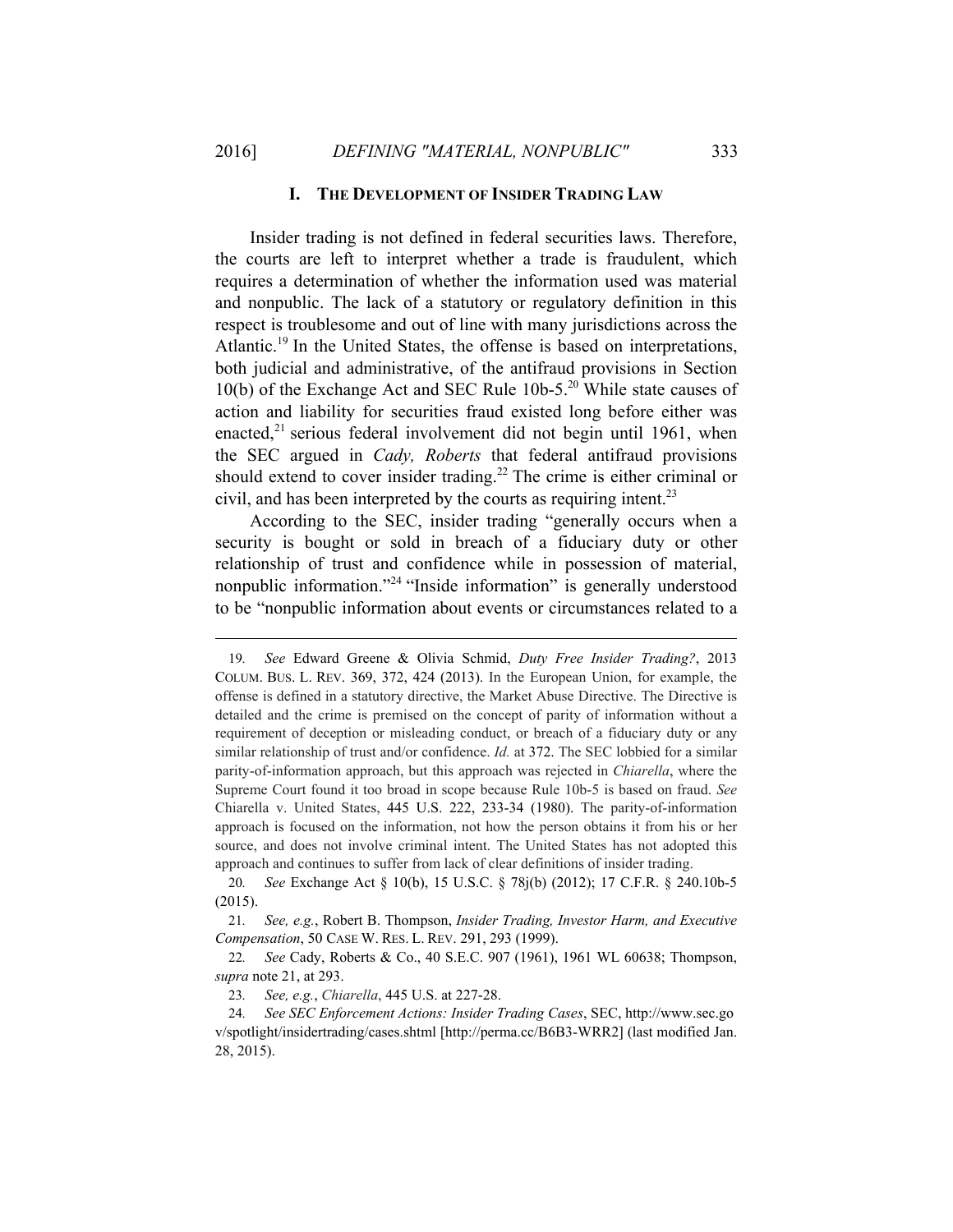# 334 *FORDHAM JOURNAL* [Vol. XXI *OF CORPORATE & FINANCIAL LAW*

company's assets or earning power known only to corporate management and its confidants, and which can reasonably be expected to have a material effect on the company's share price."<sup>25</sup>

Not all insider trading cases involve this type of information, however. Some concern trading by professionals on nonpublic market information, and others include "tipping" this information to others. The SEC defines information as being material if its release could affect the company's stock price. The SEC definitions and rules are generally broader than the limited rulings of the courts. This part will describe in detail how the legal landscape for insider trading has developed through both regulation and caselaw.

# A. LACK OF STATUTORY CLARITY

#### Section 10(b) of the Exchange Act provides:

It shall be unlawful for any person, directly or indirectly, by the use of any means or instrumentality of interstate commerce or of the mails, or of any facility of any national securities exchange—

. . . .

 $\overline{a}$ 

(b) To use or employ, in connection with the purchase or sale of any security registered on a national securities exchange or any security not so registered, or any securities-based swap agreement[,] any manipulative or deceptive device or contrivance in contravention of such rules and regulations as the Commission may prescribe as necessary or appropriate in the public interest or for the protection of investors.<sup>26</sup>

SEC Rule 10b-5 similarly states:

It shall be unlawful for any person, directly or indirectly, by the use of any means or instrumentality of interstate commerce, or of the mails or of any facility of any national securities exchange,

(a) To employ any device, scheme, or artifice to defraud,

<sup>25.</sup> Roberta S. Karmel, *The Law on Insider Trading Lacks Needed Definition*, 68 SMU L. REV. 757 (2015).

<sup>26.</sup> Exchange Act § 10(b), 15 U.S.C. § 78j(b) (2012).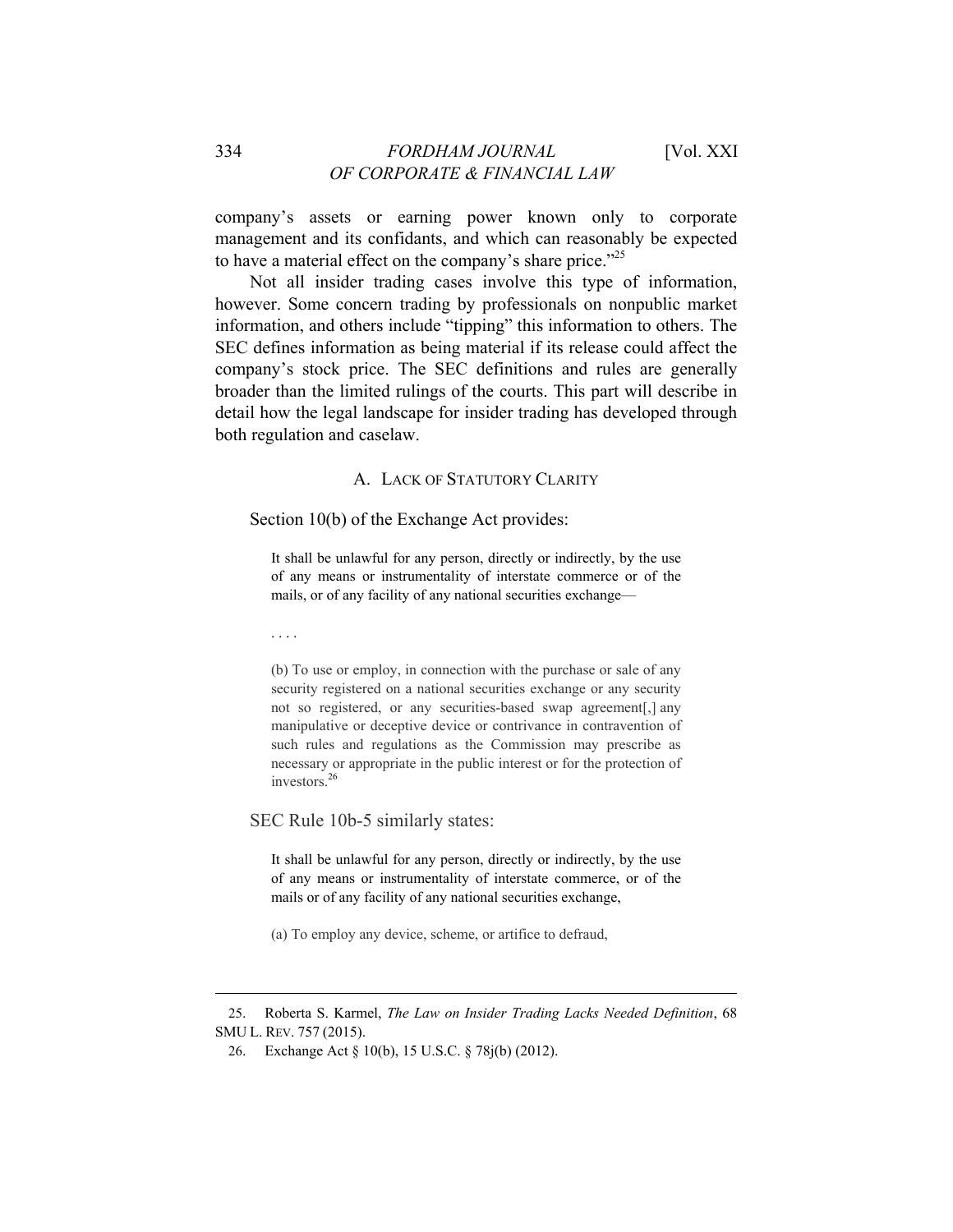(b) To make any untrue statement of a material fact or to omit to state a material fact necessary in order to make the statements made, in the light of the circumstances under which they were made, not misleading, or

(c) To engage in any act, practice, or course of business which operates or would operate as a fraud or deceit upon any person, in connection with the purchase or sale of any security.<sup>27</sup>

It is notable that neither the statute nor the regulatory rule even utilize the phrase "insider trading," let alone define it. Instead, insider trading has been considered fraud, covered by the above statute and rule, through court interpretation.<sup>28</sup>

Historically, the SEC and Congress have not agreed on the definition of insider trading. The SEC resisted defining insider trading in fear that a definition would enable more fraud.<sup>29</sup> Therefore, it has passed rules to clarify the borders of what the crime constitutes based on the court decisions on the matter throughout the years. When the United States Senate<sup>30</sup> and the United States House of Representatives<sup>31</sup> attempted to define insider trading with proposed bills in 1987, the SEC proposed its own bill. 32 These bills, however, adopted different approaches. Whereas the Senate and SEC gave contemporaneous traders the ability to recover damages, the House put forward a criminal statute.<sup>33</sup>

<sup>27. 17</sup> C.F.R. § 240.10b-5 (2015).

<sup>28</sup>*. See, e.g.,* Cady, Roberts & Co., 40 S.E.C. 907 (1961), 1961 WL 60638 (the first decision to hold that Section 10(b) of the Exchange Act and SEC Rule 10b-5 apply to insider trading); *Chiarella*, 445 U.S. at 230 (1980) (the first Supreme Court case to hold that Section 10(b) and Rule 10b-5 cover insider trading).

<sup>29</sup>*. See, e.g.*, Jed S. Rakoff, Judge, PLI Securities Regulation Institute Keynote Address: Is the S.E.C. Becoming a Law unto Itself? (Nov. 5, 2014), http://securitiesdiar y.files.wordpress.com/2014/11/rakoff-pli-speech.pdf [http://perma.cc/XMW3-Z5GD] (noting that the SEC "has repeatedly resisted any effort by Congress to statutorily define insider trading, preferring to leave the concept sufficiently flexible as to be able to adjust to new developments"); Jill E. Fisch, Letter to the Editor, *The Muddle of Insider Trading Regulation*, N.Y. TIMES (Nov. 24, 1991), http://www.nytimes.com/199 1/11/24/business/l-the-muddle-of-insider-trading-regulation-101791.html [http://perma. cc/RQC8-TFAH].

<sup>30.</sup> S. 1380, 100th Cong. (1987).

<sup>31.</sup> H.R. 1238, 100th Cong. (1987).

<sup>32</sup>*. See* Karmel, *supra* note 25, at 766.

<sup>33.</sup> H.R. 1238.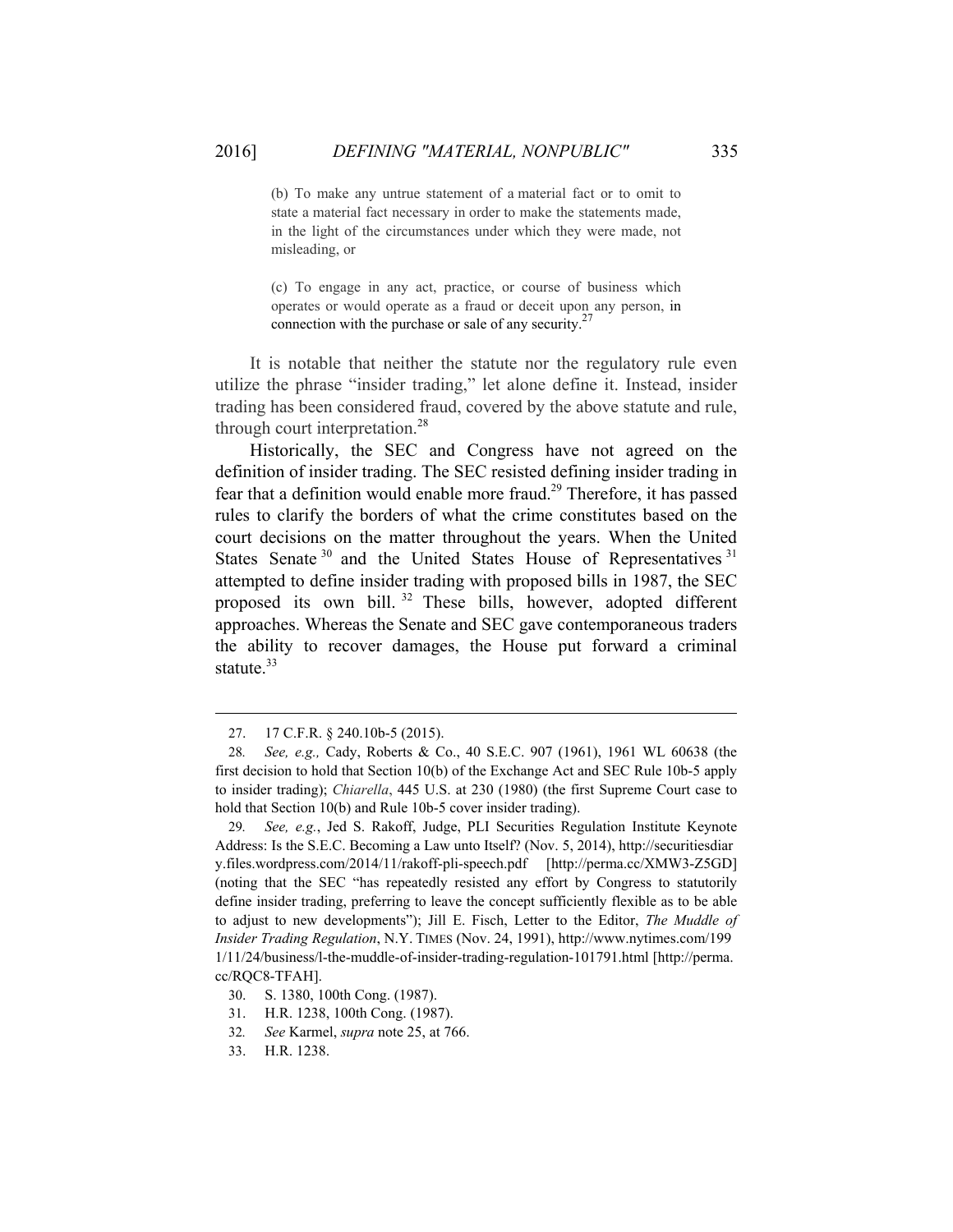The Senate bill would have considered "information [to have been] used or obtained wrongfully only if it [had] been obtained by, or its use would constitute, directly or indirectly, theft, conversion, misappropriation or a breach of any fiduciary, contractual, employment, personal or other relationship of trust and confidence."34 The SEC, on the other hand, wanted to outlaw trading while in possession of material, nonpublic information if that information "has been obtained by, or its communication would constitute, directly or indirectly (A) theft, bribery, misrepresentation, espionage (through electronic or other means) or (B) conversion, misappropriation, or any other breach of any personal or other relationship of trust and confidence, or breach of any contractual or employment relationship.<sup>35</sup> This change to "possession" without an accompanying "use" resulted in no action being taken by Congress until the ITSFEA,<sup>36</sup> which increased the sanctions for the crime, but failed to provide any help in defining insider trading.<sup>37</sup>

#### B. DEFINING INSIDER TRADING THROUGH THE COURTS

In large part due to the lack of statutory clarity, the courts have found it necessary to shape the boundaries of what constitutes illegal insider information through caselaw. In *Cady, Roberts*, the first insider trading case under Rule 10b-5, the SEC found that a broker-dealer's liability derived from the conduct of one of its principals, a director of a corporation that decided to make a dividend cut.<sup>38</sup> The SEC held that the director had violated Rule 10b-5 when, soon after leaving the board meeting where he had learned of the dividend cut, he sold the securities of that corporation held in customer accounts of the broker-dealer, including those in which he had a beneficial interest. 39 The SEC emphasized the existence of a relationship, which gave the director access to inside information only intended for a corporate purpose, and

<sup>34.</sup> S. 1380, at 3.

<sup>35</sup>*. See* Karmel, *supra* note 25, at 766 (citing *Accompanying Letter, and Analysis by Ad Hoc Legislation Committee,* 19 Sec. Reg. & L. Rep. (BNA) 1817 (Nov. 27, 1987)).

<sup>36</sup>*. See* Insider Trading and Securities Fraud Enforcement Act of 1988, Pub. L. No. 100-704, 102 Stat. 4677.

<sup>37</sup>*. See* Karmel, *supra* note 25, at 766.

<sup>38</sup>*. See* Cady, Roberts & Co., 40 S.E.C. 907 (1961), 1961 WL 60638, at \*1.

<sup>39</sup>*. Id.* at \*4.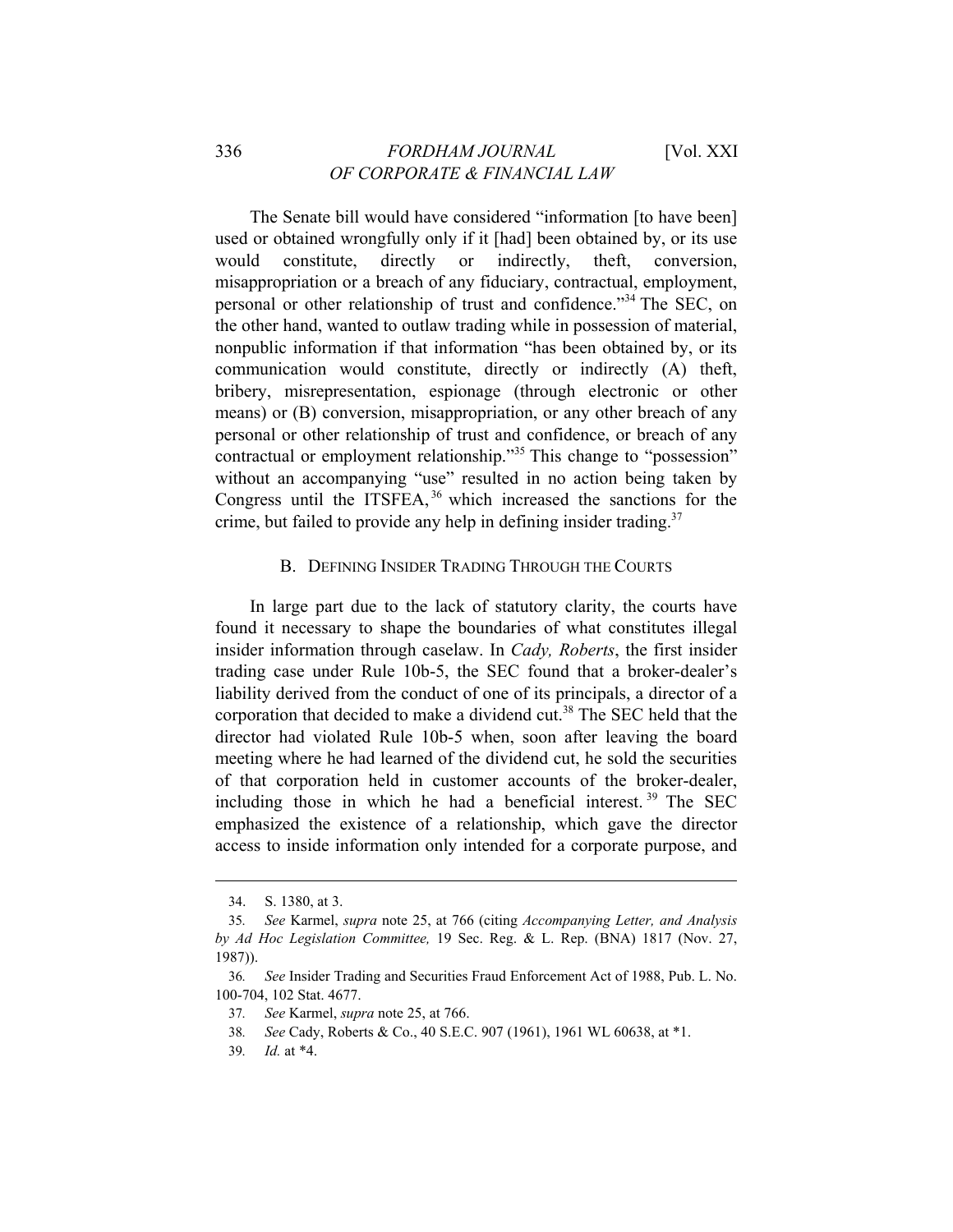the unfairness of allowing him to take advantage of this information by trading without disclosure.<sup>40</sup>

In *Texas Gulf Sulphur*, the Second Circuit adopted this view when it affirmed an injunction against an issuer, its officers, and its employees disallowing them from trading and tipping others to trade stocks and options based on insider information concerning a large copper strike by the issuer in Canada.<sup>41</sup> The court rooted its decision in the theory that investors trading on impersonal exchanges should have similar access to material information.<sup>42</sup> In this case, and in those following, the SEC would argue that in the public securities markets, Rule 10b-5 requires a parity of information among traders.<sup>43</sup>

In *Investors Management*, investment advisers and mutual fund managers sold stock in a company because of a selective disclosure from the underwriter of the company's debentures of a reduction in its earnings.<sup>44</sup> The SEC held that anyone who obtains insider information, "which he has reason to know emanates from a corporate source, and which by itself places him in a position superior to other investors, thereby acquires a relationship with respect to that information within the purview and restraints of [Rule 10b-5]."45 Commissioner Smith's concurring opinion further stated that the tippee must know that "the information was given to him in breach of a duty by a person having a special relationship to the issuer" and the information must have substantially contributed to the trading at hand.<sup>46</sup> The case exemplifies the two main questions of the debate: (1) whether possession of insider information is enough for a violation, or if it also has to be used, and (2) whether the tippee trading on the information must know that it was given in breach of a duty by someone with a special relationship with the company in question in which he or she cannot disclose this information.47 This concurring opinion would resonate in a later ruling of the Supreme Court.

 $\overline{a}$ 

at \*8).

<sup>40</sup>*. Id.*

<sup>41.</sup> SEC v. Texas Gulf Sulphur Co., 401 F.2d 833, 848 (2d Cir. 1968).

<sup>42</sup>*. Id*. at 849.

<sup>43.</sup> Karmel, *supra* note 25, at 759.

<sup>44</sup>*. See* Investors Mgmt. Co., 44 S.E.C. 633 (1971), 1971 WL 120505, at \*2-3.

<sup>45</sup>*. See* Karmel, *supra* note 25, at 760 (citing *Investors Mgmt.*, 1971 WL 120505,

<sup>46</sup>*. See* Karmel, *supra* note 25, at 760.

<sup>47</sup>*. See id.*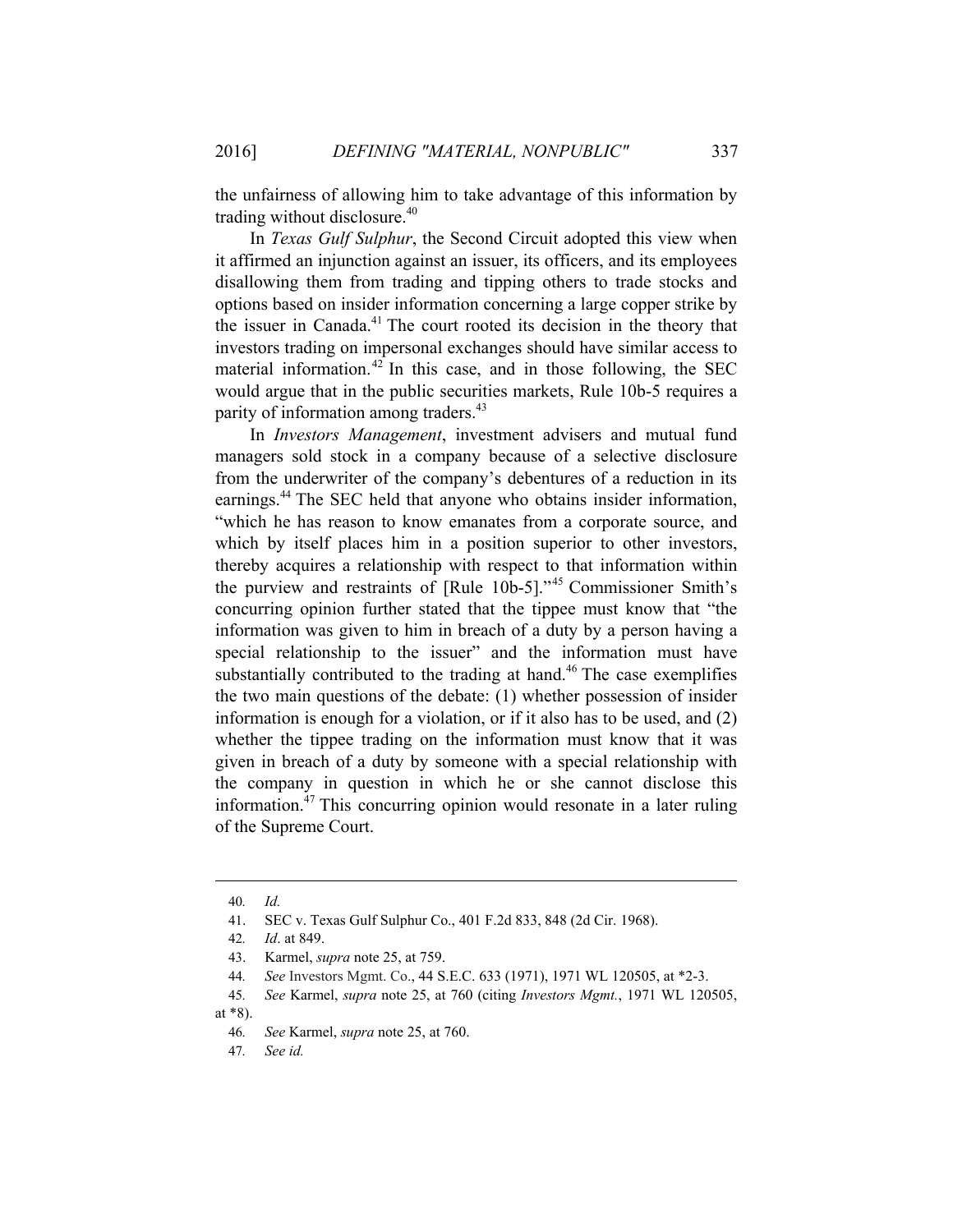Almost a decade later in *Chiarella,* the Supreme Court rejected this parity of information theory, stating that not every case of financial unfairness violates Rule  $10b-5$ .<sup>48</sup> In this case, the Court reversed the conviction of an employee of a financial printing house who, upon learning of upcoming tender offers for a few target companies, purchased shares in those companies in order to sell them at a profit after the tender offers were announced.<sup>49</sup> Because the names of the companies were not well disguised, the employee was able to ascertain their names on his own and, thus, was not tipped. Noting this, the Court held that "silence in connection with the purchase or sale of securities may operate as a fraud" only if "liability is premised upon a duty to disclose arising from a relationship of trust and confidence."<sup>50</sup>

Apart from its majority opinion, the case also generated an important dissent from Chief Justice Warren Burger, which helped to shape the development of insider trading law. In his dissent, he stated that the general rule that does not require parties to an arm's length business transaction to disclose information, in the absence of a confidential or fiduciary relation,

> permits a businessman to capitalize on his experience and skill in securing and evaluating relevant information; it provides incentive for hard work, careful analysis, and astute forecasting. But the policies that underlie the rule also should limit its scope. In particular, the rule should give way when an informational advantage is obtained, not by superior experience, foresight, or industry, but by some unlawful means.<sup>51</sup>

In the 5-4 decision, the majority of the Justices presumably supported the misappropriation doctrine.<sup>52</sup>

In response to their defeat in *Chiarella*, the SEC passed Rule 14e-3.53 Rule 14e-3 creates a "disclose or abstain" from trading requirement for anyone who (1) possesses material information concerning a tender offer, and (2) knows or has reason to know the information is nonpublic

<sup>48</sup>*. See* Chiarella v. United States, 445 U.S. 222, 231-32 (1980).

<sup>49</sup>*. Id*. at 224-25.

<sup>50</sup>*. Id*. at 230.

<sup>51</sup>*. Id.* at 239-40 (Burger, J., dissenting).

<sup>52</sup>*. See* Karmel, *supra* note 25, at 760-61 (citing *Chiarella*, 445 U.S. 222).

<sup>53. 17</sup> C.F.R. § 240.14e-3 (2015).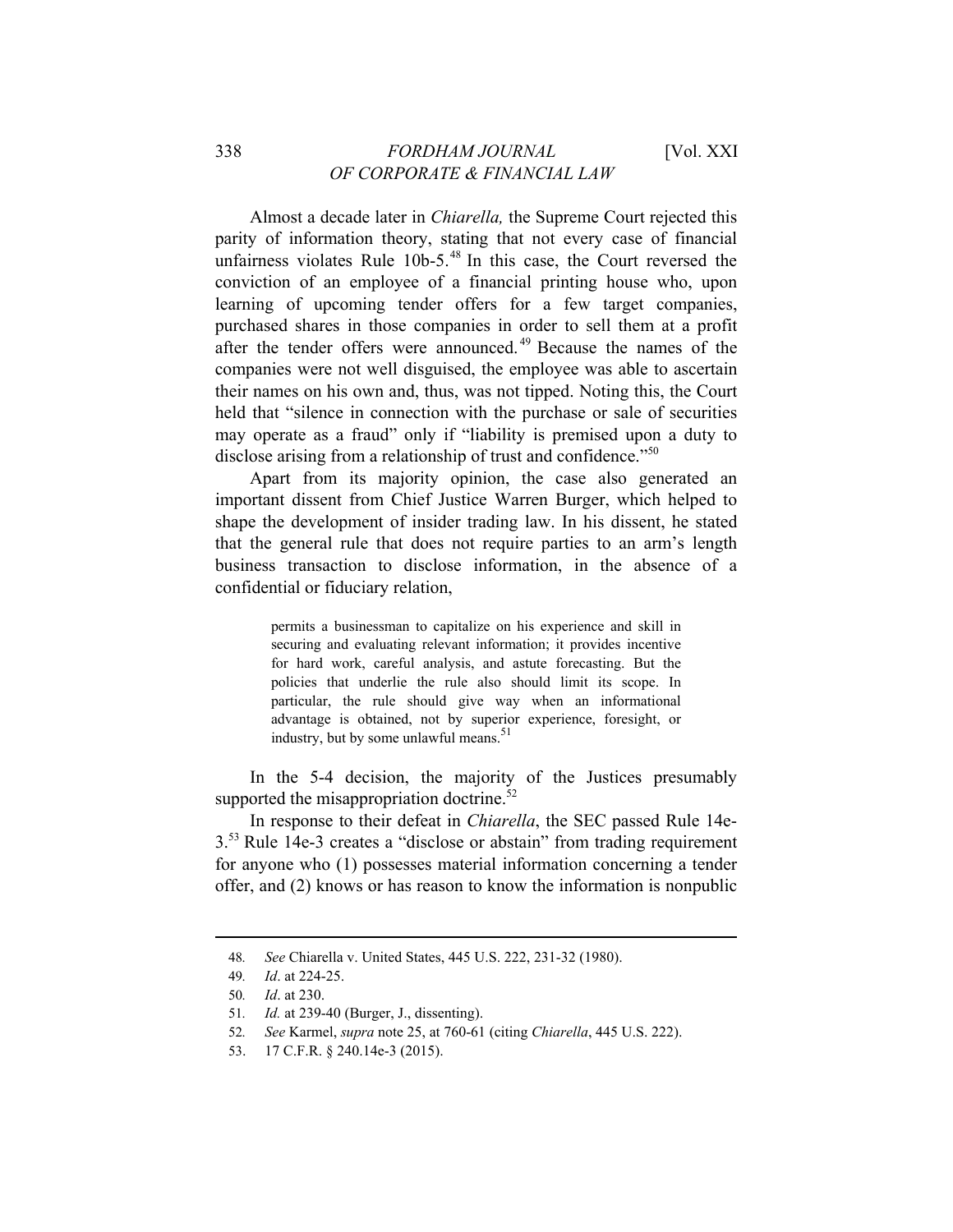and derived from the offeror or target company.<sup>54</sup> The SEC regards this as a prophylactic rule and argues that neither scienter nor breach of duty is required to trigger a violation.<sup>55</sup> This rule proved to be useful in prosecutions involving advance knowledge of tender offers; in fact, both the SEC and the DOJ prosecuted a number of cases under this rule on the basis of the misappropriation theory.<sup>56</sup>

The courts have also been faced with determining how to define insider trading under the various theories within the context of tippees. The Supreme Court explicitly rejected the equal access or parity of information theory in *Dirks*, and overturned the SEC's sanctions against Raymond Dirks by finding that a tippee's liability is derivative.<sup>57</sup> Dirks, an insurance company analyst, received information from a former officer of a company and began an independent investigation whereby he discovered that the company was engaging in large-scale fraud.<sup>58</sup> After Dirks told his clients and other potential clients about his findings, many sold their shares of the company. The Court rejected the SEC's argument that when tippees come into knowledge of material information they know is confidential, they must publicly disclose it or abstain from trading.59 Instead, the court held that a tippee is only liable if the tipper breached a fiduciary duty by receiving a personal benefit via the tip. $60$ 

Following the ruling, the SEC attempted to distinguish the case of *Stevens* from *Dirks*. 61 In *Stevens*, a CEO made a number of unsolicited calls to some securities analysts to tell them the soon-to-be announced quarterly results would be lower than expected. $62$  The SEC argued that,

<sup>54</sup>*. See id.* 

<sup>55</sup>*. See* Karmel, *supra* note 25, at 761 n.33 (citing Tender Offers, 45 Fed. Reg. 60,410 (Sept. 4, 1980)).

<sup>56</sup>*. See* Karmel, *supra* note 25, at 761; *see also* Steginsky v. Xcelera Inc., 741 F.3d 365, 370 (2d Cir. 2014) (reversing the trial court's dismissal of insider trading charges where defendants allegedly traded on information concerning a planned tender offer); SEC v. Jacobs, No. 1:13-CV-1289 (N.D. Ohio June 11, 2013) (denying defendants' motion for judgment as a matter of law where downstream tippees allegedly traded on information concerning a planned tender offer).

<sup>57</sup>*. See* Dirks v. SEC, 463 U.S. 646, 659 (1983).

<sup>58</sup>*. See id.* at 648-50.

<sup>59</sup>*. See id.* at 653-54.

<sup>60</sup>*. See id.*

<sup>61.</sup> SEC v. Stevens, Litigation Release No. 12,813, 48 S.E.C. Docket 739, 1991 WL 296537, at \*1 (Mar. 19, 1991).

<sup>62</sup>*. See id.*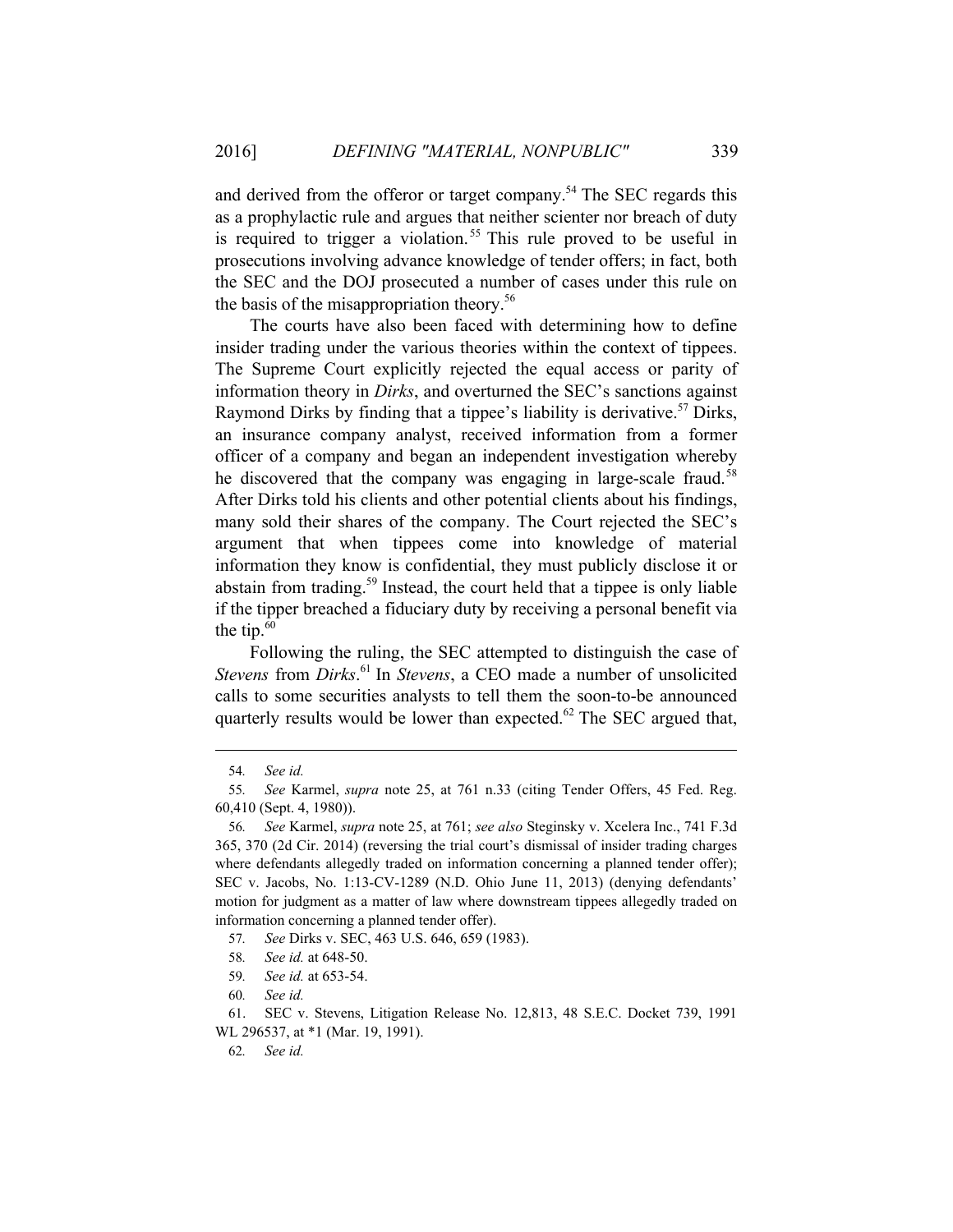through his selective disclosure, the CEO attempted to benefit by enhancing his reputation and managerial status.<sup>63</sup> Following a settlement in the case, the SEC adopted Regulation Fair Disclosure ("Regulation FD"), which imposes a duty on public companies that disclose insider information to analysts or others in the industry to simultaneously disclose that information publicly.<sup>64</sup>

The courts and the SEC also do not agree on the interpretation of situations involving the tipping of family members by insiders. For example, in *Chestman*, a husband tipped a stockbroker based on information he had received from his wife, who had received it through a line of family members, starting with a family member who was a corporate insider.<sup>65</sup> The stockbroker was prosecuted in the matter, but the Second Circuit overturned the conviction under Section  $10(b)$ , <sup>66</sup> arguing that a family relationship is not a sufficient basis to establish the fiduciary relationship necessary based on *Chiarella* and *Dirks*. <sup>67</sup> Following this holding, the SEC passed Rule 10b5-2, which establishes that "(3) whenever a person receives or obtains material, nonpublic information from his or her spouse, parent, child or sibling; provided, however, that the person receiving or obtaining the information may demonstrate that no duty of trust or confidence existed with respect to the information," he or she has a duty of trust and confidence under the misappropriation theory.<sup>68</sup>

Disagreement among the circuit courts regarding the interpretation of the causal connection between a trader's possession of insider information and his or her trading has only contributed to the confusion. For example, the Second Circuit held in *Teicher* that "knowing

<sup>63</sup>*. Id*.

<sup>64</sup>*. See* 17 C.F.R. § 243.100 (2015). Regulation FD cannot lead to private damages suits or criminal prosecution, as it is not promulgated under Sections 10(b) or 14 of the Exchange Act. Regulation FD provides in pertinent part, that "[w]henever an issuer, or any person acting on its behalf, discloses any material nonpublic information regarding that issuer or its securities to [a broker, dealer, investment adviser, investment company, or holder of the issuer's securities], the issuer shall make public disclosure of that information: (1) [s]imultaneously, in the case of an intentional disclosure; and (2) [p]romptly, in the case of a non-intentional disclosure." *Id.* § 243.100(a), (b)(1).

<sup>65</sup>*. See* United States v. Chestman, 947 F.2d 551, 555 (2d Cir. 1991) (en banc).

<sup>66.</sup> He was convicted under Rule 14e-3, however. *Id*. at 554.

<sup>67</sup>*. See id.* at 571.

<sup>68</sup>*. See* 17 C.F.R. § 240.10b5-2.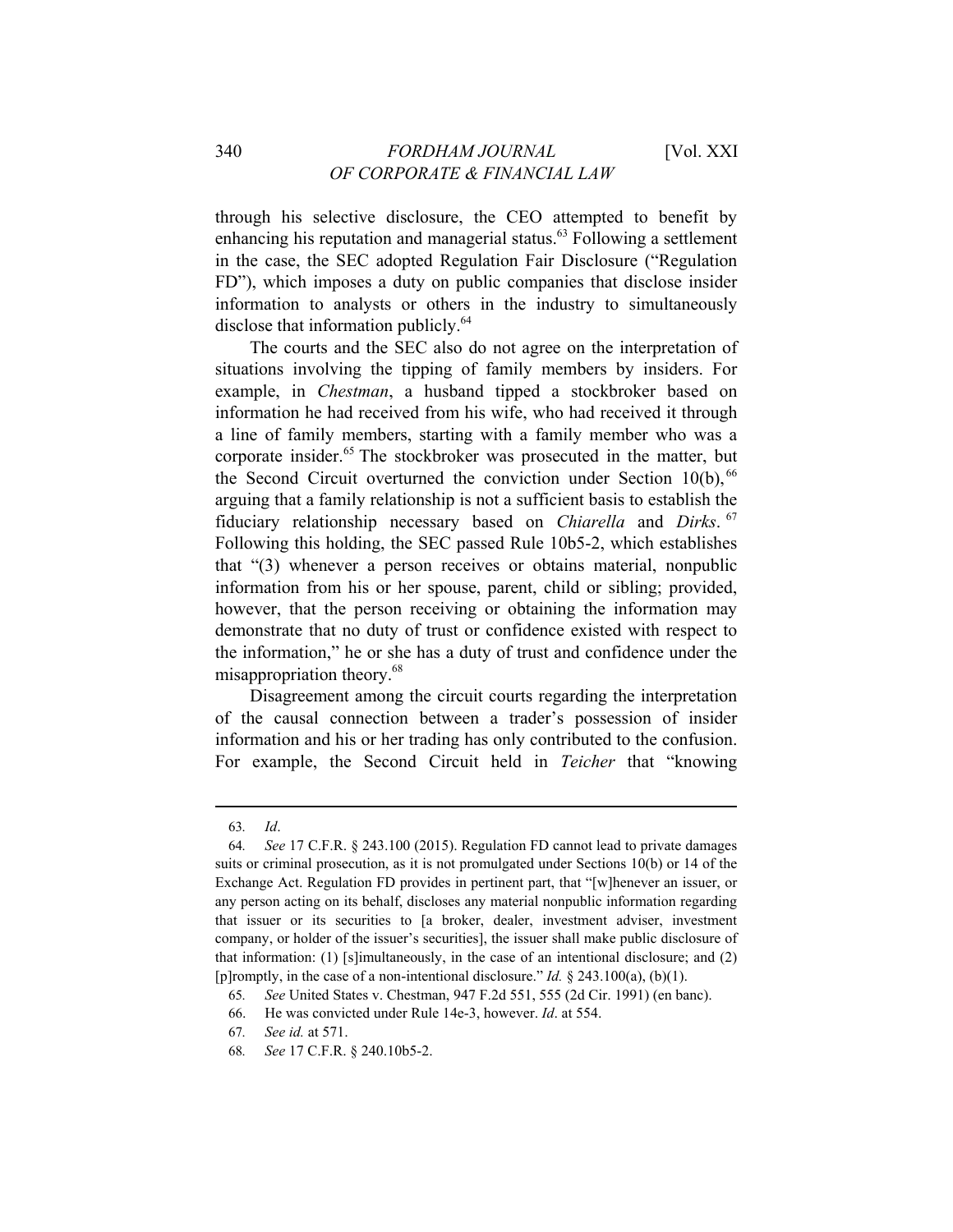possession" is sufficient to establish insider trading liability.<sup>69</sup> Yet, in *Adler*, the Eleventh Circuit found that "use" is required.<sup>70</sup> In *Smith*, the Ninth Circuit required a proof of "use" in a criminal case because criminal intent cannot be based on a legal presumption.<sup>71</sup> The SEC answered the question by passing Rule 10b5-1, which establishes that trading "on the basis" of insider information means the trader "was aware of" the information when the trade was made.<sup>72</sup>

The Supreme Court again dealt with insider trading in *O'Hagan*, where the Court reinstated a criminal conviction under Rules 10b-5 and 14e-3 of a lawyer who traded in the securities of a target company when the bidder was a client of the lawyer's firm. 73 This holding further advanced the Court's agreement with the misappropriation theory, and found that the SEC can "regulate nondeceptive activities as a reasonably designed means of preventing manipulative acts" under Section  $14(e)$ .<sup>74</sup> Following many victories for the SEC and the DOJ, both have prosecuted insider trading more robustly. The SEC alone has prosecuted almost 600 defendants in civil insider trading cases over the past five years.<sup>75</sup>

# C. THE AMBIGUITY OF DEFINING "MATERIAL, NONPUBLIC INFORMATION"

In addition to the law's imprecision in detailing the acts that constitute insider trading, there is also no clear answer as to what constitutes "material, nonpublic information." In general, "material" information is information that fits into one or more of the following categories: (1) there is a *substantial likelihood* that a *reasonable investor* would consider the information as important in making his or her

<sup>69</sup>*. See* United States v. Teicher, 987 F.2d 112, 120 (2d Cir. 1993).

<sup>70</sup>*. See* SEC v. Adler, 137 F.3d 1325, 1337 (11th Cir. 1998).

<sup>71</sup>*. See* United States v. Smith, 155 F.3d 1051, 1069 (9th Cir. 1998).

<sup>72</sup>*. See* 17 C.F.R. §240.10b5-1.

<sup>73</sup>*. See* United States v. O'Hagan, 521 U.S. 642, 647-48 (1997).

<sup>74</sup>*. Id*. at 666-73.

<sup>75</sup>*. See* Andrew Ceresney, Director, Division of Enforcement, SEC, *Testimony on "Oversight of the SEC's Division of Enforcement"* (Mar. 19, 2015), http://www.sec.gov /news/testimony/031915-test.html [http://perma.cc/8Z4L-VW2F].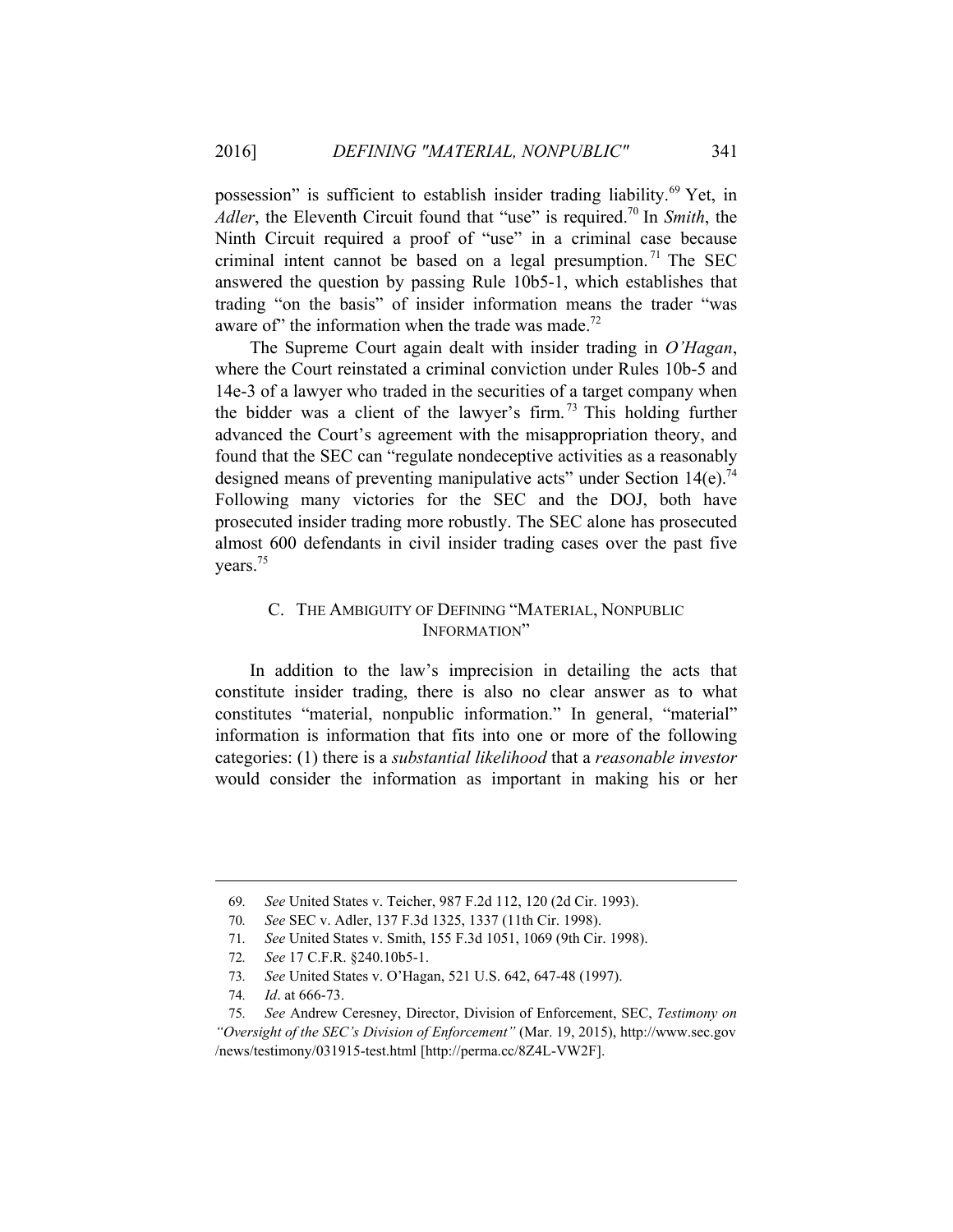investment decisions,<sup>76</sup> (2) the disclosure of such information would be "viewed by the reasonable investor as having significantly altered the 'total mix' of information made available, $\frac{1}{7}$  or (3) the disclosure of the information is "reasonably certain to have a substantial effect on the market price of the security."78

The SEC defines information as "nonpublic" when investors "may not lawfully acquire [it] without the consent of the source," or when the information may be lawfully disseminated, but has not been made available to investors generally.<sup>79</sup> According to the SEC, insiders must wait a "reasonable" amount of time after disclosure before trading, and what constitutes a "reasonable" amount of time depends on the circumstances of the disclosure.<sup>80</sup>

The courts, in contrast, have focused more on the "material" portion of the test. The basic test for materiality was established in *List v. Fashion Park, Inc*., in which the court held that the materiality of the information rests on "whether a reasonable man would attach importance [to the information] in determining his choice of action in the transaction in question."81 This includes any information that "in reasonable and objective contemplation might affect the value of the corporation's stock or securities." 82 Material information also encompasses "those facts which affect the probable future of the company and those which may affect the desire of investors to buy, sell, or hold the company's securities."83

<sup>76</sup>*. See* JOINT MARKET PRACTICES FORUM, STATEMENTS OF PRINCIPLES AND RECOMMENDATIONS REGARDING THE HANDLING OF MATERIAL NONPUBLIC INFORMATION BY CREDIT MARKET PARTICIPANTS 4 (2003), http://www.isda.org/c\_and\_ a/pdf/jmpfStatement.pdf [http://perma.cc/B9MZ-65DA].

<sup>77</sup>*. See* Basic Inc. v. Levinson, 485 U.S. 224, 231-32 (1988) (quoting TSC Indus., Inc. v. Northway, Inc., 426 U.S. 438, 449 (1976)).

<sup>78</sup>*. See* Elkind v. Liggett & Myers, Inc., 635 F.2d 156, 166 (2d Cir. 1980) (citing SEC v. Bausch & Lomb Inc., 565 F.2d 8, 15 (2d Cir. 1977)).

<sup>79</sup>*. See* Victor Brudney, *Insiders, Outsiders, and Informational Advantages Under the Federal Securities Laws*, 93 HARV. L. REV. 322, 322 n.2 (1979).

<sup>80</sup>*. See* Selective Disclosure and Insider Trading, 65 Fed. Reg. 51,716, 51,721 n.40 (Aug. 24, 2000) (citing Faberge, Inc., 45 S.E.C. 249 (1973), 1973 WL 149283, at \*6) (adopting release for Regulation FD and Rules 10b5-1 and 10b5-2).

<sup>81</sup>*. See* List v. Fashion Park, Inc., 340 F.2d 457, 462 (2d Cir. 1974).

<sup>82</sup>*. Id*. at 462 (quoting Kohler v. Kohler Co., 319 F.2d 634, 642 (7th Cir. 1963); *see also* Kronfeld v. Trans World Airlines, Inc, 832 F.2d 726, 732 (2d Cir. 1987).

<sup>83.</sup> SEC v. Texas Gulf Sulphur Co., 401 F.2d 833, 849 (2d Cir. 1968).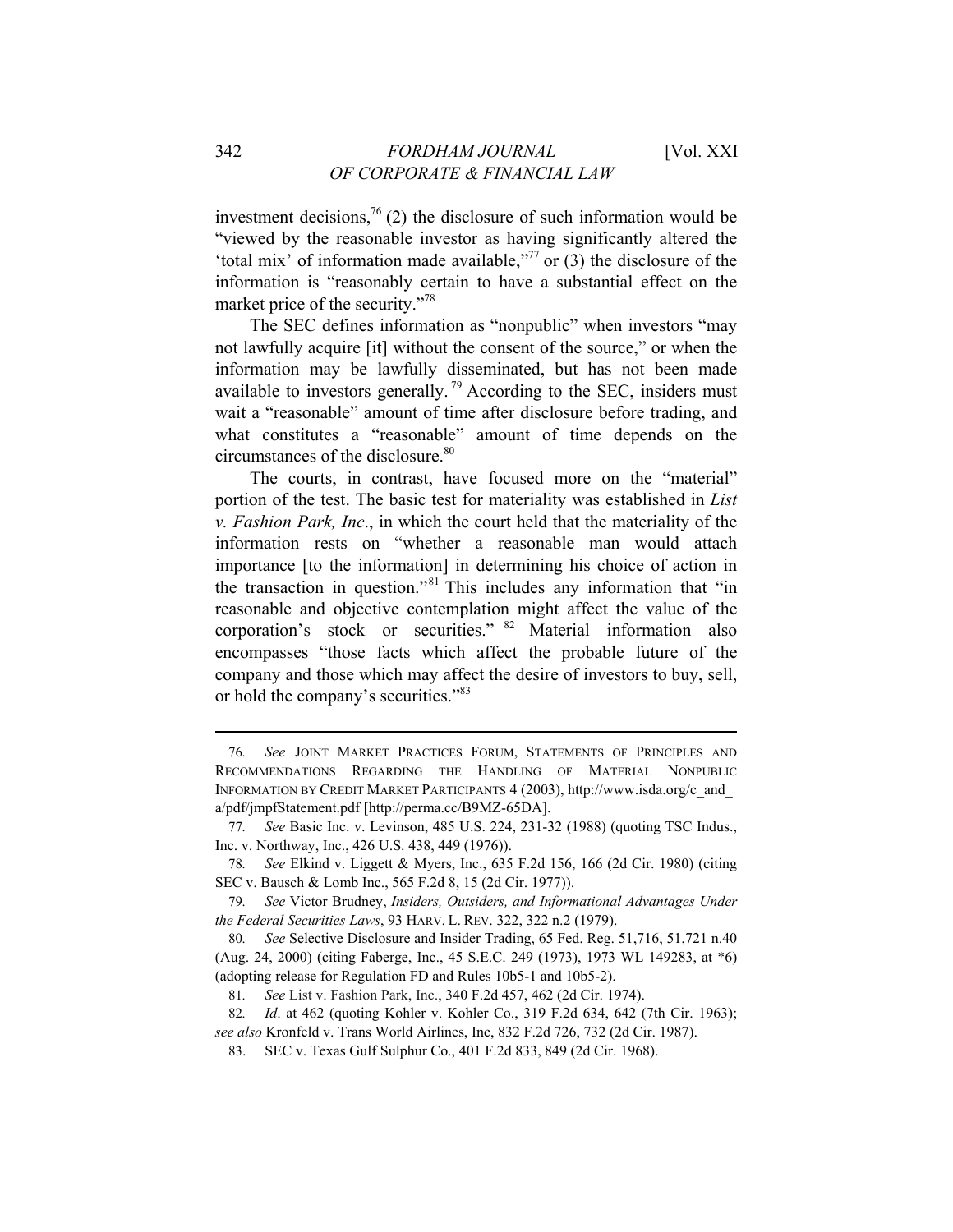The determination of materiality is fact-specific; hence, the same information may be material or non-material depending on the circumstances. 84 In practice, certain factors seem to satisfy the materiality test easily. For example, the Chartered Financial Analyst ("CFA") guidelines generally include the following information as material: dividend increase, decrease, or omission; quarterly earnings of sales considerably different from consensus; gain or loss of a major client; changes in management; important developments within the industry; government reports of economic trends; large acquisition or divestiture; and when an offer is made to tender shares. $85$  Courts often cite the market price impact of the information and the source of the information in support of a finding of materiality. A court is more likely to find the information material when the source of the information is reliable<sup>86</sup>

On numerous occasions, the courts have found that confidential information about tender offers can be material, nonpublic information. The following cases were discussed in Part I.B in the context of how the act of insider trading has been interpreted. This discussion will highlight the aspects of those cases that relate to the courts' attempts to define "material, nonpublic information."

In *Chestman*, the Second Circuit held that "[o]ne violates Rule 14e-3(a) if he trades on the basis of material, nonpublic information concerning a pending tender offer that he knows or has reason to know has been acquired 'directly or indirectly' from an insider of the offeror or issuer, or someone working on their behalf."<sup>87</sup> This case involved a husband who tipped a stockbroker based on information that his wife received from her family members.<sup>88</sup> The court found that the husband's statement to the broker that the corporation would be sold at a "substantially higher" price than its market value was material, nonpublic information.<sup>89</sup>

In *O'Hagan*, the Supreme Court held that a lawyer who had knowledge of a tender offer of the corporation his firm was representing was in possession of material, nonpublic information.<sup>90</sup> James O'Hagan

<sup>84</sup>*. See* Basic Inc. v. Levinson, 485 U.S. 224, 236 (1988).

<sup>85</sup>*. See* CFA INST., STANDARDS OF PRACTICE HANDBOOK 59-61 (11th ed., 2014).

<sup>86</sup>*. Id*.

<sup>87</sup>*. See* United States v. Chestman*,* 947 F.2d 551, 557 (2d Cir. 1991) (en banc).

<sup>88</sup>*. See id*. at 555.

<sup>89</sup>*. See id*. at 564.

<sup>90</sup>*. See* United States v. O'Hagan*,* 521 U.S. 642, 647 (1997).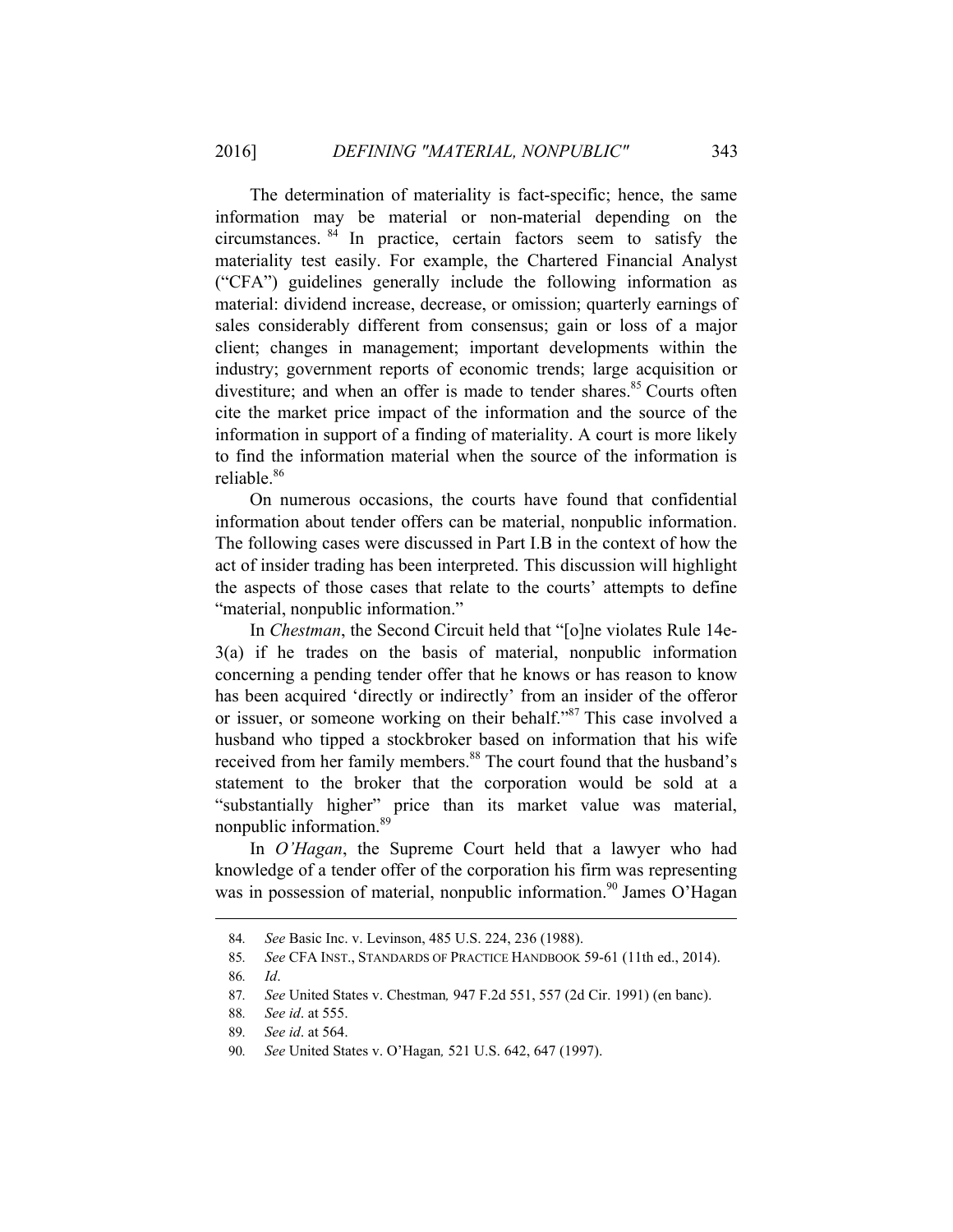was a partner in a law firm that was retained as local counsel to represent Grand Metropolitan PLC ("Grand Met") in a potential tender offer for the common stock of the Pillsbury Company.<sup>91</sup> O'Hagan did not do any work on the representation of the company and the firm withdrew from representing the company less than a month before the tender offer became public.<sup>92</sup> While the firm was still representing Grand Met, O'Hagan began to purchase call options of Pillsbury stock, giving him rights to purchase additional shares.<sup>93</sup> By the time the tender offer became public, he owned 2500 unexpired options, which was more than any other individual investor.<sup>94</sup> As the stock price shot up, O'Hagan sold his call options and common stock at a profit of more than \$4.3 million.<sup>95</sup> Accordingly, the SEC began an investigation into these transactions alleging that O'Hagan defrauded his law firm and its client, Grand Met, by using material, nonpublic information regarding the planned tender offer for personal trading purposes.<sup>96</sup> A jury convicted O'Hagan on all fifty-seven counts, but a divided panel of the Eighth Circuit reversed these convictions. 97 The Supreme Court, however, reversed the ruling of the Eighth Circuit and held that under Rule 14e-3(a), it is unlawful to trade based on material, nonpublic information that concerns a tender offer where the person knows or should know that the information was acquired from an insider of the offeror or issuer, or someone working on their behalf, unless such information and its source are publicly disclosed within a reasonable time before any purchase or sale.<sup>98</sup>

In *Chiarella*, the Supreme Court held that an employee of a financial printing house that printed takeover bids was in possession of material, nonpublic information when he deduced the names of the target companies (based on the information contained in documents delivered to the printer) and purchased stock in the target companies.<sup>99</sup> In this case, however, the individual did not have a duty to disclose

 $\overline{a}$ 

98*. Id.* at 666-69.

<sup>91</sup>*. Id.* 

<sup>92</sup>*. Id.* 

<sup>93</sup>*. Id.* 

<sup>94</sup>*. Id.*

<sup>95</sup>*. Id*. at 648.

<sup>96</sup>*. Id.*

<sup>97</sup>*. Id.* at 649.

<sup>99</sup>*. See* Chiarella v. United States, 445 U.S. 222, 231, 236 (1980).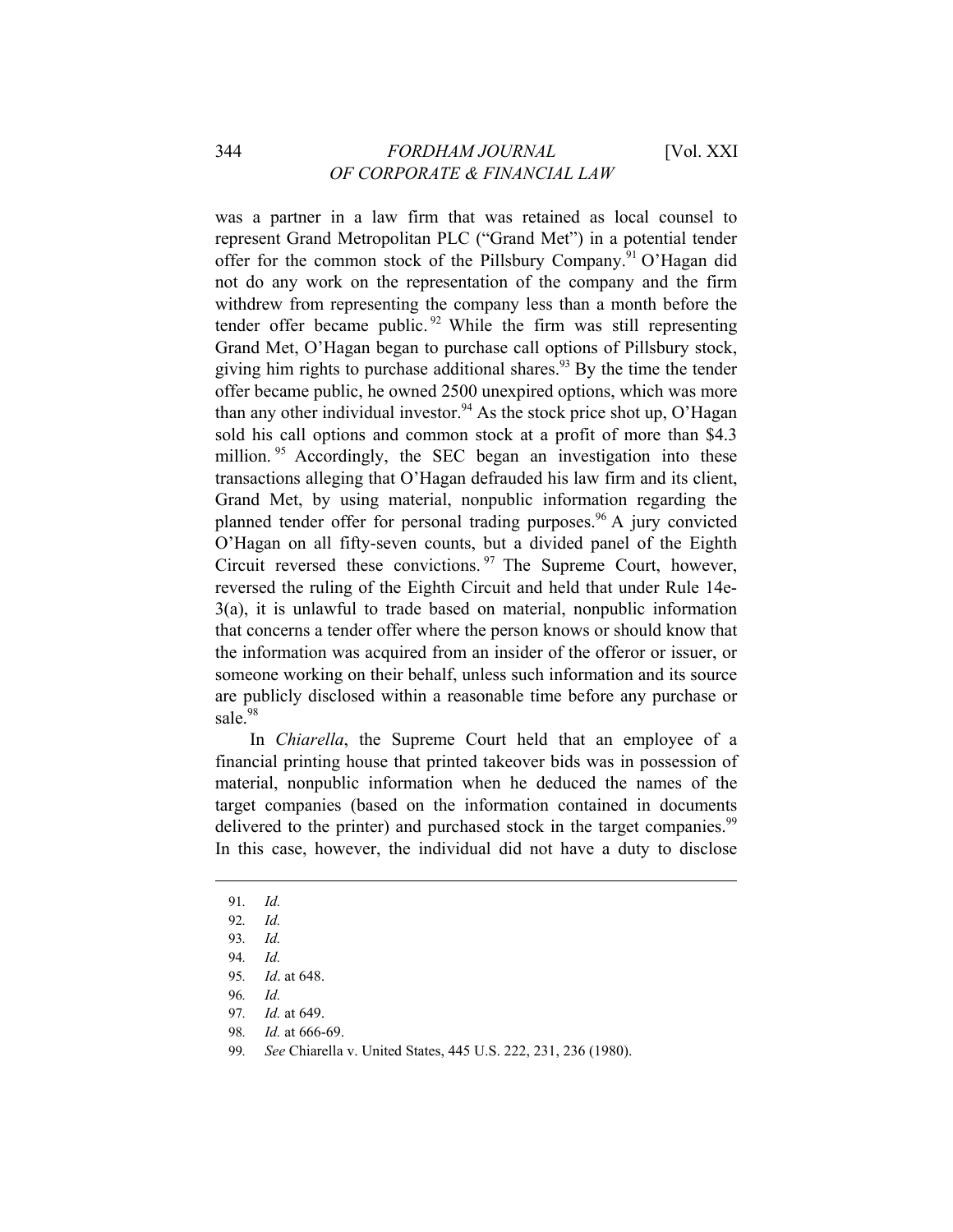because he had no fiduciary duties to, or specific relationships with, the shareholders in the corporation.<sup>100</sup> Nevertheless, the information he possessed was considered to be material and nonpublic despite the Court holding that he was not liable for trading on that information.<sup>101</sup>

Knowledge of confidential facts that could have a significant impact on the price of the company's stock can also constitute material, nonpublic information. In *Texas Gulf Sulphur*, the defendants had knowledge of confidential information regarding Texas Gulf Sulphur's ("TGS") drilling activities in Timmins, Ontario when such information was not publicly available, and a few of the defendants had disclosed this information to others for use.<sup>102</sup> TGS had discovered a very prosperous mining area where the discovery hole was referred to by one mining publication as "one of the most impressive drill holes completed in modern times."103 The Second Circuit disagreed with the trial judge and found that the knowledge of TGS's discovery hole would have been important to a reasonable investor and could have affected the price of stock; therefore, it was material information.<sup>104</sup> Furthermore, the Court stated that an important factor in determining whether this information was material was "the importance attached to the drilling results by those who knew about it."<sup>105</sup>

Similarly, in *Adler*, the Eleventh Circuit held that an executive and board member of a company was in possession of material, nonpublic information when he was told at a board meeting that the company would be receiving fewer orders from one of its largest customers.<sup>106</sup> In addition, the Second Circuit held in *Teicher* that the defendant, a principal of Drexel, a securities firm, possessed material, nonpublic information when he received the names of the companies on the Drexel "phantom list."<sup>107</sup> The list contained the names of companies Drexel would not be able to trade in because the firm was working on transactions involving these companies.<sup>108</sup>

<sup>100</sup>*. Id.* at 232-33.

<sup>101</sup>*. Id.* at 235.

<sup>102</sup>*. See* SEC v. Texas Gulf Sulphur Co., 401 F.2d 833, 840-42 (2d Cir. 1968).

<sup>103</sup>*. See id.* at 850.

<sup>104</sup>*. See id.*

<sup>105</sup>*. Id.* at 851.

<sup>106</sup>*. See* SEC v. Adler, 137 F.3d 1325, 1328 (11th Cir. 1998).

<sup>107</sup>*. See* United States v. Teicher, 987 F.2d 112, 114, 119 (2d Cir. 1993).

<sup>108</sup>*. Id.* at 114-15.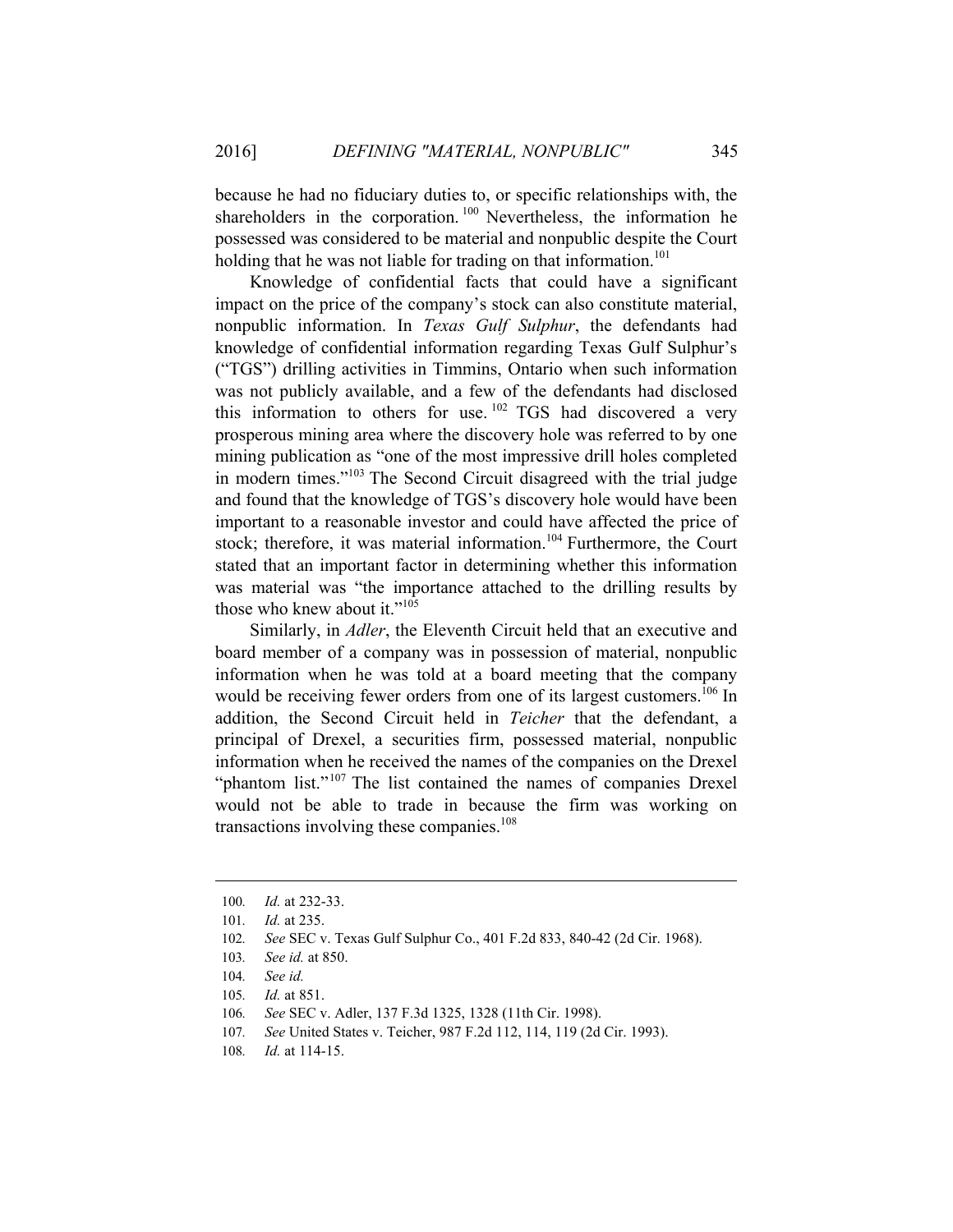The information can also be "soft," and still be found material. In *Smith*, the Ninth Circuit explained that "soft" information means forward-looking information such as the "forecasts of future sales and revenue." 109 The court held that "'soft' information can, under the proper circumstances, be 'material' within the meaning of Rule 10b- $5 \cdot 110$ 

Lastly, information about fraudulent corporate practices can also be material information. In *Dirks*, the officer of a New York broker-dealer firm received information about a corporation from one of its former officers alleging that it had overstated its assets due to fraudulent corporate practices.<sup>111</sup> He urged Dirks to verify the alleged fraud and to disclose it publicly.<sup>112</sup> Dirks began an investigation and discussed his findings with investors and clients, which resulted in a number of large investment advisers liquidating their holdings of more than \$16 million in the company's stock.<sup>113</sup> As a result, the corporation's stock fell dramatically.114 The Court found that the information of fraud shared by Dirks was material, nonpublic information.<sup>115</sup>

# D. TIPPEE DERIVATIVE LIABILITY, "PERSONAL BENEFIT," AND *NEWMAN*

Although it is clear that the ambiguity as to what type of acts and information constitute insider trading and give rise to liability is pervasive, the following section will discuss in more depth how this ambiguity has affected the development of tippee liability.

The Court in *Dirks* rejected the view of the SEC that a tippee has a duty to abstain from trading simply because he has received material, nonpublic information from an insider.116 Instead, in order for a tippee to be held liable for trading on material, nonpublic information, the tipper must have breached her duty "before the tippee inherits the duty to disclose or abstain."117 As the *Dirks* Court explained, because there are

- 116*. Id.* at 656-58.
- 117*. See id*. at 664.

<sup>109.</sup> United States v. Smith, 155 F.3d 1051, 1064 (1988).

<sup>110</sup>*. Id.* at 1065.

<sup>111</sup>*. See* Dirks v. SEC, 463 U.S. 646, 648-49 (1983).

<sup>112</sup>*. Id.* at 649.

<sup>113</sup>*. Id.* 

<sup>114</sup>*. Id.* at 650.

<sup>115</sup>*. Id.* at 649-51.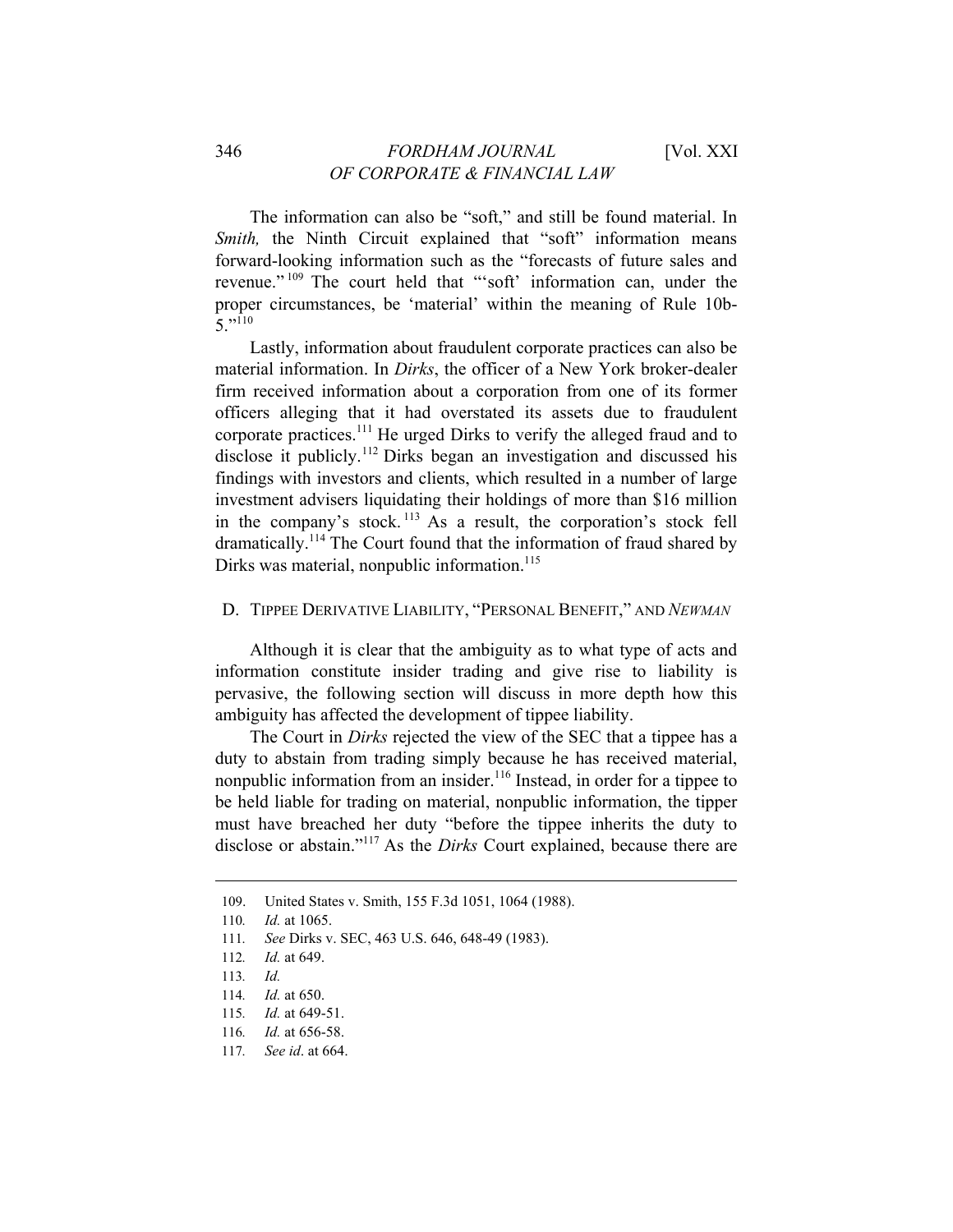many legitimate reasons why an insider might disclose material, nonpublic information, the test for insider breach "is whether the insider personally will benefit, directly or indirectly, from his disclosure."<sup>118</sup> Accordingly, personal benefit may be satisfied in many ways, including by proof of pecuniary benefits, reputational benefits that will promote future earnings, the benefit associated with "mak[ing] a gift of confidential information to a trading relative or friend," or even the mere existence of a relationship between the insider and tippee that suggests a *quid pro quo* arrangement.<sup>119</sup> Absent some personal gain, there has been no breach of duty by the insider,<sup>120</sup> and absent a breach by the insider, there is no derivative breach.<sup>121</sup> Moreover, because the antifraud provisions of Section 10(b) and Rule 10b-5 require scienter, $^{122}$  in order for tippee liability to exist, a tippee must also know or have reason to know that the tipper has disclosed in breach of a duty of confidence.<sup>123</sup> Negligent disclosure of information, therefore, is not sufficient.<sup>124</sup> Whether recklessness is sufficient remains open to debate. The circuits are split on this question and the Supreme Court has yet to address it.<sup>125</sup>

The federal courts also remain divided as to whether, and the extent to which, a tippee-violator must be aware of a personal benefit received by the tipper. As noted above, some courts are content to infer that a tippee was complicit in the tipper's breach simply on the basis of a preexisting relationship between the two. Others, like the Second Circuit in *Newman*, appear to require much more.<sup>126</sup> In December of 2012, Todd

 $\overline{a}$ 

126*. See* United States v. Newman, 773 F.3d 438, 450 (2d Cir. 2014) (requiring proof beyond a reasonable doubt that "(1) the corporate insider was entrusted with a fiduciary duty; (2) the corporate insider breached his fiduciary duty by (a) disclosing confidential information to a tippee  $(b)$  in exchange for a personal benefit;  $(3)$  the tippee

<sup>118</sup>*. See id.* at 662.

<sup>119</sup>*. See id.* at 664.

<sup>120</sup>*. Id.* at 662.

<sup>121</sup>*. Id.*

<sup>122.</sup> Liability for securities fraud requires proof of scienter, defined as "a mental state embracing intent to deceive, manipulate, or defraud." *See* Ernst & Ernst v. Hochfelder, 425 U.S. 185, 193 n.12 (1976).

<sup>123</sup>*. See Dirks*, 463 U.S. at 660.

<sup>124</sup>*. Id.* 

<sup>125</sup>*. See* SEC v. Obus, 693 F.3d 276, 286 (2d Cir. 2012) ("While the Supreme Court has yet to decide whether recklessness satisfies section 10(b)'s scienter requirement . . . we have held that scienter may be established through a showing of reckless disregard for the truth, that is, conduct which is highly unreasonable and which represents an extreme departure from the standards of ordinary care.").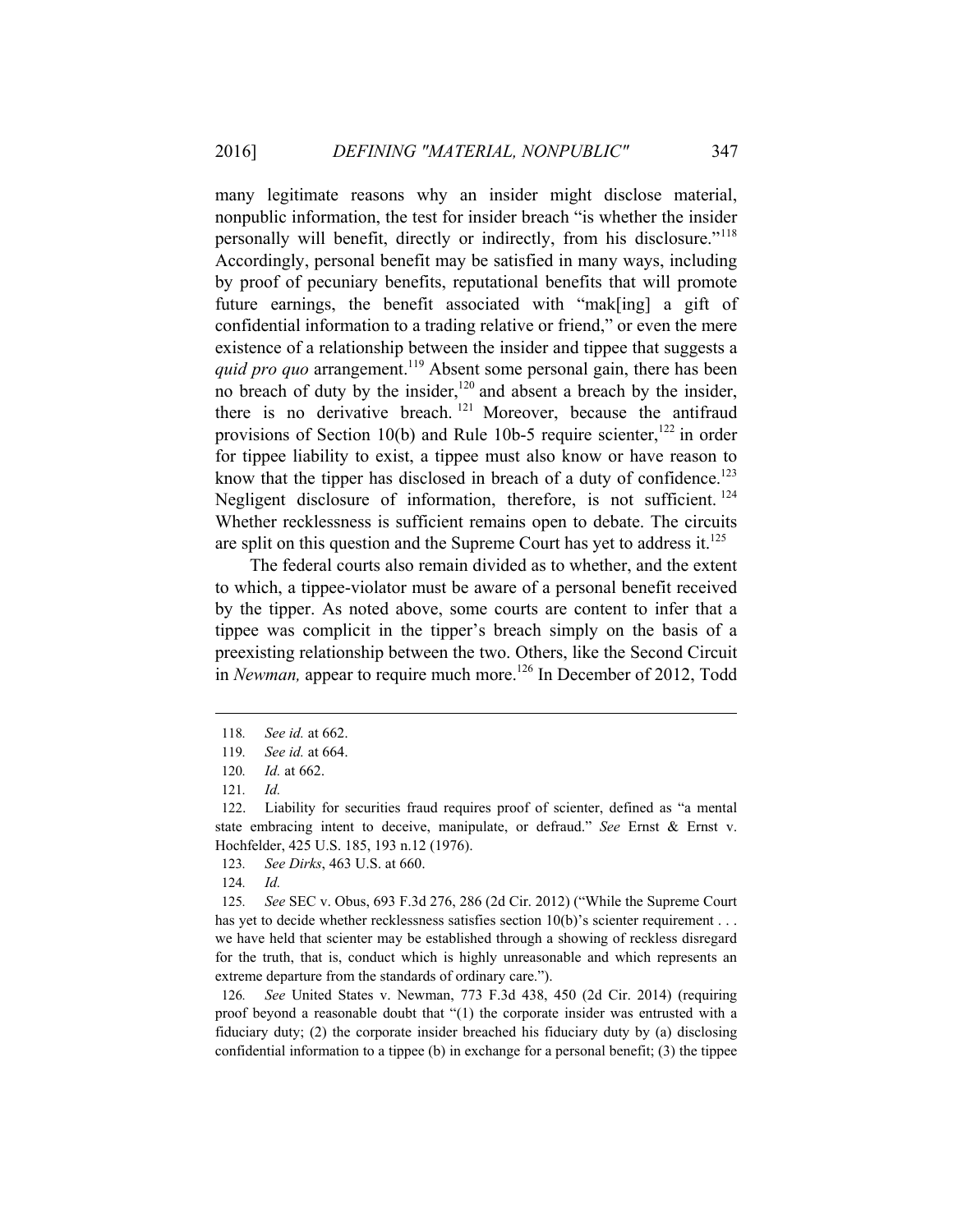# 348 *FORDHAM JOURNAL* [Vol. XXI *OF CORPORATE & FINANCIAL LAW*

Newman and Anthony Chiasson were found guilty of committing securities fraud in violation of Sections 10(b) and 32 of the Exchange Act and SEC Rules 10b-5 and 10b5-2, as well as of conspiring to commit securities fraud under 18 U.S.C.  $\frac{1}{2}$  371. <sup>127</sup> Newman and Chiasson traded on material, nonpublic information received third and fourth hand from insiders at Dell and NVIDIA.<sup>128</sup> Newman and Chiasson argued that neither knew the identity of the original source of information, nor did they know that this source violated a duty of confidentiality or received a personal benefit.<sup>129</sup>

At trial, the defendants argued that because there was no evidence that they had possessed such knowledge, the government had failed to establish tippee liability under *Dirks*. 130 In response, the government claimed that *Dirks* only required that the "tippee know that the tipper disclosed information in *breach of a duty*," not that the tippee also know that the insider received a personal benefit in exchange for information.<sup>131</sup> The government further contended that the defendants were "sophisticated traders," and therefore, should have known that such information was disclosed by insiders in breach of a fiduciary duty and not for a legitimate business purpose.<sup>132</sup> The district court agreed with this assessment and instructed the jury that the government only had to prove that the defendants "must have known that [the insider information] was originally disclosed by the insider in violation of a duty of confidentiality."<sup>133</sup> After being convicted by the jury on all counts, both defendants appealed the decision on the grounds that the government needed to prove that they had the knowledge of the personal benefit provided to the tippers under *Dirks*. 134 They further claimed that

130*. Id.*

 $\overline{a}$ 

- 131*. Id.* at 447.
- 132*. Id.* at 443-44.

134*. Id.* at 442.

knew of the tipper's breach, that is, he knew the information was confidential and divulged for personal benefit; and (4) the tippee still used that information to trade in a security or tip another individual for personal benefit").

<sup>127</sup>*. See id.* at 442.

<sup>128</sup>*. Id.* at 445.

<sup>129</sup>*. See id.* at 444.

<sup>133</sup>*. Id.* at 444.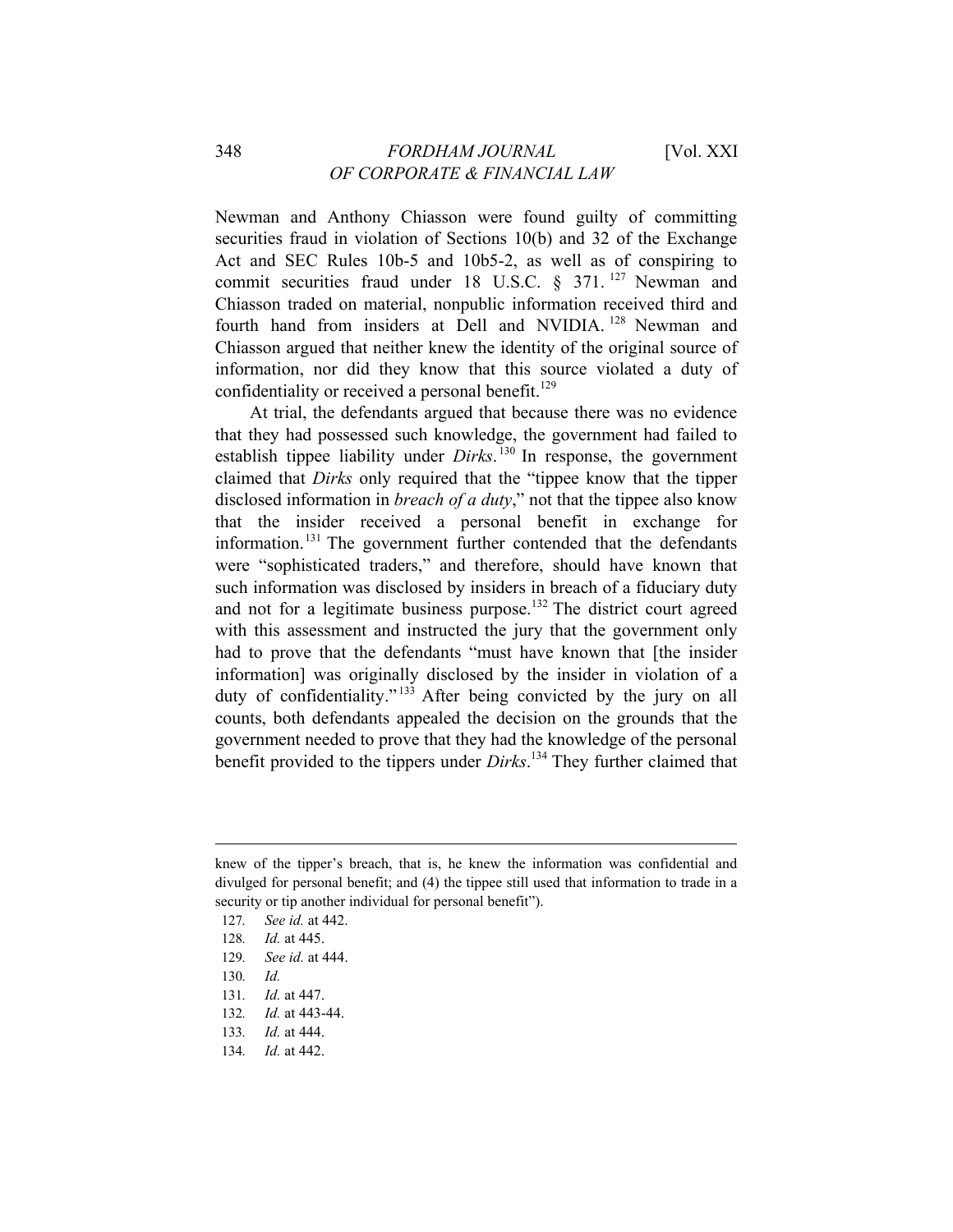there was insufficient evidence to prove the tippers received a personal benefit in exchange for the disclosed information.<sup>135</sup>

On appeal, the Second Circuit held that, under *Dirks*, it was necessary for the government to prove that the tippees knew the breach of duty was for a personal benefit. The court reached this conclusion because a tippee's liability is derivative,<sup>136</sup> and therefore, a tippee cannot be held liable unless the insider breached a fiduciary duty owed to his or her clients or organization by receiving a personal benefit "in exchange for the disclosure." <sup>137</sup> The court agreed with the Supreme Court's rejection of "the SEC's theory that a recipient of confidential information (i.e., the tippee) must refrain from trading 'whenever he received inside information from an insider.'"138 As the court explained, "insider trading liability is based on breaches of fiduciary duty, not on informational asymmetries."139 Hence, the test established in *Newman* necessitates a showing of proof beyond a reasonable doubt that:

> (1) the corporate insider was entrusted with a fiduciary duty; (2) the corporate insider breached his fiduciary duty by (a) disclosing confidential information to a tippee (b) in exchange for a personal benefit; (3) the tippee knew of the tipper's breach, that is, he knew the information was confidential and divulged for personal benefit; and (4) the tippee still used that information to trade in a security or tip another individual for personal benefit.<sup>140</sup>

The court also held that the benefit must be objective, consequential, and represent a potential gain of a pecuniary or similarly valuable nature; hence, a mere friendship is insufficient to constitute personal benefit.<sup>141</sup> The decision vacated the convictions and ordered the district court to dismiss the indictment with prejudice, in part, because it found insufficient evidence to support a pecuniary benefit.<sup>142</sup> According to the court, tippee knowledge of a breach of the duty of confidentiality,

135*. Id.* 

- 136*. Id.* at 446.
- 137*. Id.* at 447.
- 138*. Id.* at 446.
- 139*. Id*. at 449.
- 140*. Id*. at 450.
- 141*. Id*. at 452.
- 142*. Id.* at 455.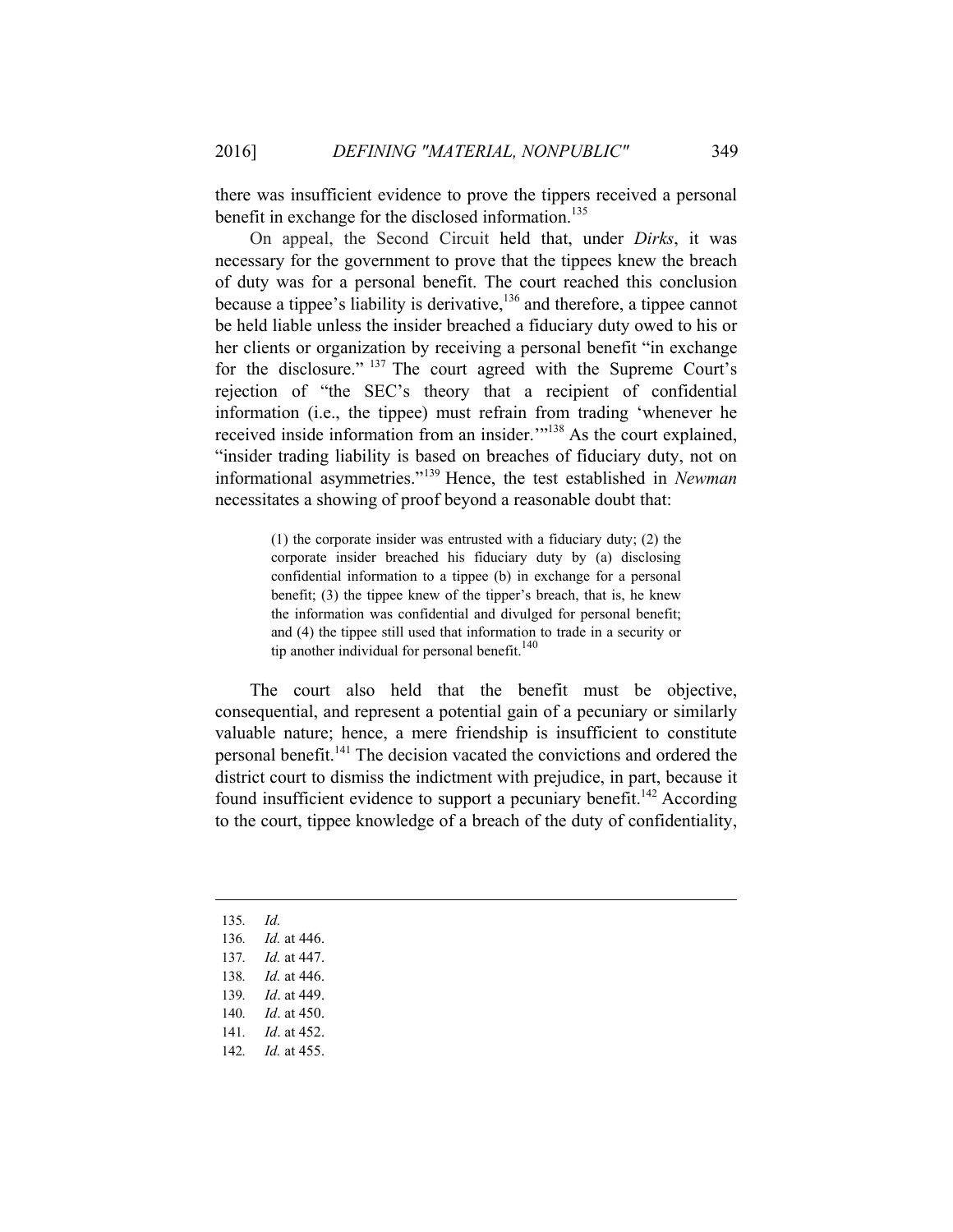without tippee knowledge of tipper personal benefit, is insufficient to impose criminal liability. $143$ 

#### E. THE LIMITS OF *NEWMAN*

*Newman* leaves a large gap in its interpretation for potential inside traders to escape liability. The *Newman* decision reaffirmed the personal benefit requirement for insider trading convictions and illuminated the high evidentiary burden necessary for downstream tippees.<sup>144</sup> Prior to the holding in *Newman*, the government had worked to limit the *Dirks* benefit test. For example, it found the test to be satisfied when the tip was made in exchange for "maintaining a useful networking contact,"<sup>145</sup> or when it simply entailed "making a gift of information to a friend."146 The *Newman* decision makes it more difficult for the government to win in cases where evidence of a pecuniary benefit is not easy to prove, such as when reputational benefits are the alleged benefit the tipper received.

The *Newman* decision's tippee-liability formula diverges from common federal practice. Rather than allowing tippee knowledge of tipper breach of the duty of confidence to satisfy the scienter requirement, the Second Circuit requires that the tippee also know of a personal benefit that will accrue to the tipper as a result of disclosure. Whether this distinction makes any practical difference, however, remains somewhat unclear. This is because a court must rely on the *Dirks* objective bases for proving tipper personal benefit in assaying tippee knowledge of personal benefit—most notably, evidence of a relationship implying a *quid quo pro* arrangement.

<sup>143</sup>*. See id.* at 450.

<sup>144.</sup> *United States v. Newman: Second Circuit Ruling Portends Choppier Waters for Insider Trading Charges Against Downstream Tippees*, GIBSON DUNN (Dec. 15, 2014) [hereinafter GIBSON DUNN], http://www.gibsondunn.com/publications/Documents/USv-Newman—Second-Circuit-Ruling-Portends-Cho

ppier-Waters—Insider-Trading-Charges-Against-Downstream-Tippees.pdf [http://perm a.cc/R5AY-JHR6].

<sup>145</sup>*. See* United States v. Whitman, 904 F. Supp. 2d 363, 371 n.7 (S.D.N.Y. 2012).

<sup>146</sup>*. See* SEC v. Obus, 693 F.3d 276, 291 (2d Cir. 2012) (citing Dirks v. SEC, 463 U.S. 646, 664 (1983)).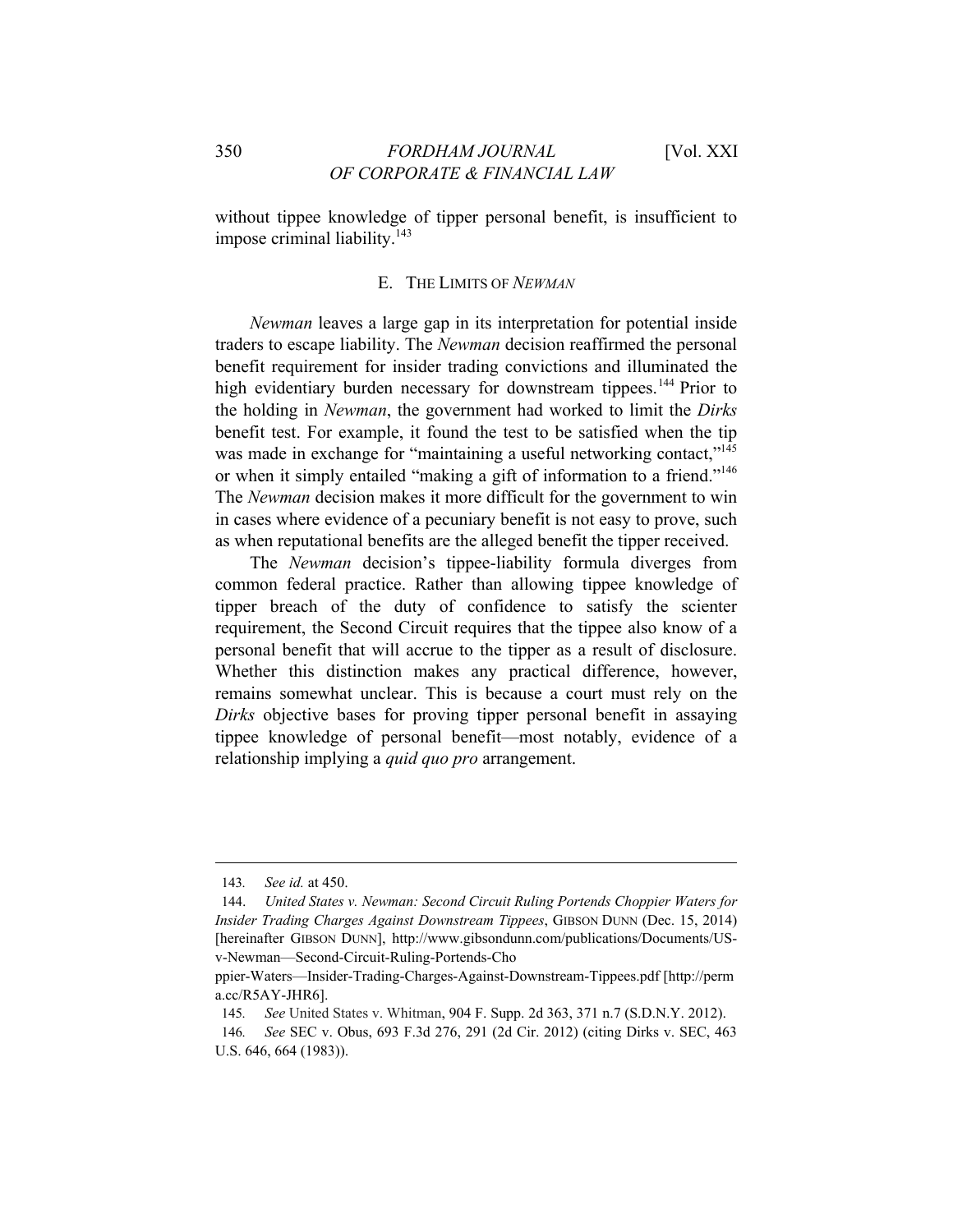#### *1. Newman's Impact on the Personal Benefit Test*

The *Newman* court held that the government had presented insufficient evidence of "personal benefit," in part because the insider tippers, Rob Ray and Chris Choi, "were not 'close' friends" and "were merely casual acquaintances" with the first level tippees, Sandy Goyal and Hyung Lim. 147 The court, for instance, found the evidence that Goyal advised Ray on a variety of career decisions and edited Ray's resume insufficient to show the two had the kind of strong relationship that would have supported an inference of a *quid pro quo*  arrangement.<sup>148</sup> Nevertheless, the court apparently entertained the idea that such a showing could be made with different evidence. Hence, personal benefit can still—and indeed should under *Dirks*—be inferred where a preexisting relationship between tippee and tipper is sufficiently strong. And there is no reason why the same evidence, which would support a jury inference beyond a reasonable doubt, would not also be sufficient to establish that a tippee knew or should have known the tipper disclosed information in order to gain a personal benefit.

The court establishes that one must have knowledge of the personal benefit to the tipper, and know that the trading is based on material, nonpublic information. Thereby, the ruling "raises the bar" for the remote-tippee prosecutions.<sup>149</sup> Still, the holding does not clarify whether the showing of the remote tippee consciously avoiding learning of the personal benefit would meet the standard. Therefore, the *Newman* standard may lead to more illicit insider trading behavior aimed at escaping liability.

# *2. Newman's Impact on Excuses for Breach*

Similarly, the *Newman* court also discusses how the investor relations departments at NVIDIA and Dell had a habit of disclosing material, nonpublic earnings data in advance of quarterly earnings.<sup>150</sup> Because insiders at these companies engaged in this practice for the good of the company, the court found it unreasonable to infer that the circumstances under which Newman and Chiasson received their tips

2.

<sup>147</sup>*. See Newman*, 773 F.3d at 452-53.

<sup>148</sup>*. Id.* at 453.

<sup>149.</sup> GIBSON DUNN, *supra* note 144, at 3.

<sup>150</sup>*. See Newman*, 773 F.3d at 454-55; *see also* GIBSON DUNN, *supra* note 144, at 1-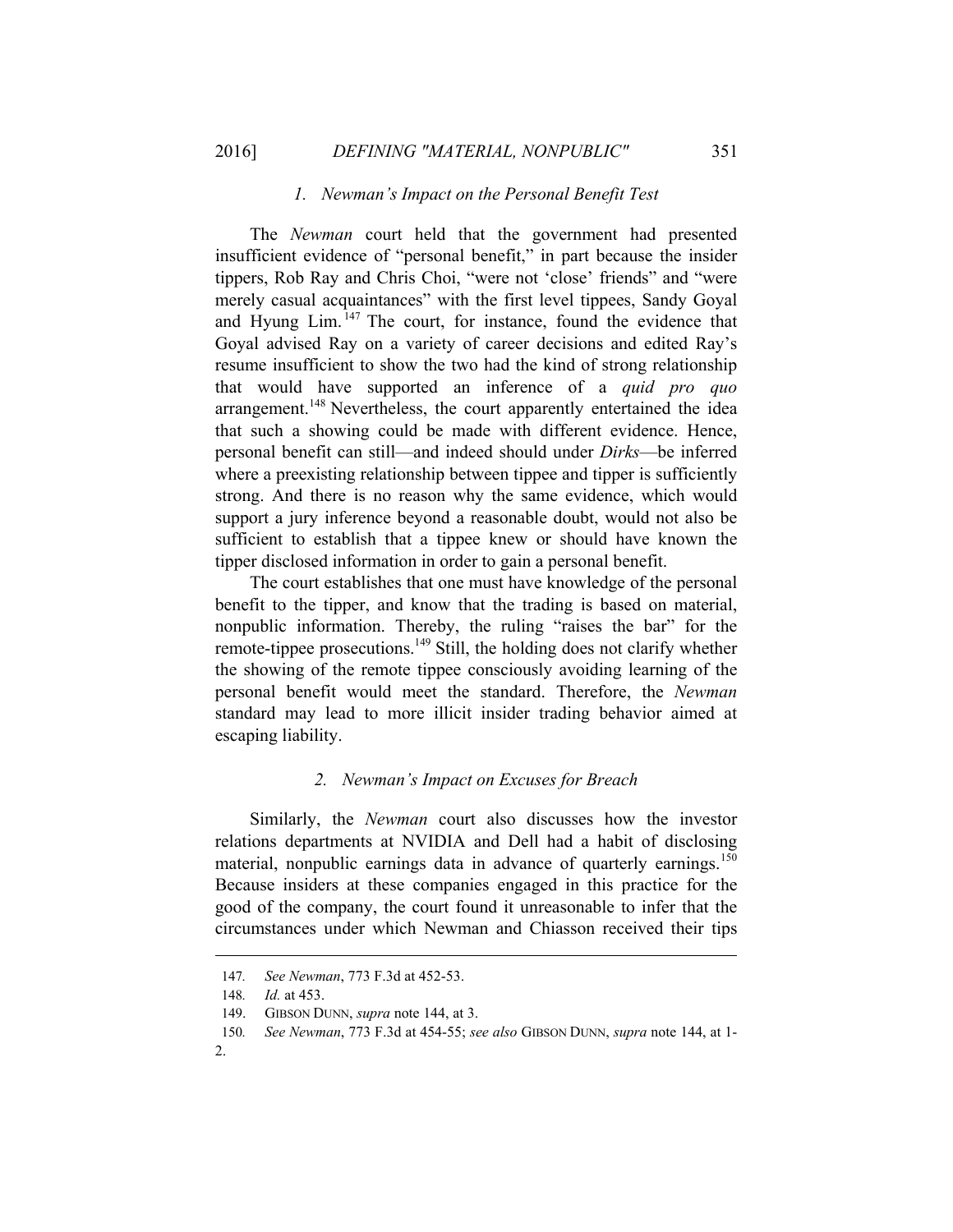were enough to support an inference beyond a reasonable doubt that the original insider had disclosed in breach of her fiduciary duty.151 But in the absence of these special circumstances, such an inference might very well have been warranted. In fact, the same evidence used to support a jury inference of tipper personal benefit may also support a jury inference that the tippee knew or should have known of the personal benefit.

#### *3. Newman's Impact on Tipper/Tippee Relationships*

*Newman* also significantly raises the bar for the kind of relationship that will support an inference of a *quid pro quo* arrangement. In the Second Circuit, the government will need to provide "proof of a meaningfully close personal relationship that generates an exchange that is objective, consequential, and represents at least a potential gain of a pecuniary or similarly valuable nature."152 Examples that meet the new standard include gifts, access to an investment club where stock tips and insight are routinely discussed, close working relationships on real estate deals in which parties commonly split commissions on transactions, and business referral relationships, such as dental work.<sup>153</sup> In many other federal courts, the kinds of relationships evidenced in *Newman* might well have sufficed.<sup>154</sup>

#### F. THE PURPOSE OF THE *DIRKS* REQUIREMENT

The *Newman* court's rigid adherence to the personal benefit requirement as a necessary element of breach may overlook the reasons behind the requirement articulated in *Dirks*. As noted above, the Court

<sup>151</sup>*. See Newman*, 773 F.3d at 442, 451, 453-55; *see also* GIBSON DUNN, *supra* note 144, at 3.

<sup>152</sup>*. Newman*, 773 F.3d at 452.

<sup>153</sup>*. See id.* at 452-53.

<sup>154</sup>*. See, e.g.*, SEC v. Ingram, 694 F. Supp. 1437, 1441 n. 5 (C.D. Cal. 1988) (discussing how an intent to personally benefit may be inferred based on the materiality of the information being conferred); SEC v. Blackwell, 291 F. Supp. 2d 673 (S.D. Ohio 2003) ("A mere allegation that the insider has disclosed material non-public information is sufficient to create a legal inference that the insider intended to provide a gift to the recipient of the information, thereby establishing the personal benefit requirement.") (citing SEC v. Blackman, No. 3:99-1072, 2000 WL 868770, at \*9 (M.D. Tenn. May 26, 2000)).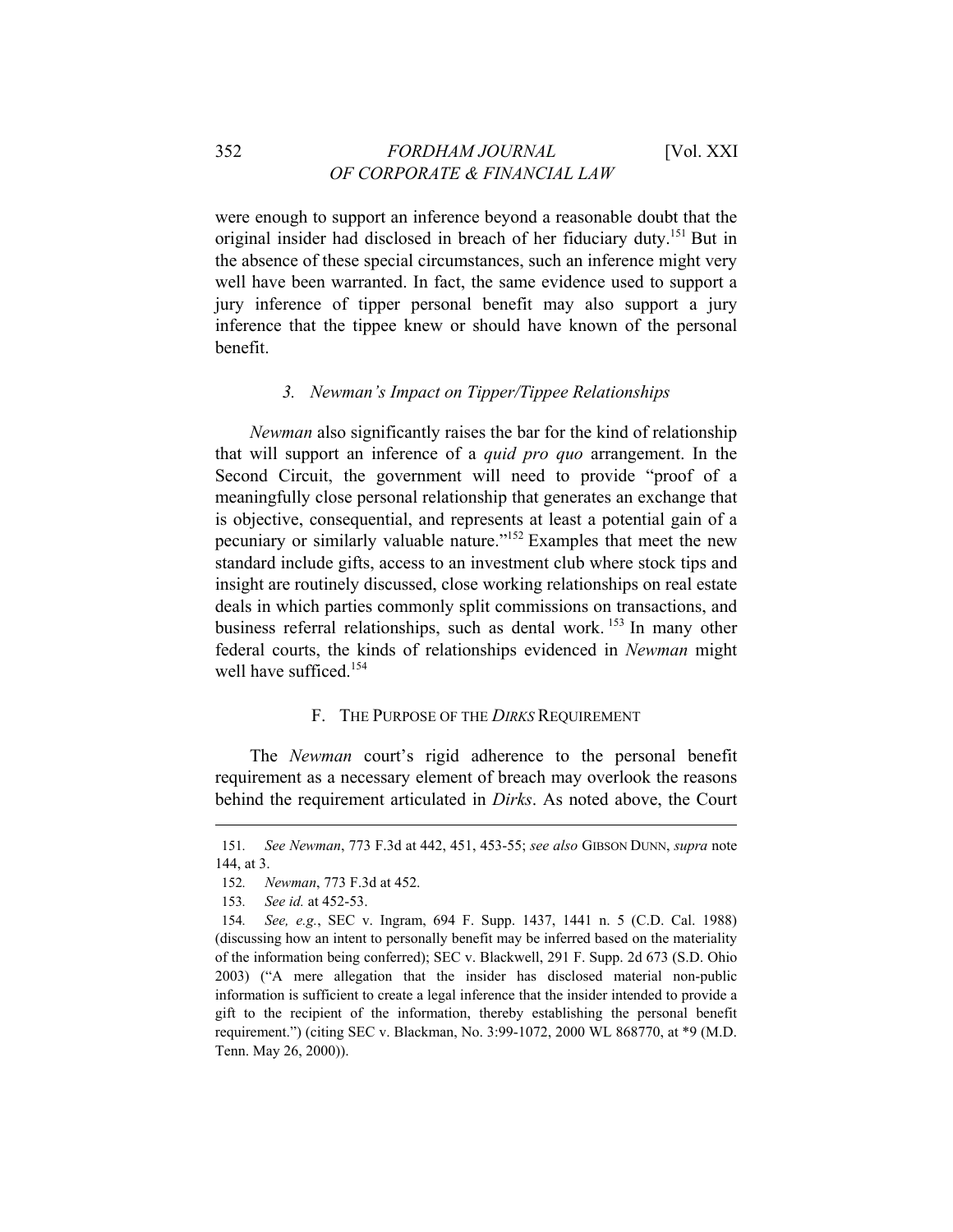in *Dirks* presented the personal benefit requirement as a test that would allow the judiciary to overcome a particular problem. Because there are legitimate, reasonable doubt-creating reasons for insider disclosure of material, nonpublic information—for example, stimulating the interest of potential new financers or stock purchasers, or, as in *Dirks*, whistleblower tipping—the fact of disclosure alone is not enough to establish breach. For this reason, the Court introduced the personal benefit requirement as a proxy for assaying disclosure (il)legitimacy. Where a personal benefit exists, disclosure is presumptively illegitimate, and thus deceptive under Section 10(b) and Rule 10b-5. Where there is no personal benefit, the disclosure must have been made (a) in the interest of the principal or (b) negligently, neither of which satisfies the Section 10(b) and Rule 10b-5's scienter requirement.<sup>155</sup>

This being the case, if the government can adduce compelling evidence that the insider-tipper tipped knowingly (not accidentally) *and* that there is no reasonable explanation as to how tipping might promote the best interests of the principal, it then seems unnecessary to insist upon evidence of a specific personal benefit. Rather, it would be logical under these circumstances to allow a jury to draw the inference that disclosure must have been made for personal benefit. This analysis would be particularly well supported by *Dirks*, which allows similar inferences to be drawn on the basis of pre-tipping tipper/tippee relationships, and which includes the benefit of making a gift of insider information to a trading friend or relative as a personal benefit.<sup>156</sup> If a tippee knows the insider is not tipping negligently, and she knows there is no reason to think the tipper's disclosure will benefit the principal, then a jury should be permitted to draw the same inference about the tippee: that she knew or should have known that the tipper violated a relationship of trust by relaying the principal's information. 157 For example, consider the case where a major stockholder tips investment analysts in order to spur favorable reports by the analysts that will lead to an upward influence on the price of the stock.<sup>158</sup> In this situation, if the tippee knows there is no reason to think that the disclosure is in the

<sup>155</sup>*. See* Dirks v. SEC, 463 U.S. 646, 663 n.23 (1983) ("Scienter . . . is an independent element of a Rule 10b-5 violation.").

<sup>156</sup>*. Id.* at 664.

<sup>157</sup>*. See Blackwell*, 291 F. Supp. 2d at 696-97.

<sup>158</sup>*. See Analyzing Analyst Recommendations*, SEC (Aug. 30, 2010), http://www.se c.gov/investor/pubs/analysts.htm [http://perma.cc/SE74-7MNM].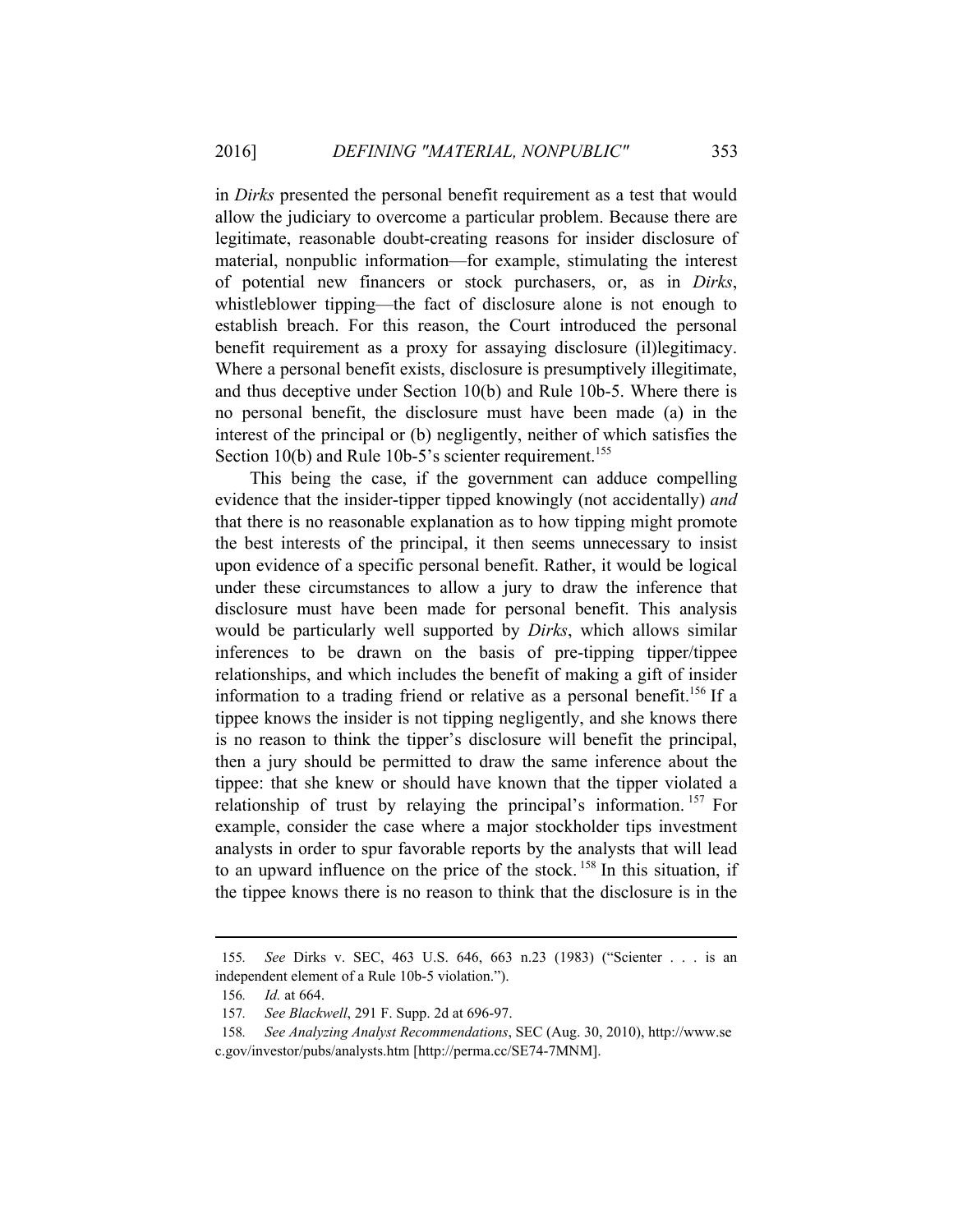best interest of the principal, he knows what he is doing is wrong, just not precisely how it is wrong. This wrongdoer should not escape justice simply because of his perplexity as to how the insider expects to benefit from disclosure.

#### G. REFORM PROPOSALS

As a pushback against the *Newman* decision, there are now bills pending in Congress to define insider trading. The House proposal would amend Section 10 of the Exchange Act to outlaw the purchasing or selling of "any security, or any securities-based swap agreement, based on information that the person knows or, considering factors including financial sophistication, knowledge of and experience in financial matters, position in a company, and amount of assets under management, should know is material information or inside information."159 The proposed legislation defines inside information as nonpublic, and obtained "(I) illegally; (II) directly or indirectly from an issuer with an expectation of confidentiality or that such information will only be used for a legitimate business purposes; or (III) in violation of a fiduciary duty."160

On the other hand, the Senate bill would amend Section 10(b) to make it illegal:

> (A) To purchase, sell, or cause the purchase or sale of any security on the basis of material information that the person knows or has reason to know is not publicly available.

> (B) To knowingly or recklessly communicate material information that the person knows or has reason to know is not publicly available to any other person under circumstances in which it is reasonably foreseeable that such communication is likely to result in a violation of subparagraph  $(A)$ .<sup>161</sup>

The bill does not include "information that the person has independently developed from publicly available sources" under the "not publicly available" category.<sup>162</sup>

<sup>159.</sup> Ban Insider Trading Act, H.R. 1173, 114th Cong. § 2(d)(1) (2015).

<sup>160</sup>*. Id.* § 2(d)(3)(A)(i)-(iii).

<sup>161.</sup> Stop Illegal Insider Trading Act, S. 702, 114th Cong. § 2 (d)(1)(A)-(B) (2015).

<sup>162</sup>*. Id.* § 2(2).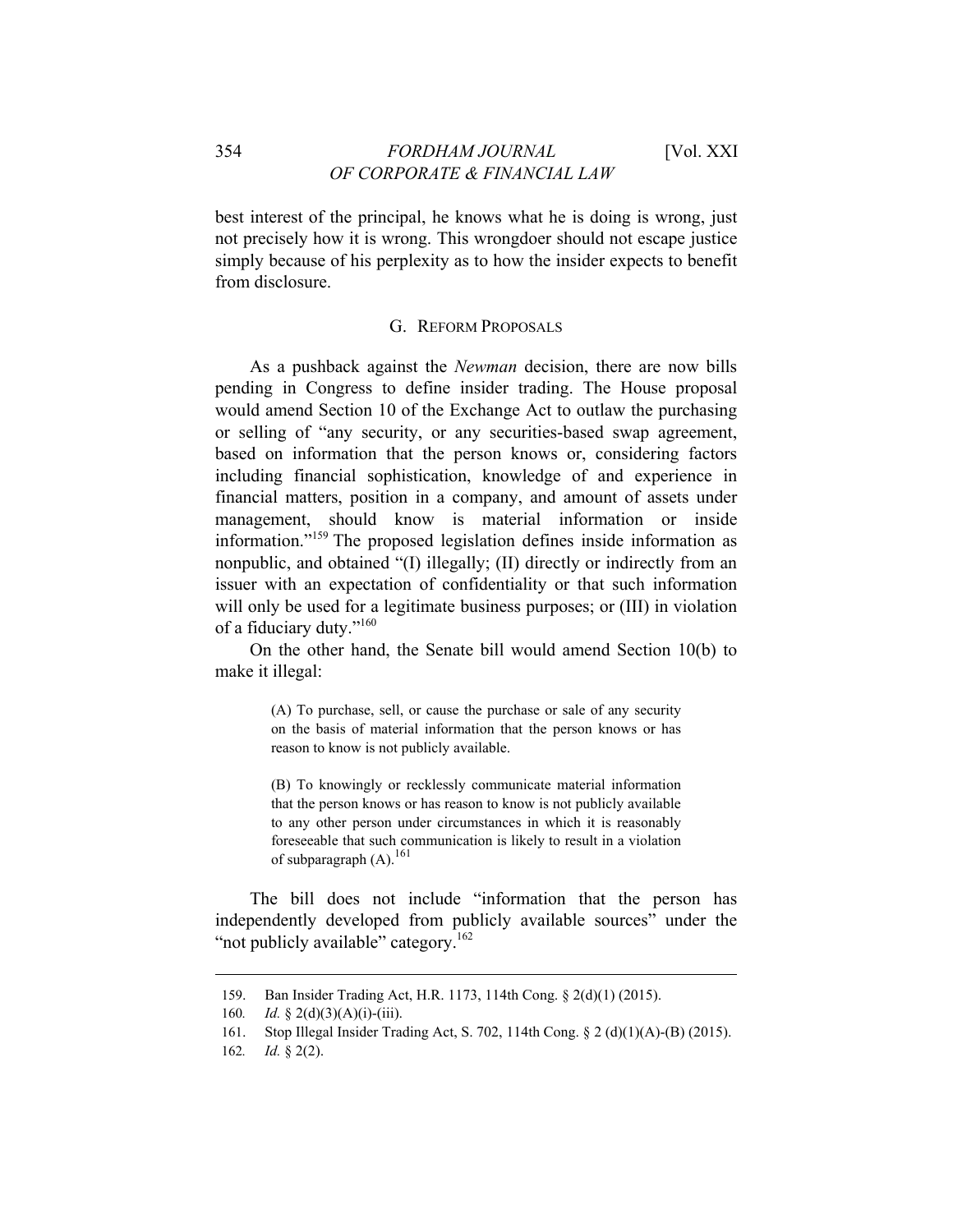#### **II. THE PARADOX: PENALTIES FOR THE UNDEFINED INSIDER TRADING OFFENSE**

As discussed above, neither the SEC nor Congress has defined the term "insider trading." Yet, Congress has established both civil and criminal penalties, including fines and prison terms, for engaging in this behavior. The various penalties are described below.

# A. CIVIL PENALTIES

Prior to 1984, federal legislation did not impose civil penalties on insider trading. The SEC had to rely on federal court injunctions against future violations, as well as disgorgements of profits, to enforce securities fraud prohibitions. <sup>163</sup> Although insider trading is not statutorily defined, in 1984, Congress enacted the  $ITSA<sup>164</sup>$  to remedy the "inadequate deterrent provided by enforcement remedies for insider trading," noting that neither injunctions nor disgorgement sufficiently penalized defendants for insider trading.<sup>165</sup> The ITSA amended Section 21 of the Exchange Act to include, in relevant part, that the SEC:

> may bring an action in a United States district court to seek, and the court shall have jurisdiction to impose, a civil penalty [the amount of which] shall be determined by the court in light of the facts and circumstances, but shall not exceed three times the profit gained or loss avoided as a result of such unlawful purchase or sale, and shall be payable into the Treasury of the United States.<sup>166</sup>

Congress doubled down its efforts when it enacted ITSFEA in 1988, which expanded the scope of civil penalties on insider trading to "controlling" persons, defined as those "who, at the time of the violation, directly or indirectly controlled the person who committed such violation."<sup>167</sup> Civil penalties for a controlling person are limited to

<sup>163</sup>*. See* Carole B. Silver, *Penalizing Insider Trading: A Critical Assessment of the Insider Trading Sanctions Act of 1984*, 1985 DUKE L.J. 960, 960 (1985).

<sup>164.</sup> Insider Trading Sanctions Act of 1984, Pub. L. No. 98-376, 98 Stat. 1264.

<sup>165</sup>*. See* SEC v. Downe, 969 F. Supp. 149, 159 (S.D.N.Y. 1997) (quoting H.R. Rep. No. 98-355, at 7-8 (1983).

<sup>166.</sup> Insider Trading Sanctions Act of 1984, Pub. L. No. 98-376, § 2, 98 Stat. 1264, 1264.

<sup>167</sup>*. See* Insider Trading and Securities Fraud Enforcement Act of 1988, Pub. L. No. 100-704, § 3, 102 Stat. 4677, 4678.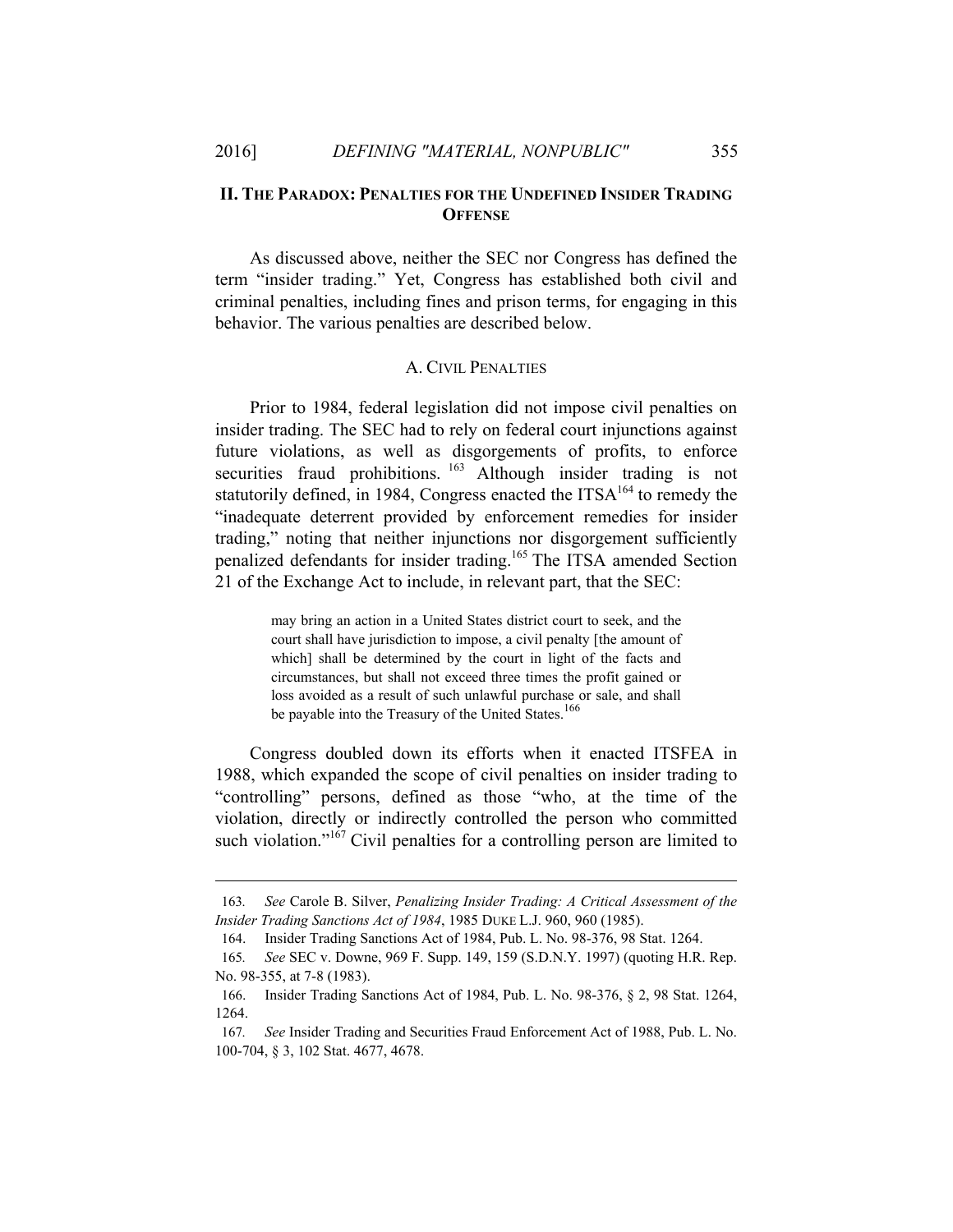the greater of \$1,000,000 or treble damages.<sup>168</sup> If the "controlled person's violation was a violation by communication, the [damages are] deemed to be limited to the profit gained or loss avoided by the person or persons to whom the controlled person directed such communication."<sup>169</sup>

Empirical evidence provided by Professor Seyhun shows that neither ITSA nor ITSFEA was effective in reducing either the volume or profitability of insider trading. <sup>170</sup> In fact, following these legislative changes, the volume of insider trading increased four-fold, while abnormal profitability of insider trading doubled. 171 Insiders did not reduce their trading, even on a temporary basis, in response to these legislative initiatives.  $172$  Seyhun concludes that among the possible reasons for the ineffectiveness of the increased sanctions are the highly stringent requirements for the legally material information.<sup>173</sup>

The Securities Act and the Exchange Act also provide for civil penalties in other securities fraud contexts. Section  $20(d)(1)$  of the Securities Act and Section 21(d)(3) of the Exchange Act permit the SEC to impose monetary penalties against persons who violate these acts "other than by committing a violation subject to a penalty pursuant to [Section 21A of the Exchange Act]."<sup>174</sup> Both Section 20(d)(1) of the Securities Act and Section 21(d)(3) of the Exchange Act provide threetier penalty systems, where the maximum penalty increases with the severity of the violation.<sup>175</sup> The Second Circuit recently held that Section 21A of the Exchange Act is the only basis for ordering civil penalties in insider trading cases brought in federal court.<sup>176</sup> The court, however, did

<sup>168</sup>*. Id.*

<sup>169</sup>*. Id.*

<sup>170</sup>*. See* H. Nejat Seyhun, *The Effectiveness of Insider Trading Sanctions*, 35 J. LAW & ECON. 149 (1992).

<sup>171</sup>*. Id.* at 150.

<sup>172</sup>*. Id.* at 176.

<sup>173</sup>*. Id.* at 177.

<sup>174</sup>*. See* Exchange Act § 21(d)(3)(A), 15 U.S.C. § 78u(d)(3)(A)(2012); Securities Act § 20(d)(1), 15 U.S.C. § 77t(d)(1).

<sup>175</sup>*. See* Exchange Act § 21(d)(3)(B), 15 U.S.C. § 78u(d)(3)(A); Securities Act § 20(d)(1), 15 U.S.C. § 77t(d)(1).

<sup>176</sup>*. See* SEC v. Rosenthal, 426 Fed. Appx. 1, 2-3 (2d Cir. 2011).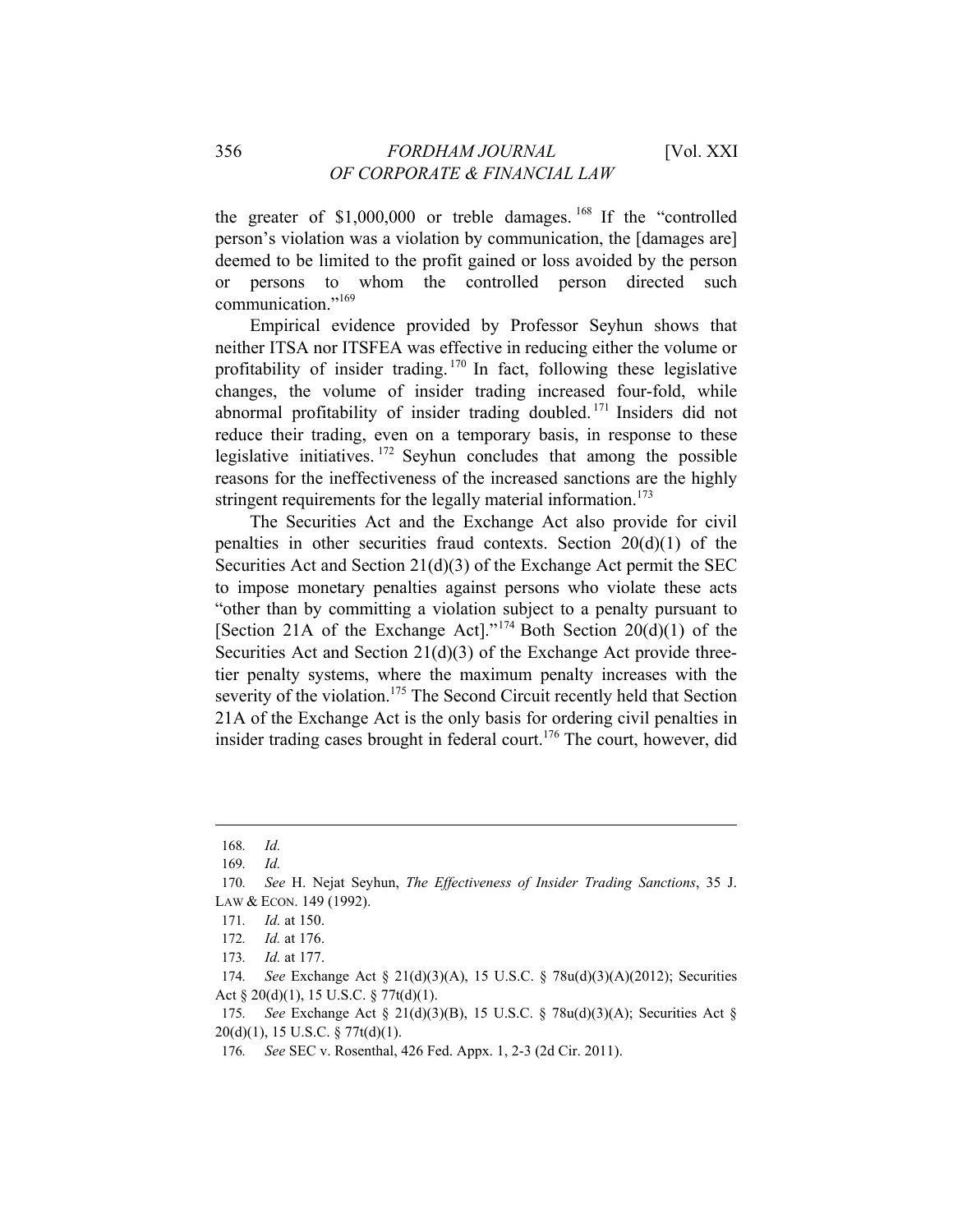not have cause to address the expanded scope of the SEC's powers under the Dodd-Frank Act.<sup>177</sup>

The Dodd-Frank Act significantly enhanced the SEC's enforcement powers by (1) granting the SEC the ability to obtain monetary penalties in administrative proceedings against all individuals, not just those associated with regulated entities, and (2) increasing the civil penalties that the SEC can seek in administrative cases.  $178$  Section 21B, as amended, states, in part:

> In any proceeding instituted pursuant to sections  $[15(b)(4), 15(b)(6),$ 15D, 15B, 15C, 15E, or 17A] of this title against any person, the [SEC] or the appropriate regulatory agency may impose a civil penalty if it finds . . . that such penalty is in the public interest and that such person—

> (A) has willfully violated any provision of the Securities Act of 1933, the Investment Company Act of 1940, the Investment Advisers Act of 1940, or this chapter, or the rules or regulations thereunder, or the rules of the Municipal Securities Rulemaking Board;

> (B) has willfully aided, abetted, counseled, commanded, induced, or procured such a violation by any other person;

> (C) has willfully made or caused to be made in any application for registration or report required to be filed with . . . any . . . appropriate regulatory agency under this chapter, or in any proceeding before the [SEC] with respect to registration, any statement which was, at the time and in the light of the circumstances under which it was made, false or misleading with respect to any material fact, or has omitted to state in any such application or report any material fact which is required to be stated therein; or

> (D) has failed reasonably to supervise, within the meaning of [section  $15(b)(4)(E)$ ] of this title, with a view to preventing violations of the provisions of such statutes, rules and regulations, another person who commits such a violation, if such other person is subject to his supervision.<sup>179</sup>

<sup>177.</sup> *See generally* Dodd-Frank Wall Street Reform and Consumer Protection Act, Pub. L. No. 111- 203, 124 Stat. 1376 (2010).

<sup>178</sup>*. Id.* § 929, 124 Stat. at 1863.

<sup>179</sup>*.* 15 U.S.C. § 78u–2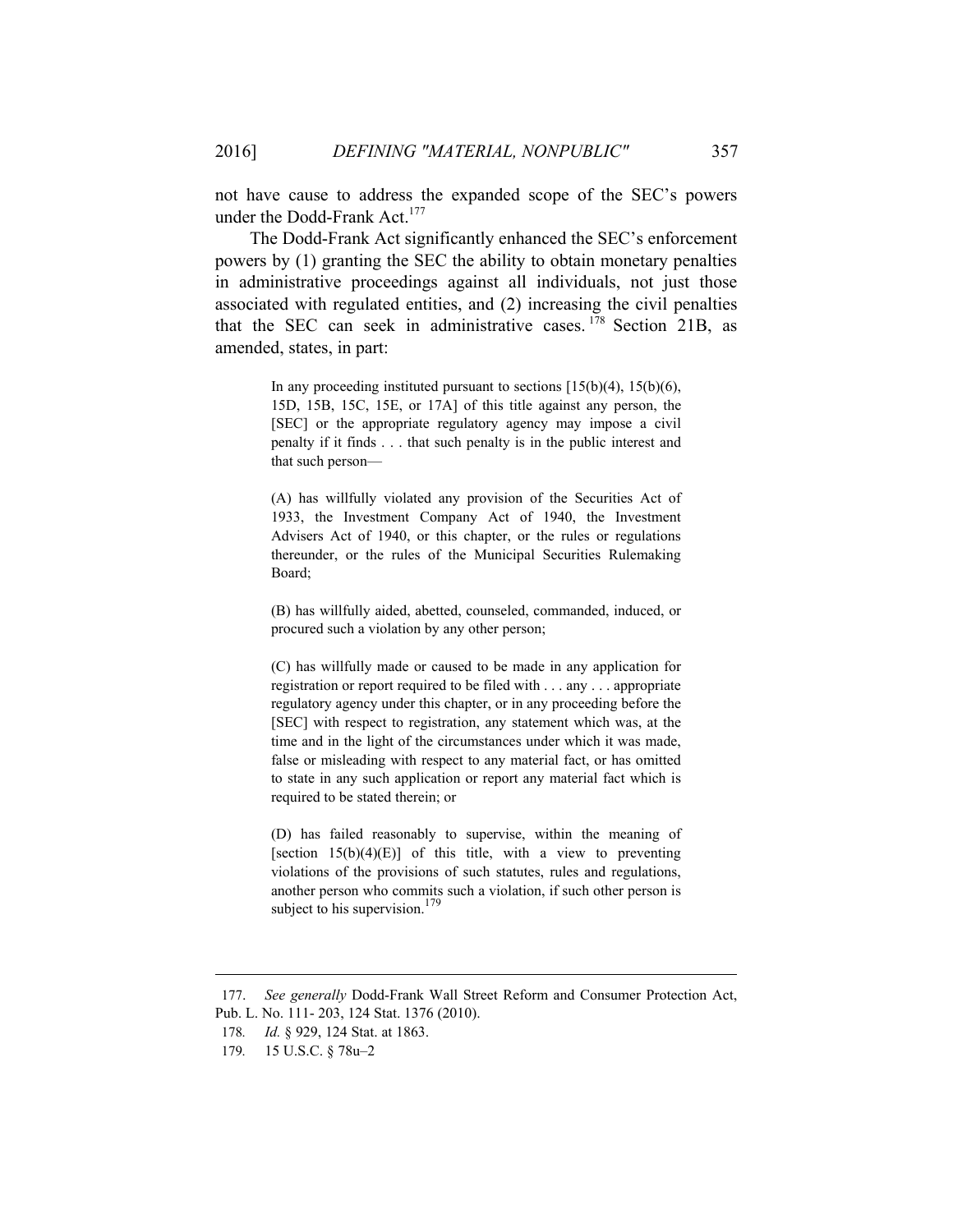## 358 *FORDHAM JOURNAL* [Vol. XXI *OF CORPORATE & FINANCIAL LAW*

Section 21B contains civil penalty provisions applicable in administrative proceedings similar to those in Section  $21(d)(3)$  for judicial proceedings, except notably, Section 21B does not contain the "21A" exemption found in Section 21(d)(3).<sup>180</sup> The three-tier penalty structure under Section 21B also imposes the same maximum penalties as the penalty structure of Section 21(d)(3).<sup>181</sup> While the applicability of Section 21B to insider trading is still the subject of debate,  $182$  the SEC has continued using this section to impose civil penalties for insider trading in its administrative forum.<sup>183</sup>

Additionally, Section 753 of the Dodd-Frank Act expanded the "anti-manipulation" authority of the Commodity Futures Trading Commission ("CFTC") by amending Section 6 of the Commodity Exchange Act.<sup>184</sup> The amended Section  $6(c)(1)$  is closely modeled after Section 10(b) of the Securities Exchange Act, and CFTC Regulation 180.1, promulgated in accordance with Section  $6(c)(1)$ , is the functional analog of Rule  $10b-5$ <sup>185</sup> However, the CFTC has recognized that unlike securities markets, "derivatives markets have long operated in a way that allows for market participants to trade on the basis of lawfully obtained material, nonpublic information,"186 and therefore has limited the scope of CFTC Regulation 180.1 with regard to insider trading. CFTC Regulation 180.1 only prohibits trading based on misappropriated information obtained or used in breach of a pre-existing duty.  $187$ 

 $\overline{a}$ 

186*. Id.* at 41,403.

<sup>180</sup>*. See id.*

<sup>181</sup>*. See id.*; Exchange Act § 21(d)(3)(B), 15 U.S.C. § 78u(d)(3)(A).

<sup>182</sup>*. See e.g.*, Larry P. Ellsworth, *SEC Overreaching in Applying Penalty Act to Insider Trading*, 5 BLOOMBERG L. REP.—SEC. L., no. 27, 2011, http://jenner.com/syste m/assets/publications/39/original/SEC\_Overreaching\_In\_Applying\_Penalty\_Act\_to\_In sider\_Trading.pdf?1319655869 [http://perma.cc/MP8N-8MBN].

<sup>183</sup>*. See, e.g.*, Geist, Securities Act Release No. 9680, Exchange Release No. 73,581, 2014 WL 5842375 (Nov. 12, 2014).

<sup>184</sup>*. See* Dodd-Frank Wall Street Reform and Consumer Protection Act, Pub. L. No. 111- 203, § 753, 124 Stat. 1376 (2010).

<sup>185</sup>*. See* Prohibition on the Employment, or Attempted Employment, of Manipulative and Deceptive Devices and Prohibition on Price Manipulation, 76 Fed. Reg. 41,398 (July 14, 2011).

<sup>187. &</sup>quot;Depending on the facts and circumstances, a person who engages in deceptive or manipulative conduct in connection with any swap, or contract of sale of any commodity in interstate commerce, or contract for future delivery on or subject to the rules of any registered entity, for example by trading on the basis of material nonpublic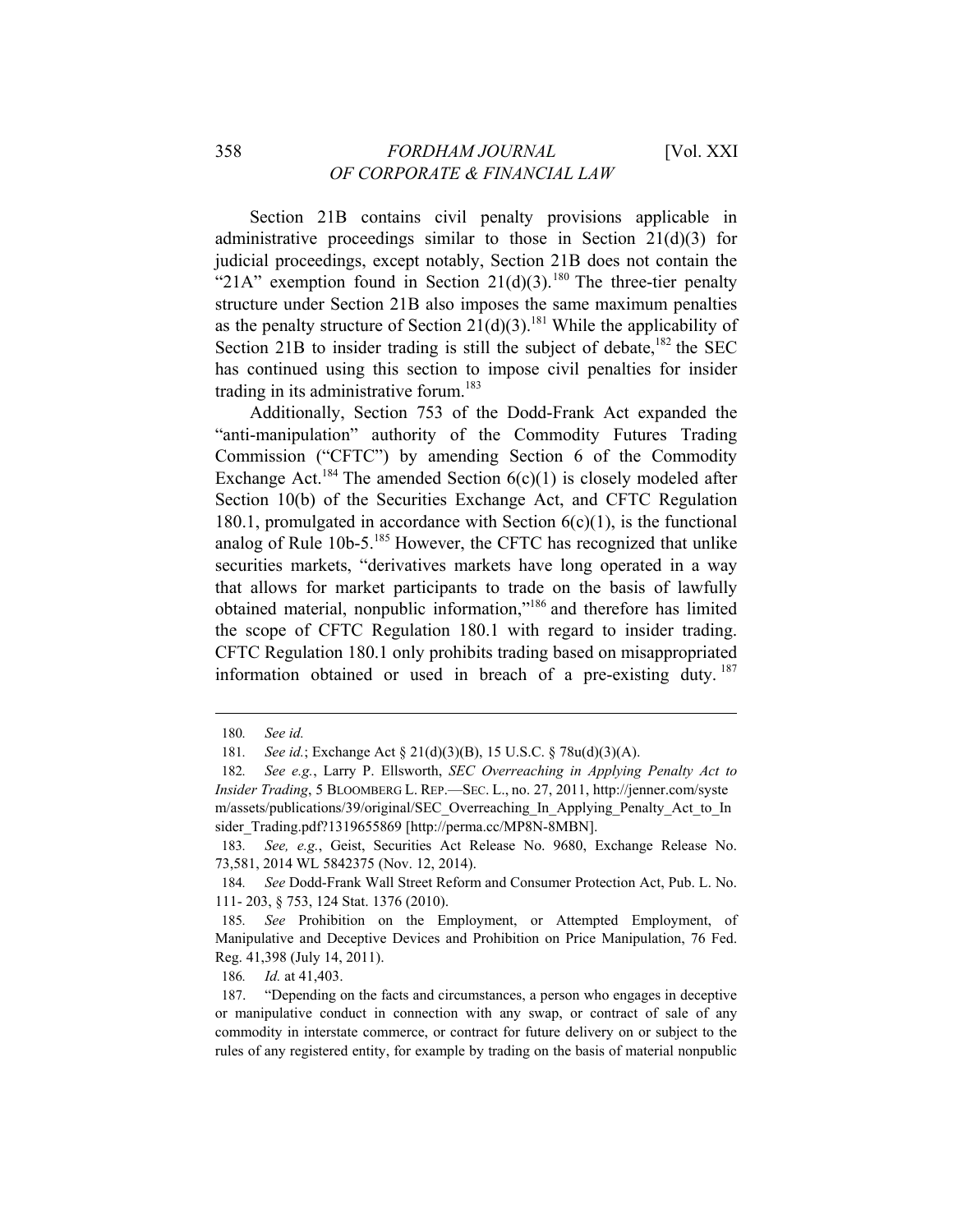Furthermore, the Commission has noted that CFTC Regulation 180.1 does not create an affirmative duty of disclosure, except such disclosure that may be required "as necessary to make any statement made to the other person in or in connection with the transaction not misleading in any material respect."188 The CFTC may assess a civil penalty of not more than \$1 million or triple the monetary gain to the person for each violation in any case of manipulation or attempted manipulation.<sup>189</sup>

#### B. CRIMINAL PENALTIES

Most criminal prosecutions for violations of the federal securities laws, including the insider trading provisions, are brought under Section 24 of the Securities Act and Section  $32(a)$  of the Exchange Act.<sup>190</sup> Other bases for criminal liability in the insider trading context include the federal mail and wire fraud statutes, $191$  as well as the federal criminal offense of securities fraud (enacted as part of SOX).<sup>192</sup> Section 24 of the Securities Act<sup>193</sup> and Section 32(a) of the Exchange Act<sup>194</sup> generally authorize criminal prosecutions for "willful violations" of provisions, rules, or regulations under the respective acts. In the insider trading context, the most common bases for criminal liability are violations of Section 10(b) of the Exchange Act and Rule 10b-5, although Rule 14e-3 is also frequently used.<sup>195</sup>

Section 24 of the Securities Act provides that any person who willfully (1) violates any of the provisions or related rules and regulations of the Act, or (2) provides materially false or misleading information on a registration statement under the Act, is subject to a maximum fine of \$10,000, a maximum prison term of five years, or

information in breach of a pre-existing duty (established by another law or rule, or agreement, understanding, or some other source), or by trading on the basis of material nonpublic information that was obtained through fraud or deception, may be in violation of final Rule 180.1." *Id.*

<sup>188. 7</sup> U.S.C. § 9(1) (2012).

<sup>189</sup>*. Id.* § 9(10)(C)(ii).

<sup>190</sup>*. See* WILLIAM K.S. WANG & MARC I. STEINBERG, INSIDER TRADING: LIABILITY AND COMPLIANCE § 7.02.1 (3d. ed. 2013).

<sup>191</sup>*. See* 18 U.S.C. §§ 1341-1351 (2012).

<sup>192</sup>*. See id.* § 1348.

<sup>193</sup>*. See* Securities Act § 24, 15 U.S.C. § 77x (2012).

<sup>194</sup>*. See* Exchange Act § 32(a), 15 U.S.C. § 78ff(a).

<sup>195</sup>*. See* 17 C.F.R. § 240.14e-3 (2015).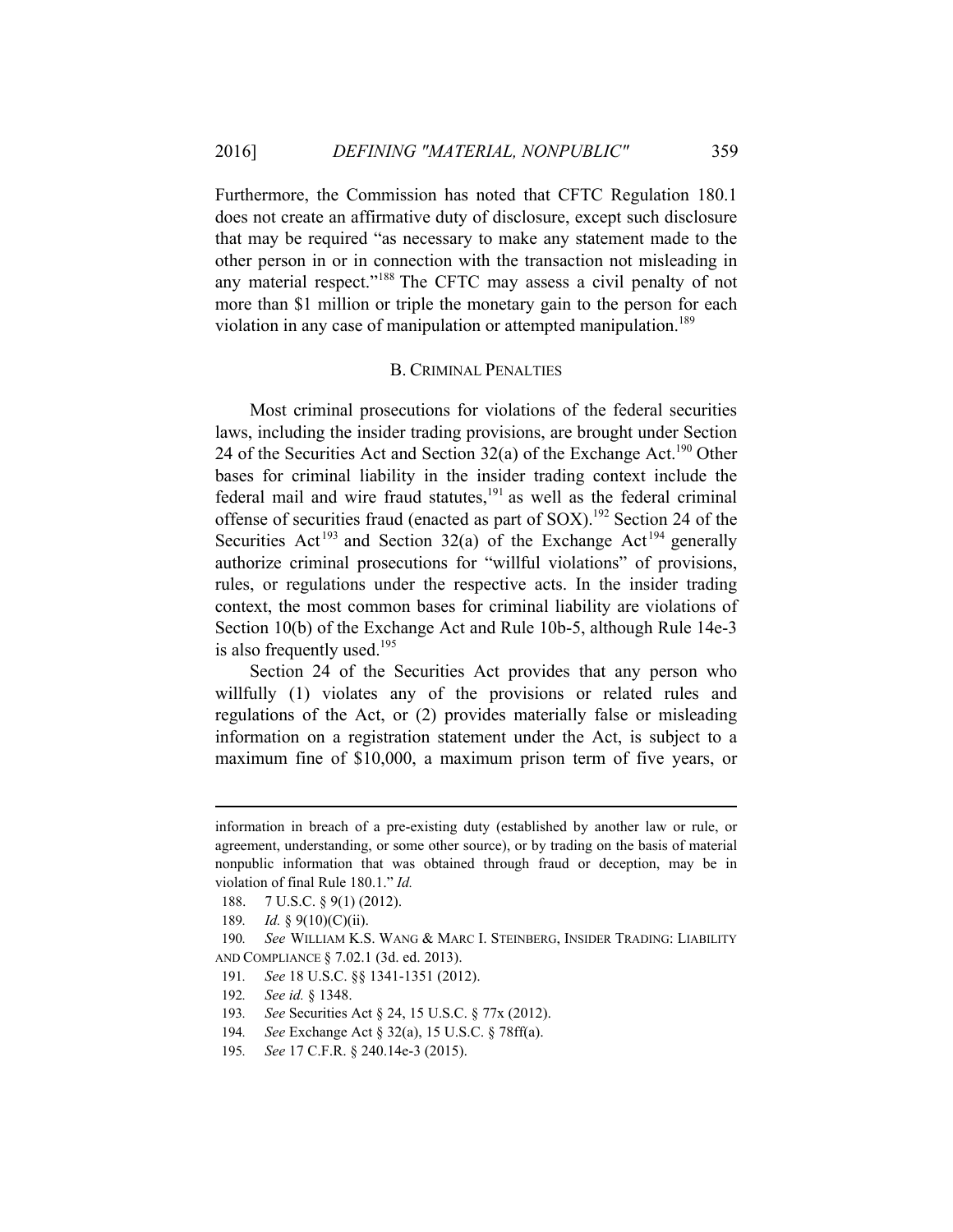both.196 Section 32(a) of the Exchange Act provides that any natural person who willfully violates any provision of the Act, other than Section 30(A),  $197$  may be subject to a maximum penalty of \$5 million, a maximum prison term of twenty years, or both.<sup>198</sup> A corporation may be subject to a fine not exceeding \$25 million.<sup>199</sup>

One of the primary contributions that SOX made to the insider trading statutory scheme was the new criminal securities fraud offense. 200 Among other things, the provision makes it unlawful to execute or attempt to execute a scheme or artifice to defraud a person in connection with any security.<sup>201</sup> The statute provides for a fine, a term of imprisonment of not more than twenty-five years, or both. $202 \text{ In } 2009$ , the provision was amended by the Fraud Enforcement and Recovery Act of 2009 to extend the criminal penalties to commodities fraud.203

The DOJ has often relied on the federal mail and wire fraud statutes in criminal prosecutions by alleging Rule 10b-5 violations. 204 The federal mail and wire fraud statutes prohibit the use of mail or wire, radio, or television communications "for the purpose of executing [any] scheme or artifice" to defraud.<sup>205</sup> Although these statutes may lack teeth in most securities fraud prosecutions, in insider trading cases, the wire and mail fraud statutes may enable prosecutors to reach conduct outside of the scope of Section  $10(b)$ <sup>206</sup> For example, under a wire or mail fraud

<sup>196</sup>*. See* Securities Act § 24, 15 U.S.C. § 77x.

<sup>197.</sup> This section contains the anti-bribery provisions. *See* Exchange Act § 30, 15 U.S.C. § 78dd-1.

<sup>198</sup>*. See* Exchange Act § 32(a), 15 U.S.C. § 78ff(a).

<sup>199</sup>*. Id.*

<sup>200</sup>*. See* Sarbanes-Oxley Act of 2002 § 807, 18 U.S.C. § 1348 (2012).

<sup>201</sup>*. See id.* 

<sup>202</sup>*. Id.*

<sup>203</sup>*. See* Fraud Enforcement and Recovery Act of 2009, Pub. L. 111–21, § 2(e), 123 Stat. 1617, 1618 (inserting "and commodities" before "fraud" in section caption, and "any commodity for future delivery, or any option on a commodity for future delivery, or" before "any security" in subsection (1)).

<sup>204</sup>*. See* Peter J. Henning, *Insider Trading Case Could Push Congress to Define a Murky World*, N.Y. TIMES: DEALBOOK (Feb. 23, 2015), http://www.nytimes.com/2015/ 02/24/business/dealbook/insider-trading-case-could-push-congress-to-define-a-murkyworld.html?  $r=0$  [http://perma.cc/Z9E9-NWW6].

<sup>205</sup>*. See* 18 U.S.C. §§ 1341, 1343.

<sup>206</sup>*. See* United States v. Autuori, 1998 WL 774232, at \*22 n.9 (D. Conn. Aug. 28, 1998), *aff'd in part, rev'd in part*, 212 F.3d 105 (2d Cir. 2000).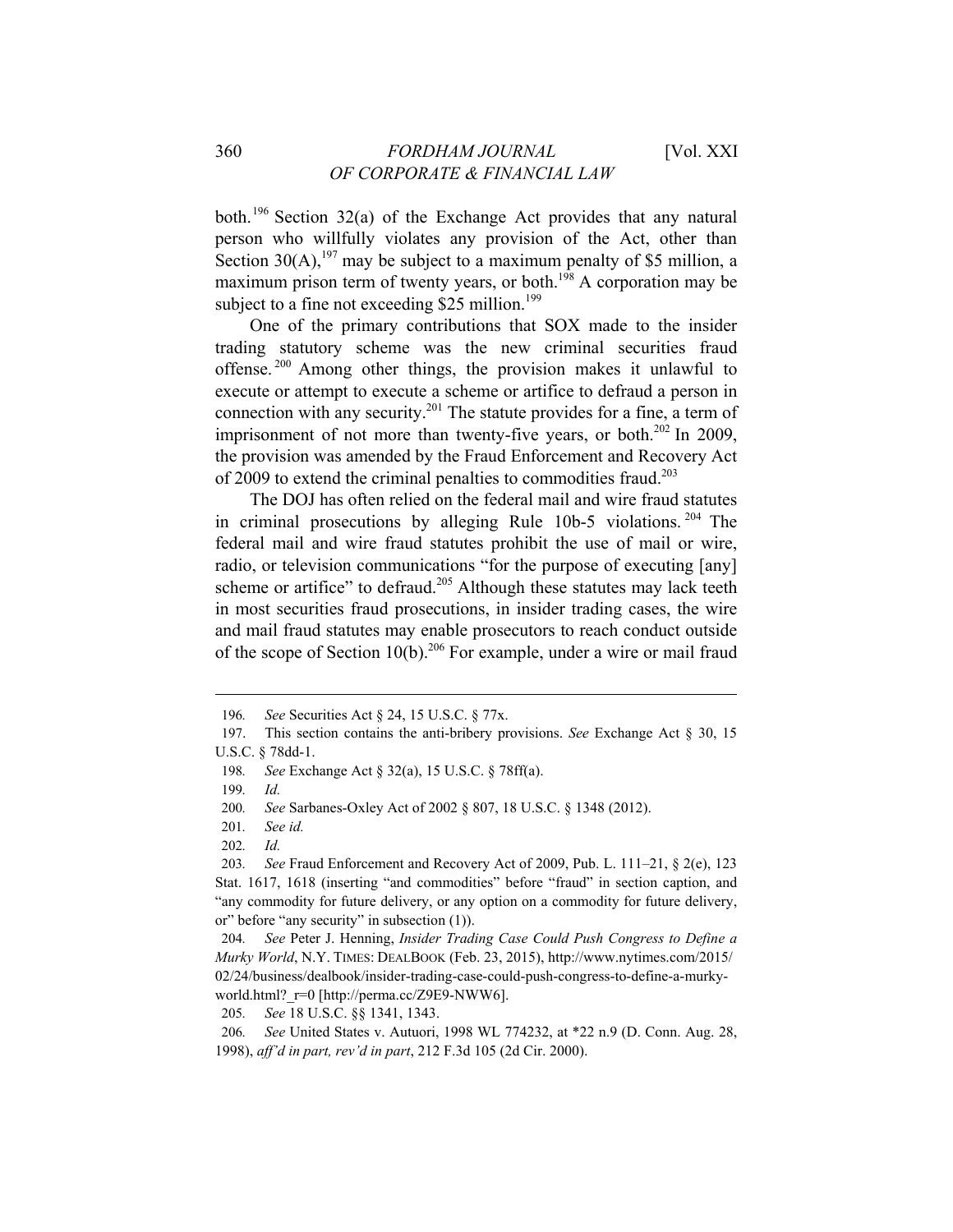theory, a crime is complete once a company is defrauded of its confidential information regardless of whether the information is used by anyone for purposes of trading. Also, the "materiality" required for wire and mail fraud may be easier to meet than that of securities fraud.207 Wire and mail fraud carry mostly the same statutory penalties as a violation of Section 10(b) (with a few exceptions, the most notable being if "the violation affects a financial institution"). $^{208}$ 

Although federal judges have the right to impose any sentence for insider trading convictions, they are required to keep in mind the criminal sentencing guidelines. In the Dodd-Frank Act, Congress issued directives to the U.S Sentencing Commission to "review and, if appropriate, amend" various sentencing guidelines and policy statements applicable to fraud offenses.  $209$  The Sentencing Commission promulgated amendments to the Federal Sentencing Guidelines for securities fraud, which took effect in  $2012^{210}$ 

The Sentencing Commission adopted a new minimum offense level of fourteen (which equates to a recommended prison range of fifteen to twenty-one months for defendants with no criminal record)<sup>211</sup> for any "organized scheme to engage in insider trading."<sup>212</sup> The commentary lists factors that courts may consider in determining whether an insider trading scheme is "organized" within the meaning of the Act: whether it

<sup>207</sup>*. Compare* Basic Inc. v. Levinson, 485 U.S. 224, 231-32 (1988) (quoting TSC Indus., Inc. v. Northway, Inc., 426 U.S. 438, 449 (1976)) (information is material in the federal securities law context if there is "a substantial likelihood that the disclosure of the omitted fact would have been viewed by the reasonable investor as having significantly altered the 'total mix' of information made available"), *with Autuori*, 1998 WL 774232, at \*22 (quoting United States v. Siegel, 717 F.2d 9, 15 (2d Cir. 1983) (information is material under the mail fraud statute when it "would be important to a reasonable person in deciding whether to engage in a particular transaction or to engage in certain conduct").

<sup>208.</sup> Both the wire and mail fraud statutes provide that "[i]f the violation . . . affects a financial institution, such person shall be fined not more than \$1,000,000 or imprisoned not more than 30 years, or both." 18 U.S.C. §§ 1341, 1343. The mail fraud statute also provides for this increased penalty if the violation involves "a presidentially declared major disaster or emergency." *Id.* § 1341.

<sup>209</sup>*. See* Dodd-Frank Wall Street Reform and Consumer Protection Act, Pub. L. No. 111- 203, § 1079A(a)(1)(A), 124 Stat. 1376 (2010).

<sup>210</sup>*. See* Sentencing Guidelines for United States Courts, 77 Fed. Reg. 28,226 (May 11, 2011).

<sup>211.</sup> U.S. SENTENCING GUIDELINES MANUAL ch. 5, pt. A (U.S. SENTENCING COMM'N 2014).

<sup>212</sup>*. Id.* § 2B1.4.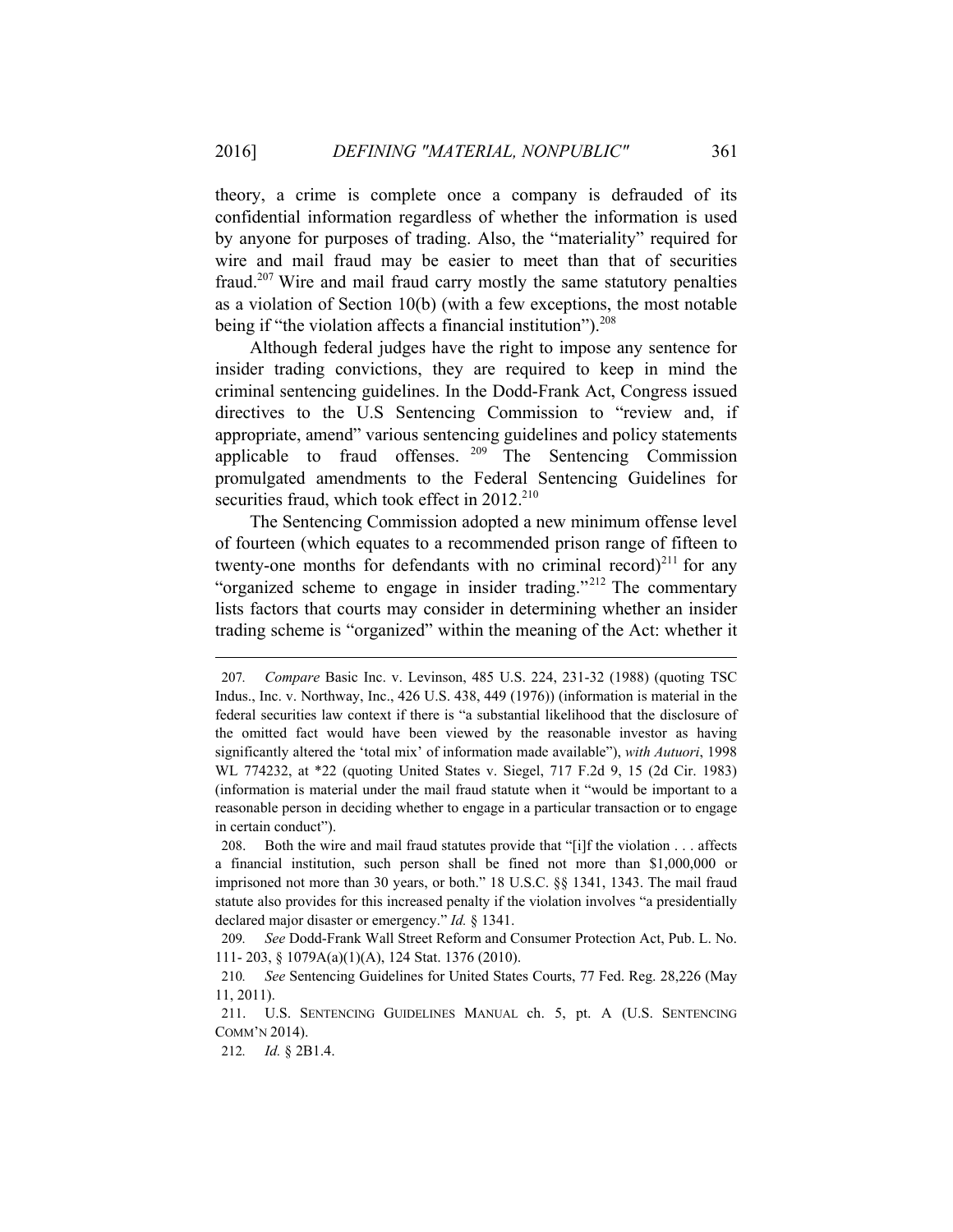involved "considered, calculated, systemic, or repeated efforts to . . . trade on insider information, as distinguished from . . . opportunistic instances of insider trading."213 For cases where there is minimal gain from insider trading, this will mean an automatic increase of six offense levels for all participants in the offense. 214 As the profitability of a scheme increases, however, the effect of this new provision diminishes, disappearing entirely when the overall gain from the scheme reaches  $$30,000.<sup>215</sup>$ 

The amendments to the insider trading guidelines also broadened the applicability of the "abuse of trust" enhancement. Previously, a defendant received increased punishment under the guidelines if the abuse of a position of public or private trust significantly facilitated the crime; this provision was not triggered unless the defendant's position was characterized by "substantial discretionary judgment that is ordinarily given considerable deference."<sup>216</sup> The amendment loosened that requirement by specifying that the enhancement applies if "the position of public or private trust . . . contributed in some significant way to facilitating the commission or concealment of the offense.<sup>2217</sup>

The Sentencing Commission also added a special rule for determining loss in cases involving fraudulent inflation or deflation in the value of publicly traded securities or commodities.<sup>218</sup> The amended commentary directs the use of what has become known as the "modified rescissory method" for determining actual loss.<sup>219</sup> The commentary also directs the courts to presume that the modified rescissory method has accurately calculated the actual loss, but a party may rebut that presumption and persuade the court that it is not a "reasonable estimate

 $\overline{a}$ 

218*. Id.* § 2B1.1 cmt. n.3(F)(ix).

<sup>213</sup>*. See id.* cmt. n.1.

<sup>214.</sup> An offense level of eight, for criminals with zero or one criminal history points under the Sentencing Guidelines chart, equates to a recommended prison term of zero to six months. *See id.* at ch. 5, pt. A.

<sup>215.</sup> Both the pre-2012 amendment and post-2012 amendment guidelines recommend a base offense level of 8 for insider trading. *See id.* at § 2B1.4.

<sup>216.</sup> U.S. SENTENCING GUIDELINES MANUAL § 3B1.3 cmt. n.1 (U.S. SENTENCING COMM'N 2010).

<sup>217.</sup> U.S. SENTENCING GUIDELINES MANUAL, *supra* note 211, at § 3B1.3 cmt. n.1.

<sup>219.</sup> First, calculate the difference between (i) the average share price during the fraud period; and (ii) the average share price during the 90-day period after the fraud was disclosed to the market. Second, multiply the difference by the number of shares outstanding. *See id.*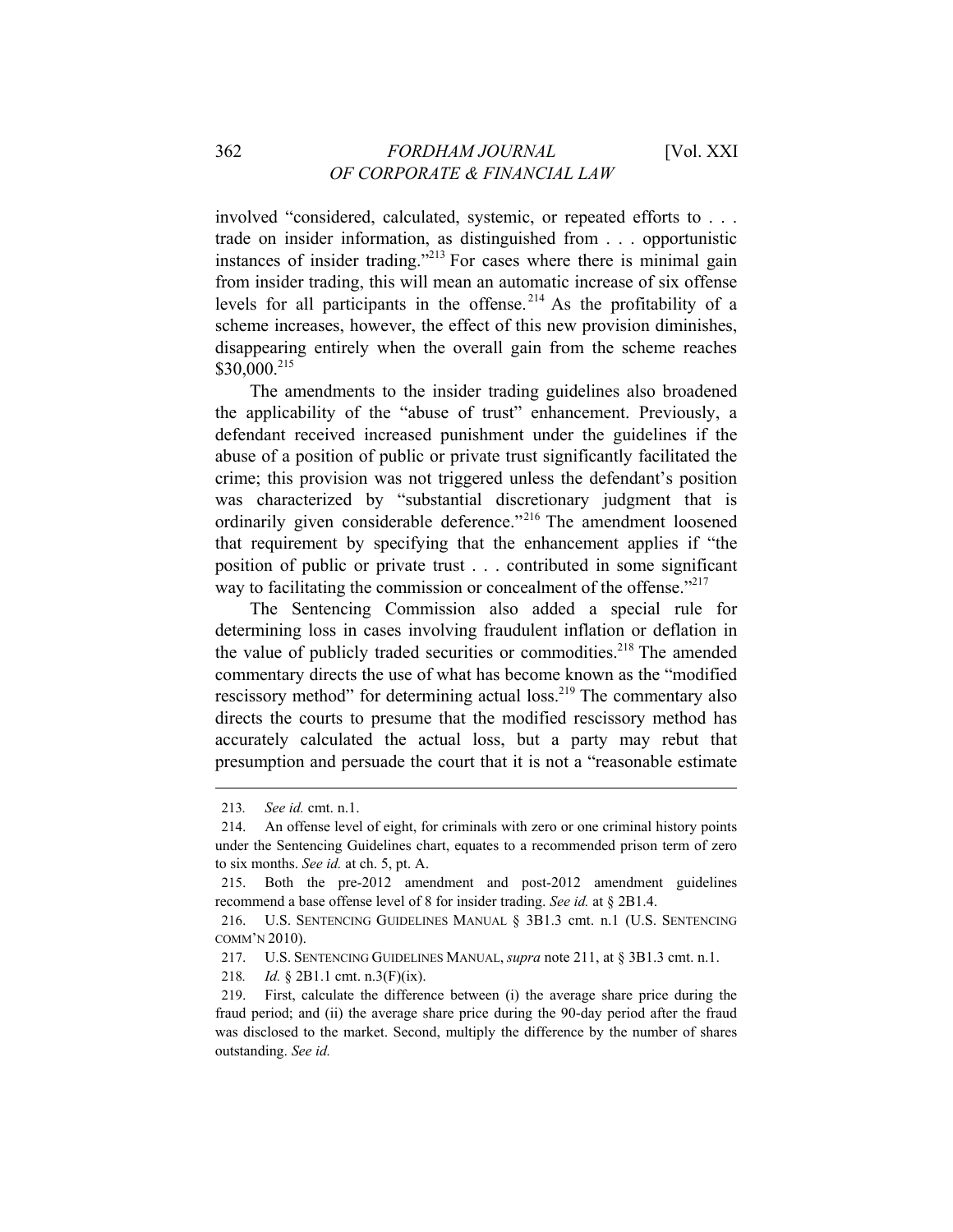of the actual loss."220 The court may consider, among other factors, the extent to which the amount so determined includes significant changes in value not resulting from the offense (e.g., changes caused by external market forces, such as changed economic circumstances, changed investor expectations, and new industry-specific or firm-specific facts, conditions, or events). $^{221}$ 

Finally, the Sentencing Commission expanded the provisions in the fraud guideline that govern when a judge may depart from the recommended guideline range.<sup>222</sup> First, the Commission noted that an upward departure might be warranted if the offense created a risk of substantial loss beyond the loss determined under the guideline, "such as a risk of a significant disruption of a national financial market." <sup>223</sup> Second, the Commission provided new guidance on downward departures, adding the example of a securities fraud where fraudulent misrepresentations inflate the price of a stock in a manner that produces "an aggregate loss amount that is substantial but diffuse, with relatively small loss amounts suffered by a relatively large number of victims."<sup>224</sup>

#### **III. OUR PROPOSAL: A NEW EVIDENTIARY STANDARD**

Many scholars agree that a clear statutory definition of illegal insider trading should be established, arguing that it is preferable to further judicial interpretation.<sup>225</sup> Our proposal for reform is outlined in this part.

#### A. REQUIREMENTS

We propose that the government be allowed to establish a prima facie case of illegal insider trading on the basis of material, nonpublic information when it can prove the following three elements: (1) the information giving rise to the trade is of the type that requires an 8-K filing by the corporation; (2) its announcement must lead to statistically significant, abnormal stock returns; and (3) the putative insider trading

<sup>220</sup>*. Id.*

<sup>221</sup>*. Id.*

<sup>222</sup>*. Id.* § 2B1.1 cmt. n.20.

<sup>223</sup>*. Id.* § 2B1.1 cmt. n.20(A)(iv).

<sup>224</sup>*. Id.* § 2B1.1 cmt. n.20(C).

<sup>225</sup>*. See, e.g.*, Karmel, *supra* note 25.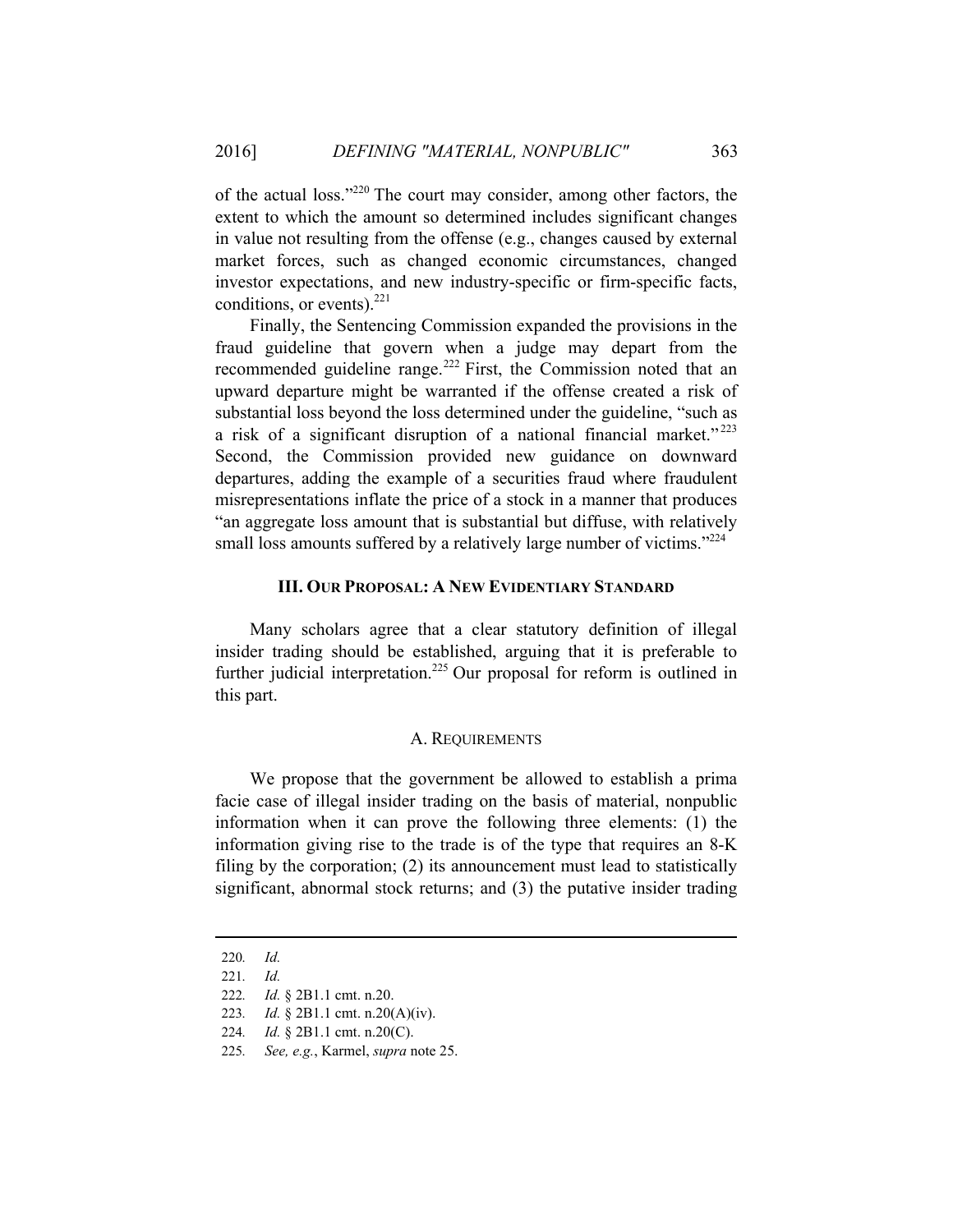must have occurred within two months prior to the announcement of the information.

The first and third requirements are factual and can easily be satisfied. The second requirement can be satisfied by following a similar procedure described in this part. Given that corporations file 10-Q and 10-K reports every three months, these conditions in effect require that all insider trading be confined to approximately a one-month window after each earnings announcement.<sup>226</sup> If all three conditions are satisfied, then the burden of proof must be on insiders to show that their particular transaction does not meet the material, nonpublic information requirement. Similarly, any trades made by individuals receiving tips from insiders (on any information satisfying the three conditions above) must also shift the burden of proof, in this case, to the tippee(s) accused of committing securities fraud.

We expect additional clarity will allow all insiders who want to be on the safe side of the law to ensure that their transactions do not meet any of the conditions set forth above. Insiders already know which events trigger an 8-K filing. By not trading or tipping during the twomonth window preceding an upcoming 8-K filing, insiders can easily ensure that at least two of the three conditions will not be satisfied. The benefit of this additional clarity should enable courts to separate routine insider trading from opportunistic trading and increase the confidence in the public equity markets.

#### B. 8-K FILING REQUIREMENTS

Form 8-K is a broad form used to notify investors of any material event that is important to shareholders or the SEC.<sup>227</sup> The SEC usually considers an event to be material when "there is a substantial likelihood that a reasonable investor would consider the information important to making an investment decision."228 It is one of the most common forms

<sup>226.</sup> Typically, one week after earnings announcements is also considered an additional black-out period to allow to markets to fully digest the earnings information. This in effect confines insider trading (on information contained in the forms) to between weeks one and four after each earnings announcement.

<sup>227.</sup> *Form 8-K*, SEC, http://www.sec.gov/about/forms/form8-k.pdf [http://perma.cc/ 4AQJ-HKAL].

<sup>228.</sup> *Investor Bulletin: How to Read an 8-K*, SEC, at 1 (May 2012) [hereinafter *Investor Bulletin*], http://www.sec.gov/investor/pubs/readan8k.pdf [http://perma.cc/53T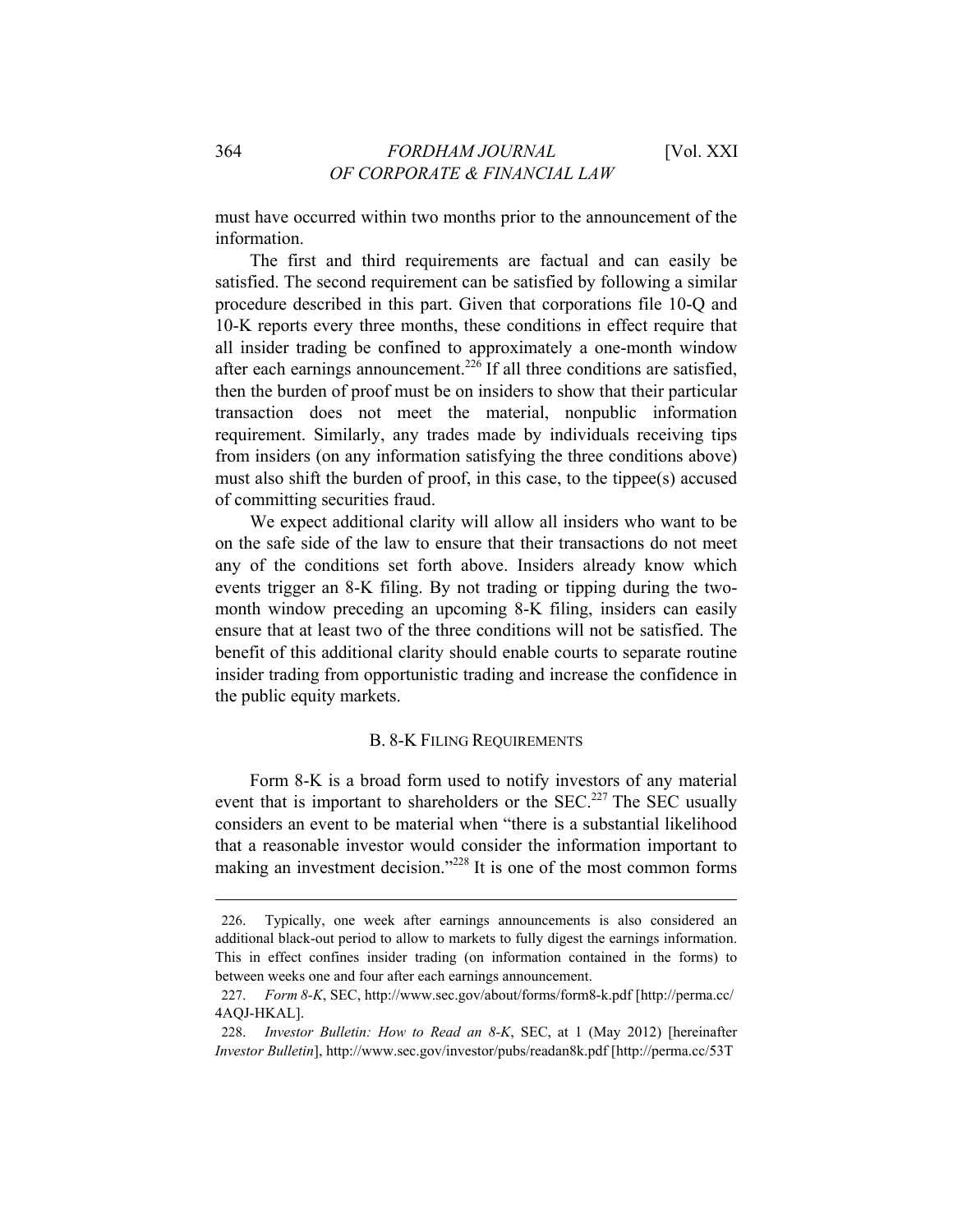filed with the SEC and supplements the public companies' annual reports on Form 10-K and quarterly reports on Form 10-Q. Public companies are required to file the Form under the Exchange Act. These reports are available to the public on the SEC's EDGAR website.<sup>229</sup>

Form 8-K is used for reports under Section 13 or 15(d) of the Exchange Act and filed pursuant to Rule 13a-11 or Rule 15d-11, as well as for reports of nonpublic information required to be disclosed by Regulation FD.<sup>230</sup> Form 8-K may be used to satisfy the filing obligations under (1) Exchange Act Rule 230.425 for written communications relating to business combination transactions; (2) Exchange Act Rule 240.14a-12 for soliciting materials and pre-commencement communications for tender offers; (3) for pre-commencement communications under Rule 240.14d-2(b); or (4) for pre-commencement communications under Rule 240.13e-4(c). $^{231}$ 

Triggering events apply to registrants and subsidiaries.<sup>232</sup> Form 8-K consists of nine sections. Under Section 1, a company is required to file the Form when it (1) enters a "material definitive agreement;" (2) terminates such an agreement; (3) is in bankruptcy or receivership; or (4) receives official reports of shutdowns and patterns of violations in mine safety.<sup>233</sup>

Item 1.01 requires a disclosure of material agreements not made in the ordinary course of business, or any material amendments to those. A material definitive agreement can be both written and oral.<sup>234</sup> Taking out a loan with a bank or signing a long-term lease would require this disclosure, but signing a lease for an additional store when the retailer already has a chain would not. If the agreement was not material at the time the registrant entered into it, but becomes material later, the registrant does not need to file Form 8-K. In either case, the registrant is required to file the agreement as an exhibit to the periodic report in the

<sup>5-8</sup>ZYL].

<sup>229</sup>*. EDGAR*, SEC, http://www.sec.gov/edgar/searchedgar/companysearch.html [http://perma.cc/CVK9-EUME].

<sup>230</sup>*. See Form 8-K*, *supra* note 227, at 1.

<sup>231</sup>*. Id.* 

<sup>232</sup>*. Division of Corporate Finance: Current Report on Form 8-K Frequently Asked Questions*, SEC (Nov. 23, 2004) [hereinafter *FAQ*], http://www.sec.gov/divisions/corpf in/form8kfaq.htm [http://perma.cc/T5B6-CCYC ].

<sup>233</sup>*. Fast Answers: Form 8-K*, SEC [hereinafter *Fast Answers*], http://www.sec.gov/ answers/form8k.htm [http://perma.cc/GA48-4N73].

<sup>234</sup>*. See FAQ*, *supra* note 232.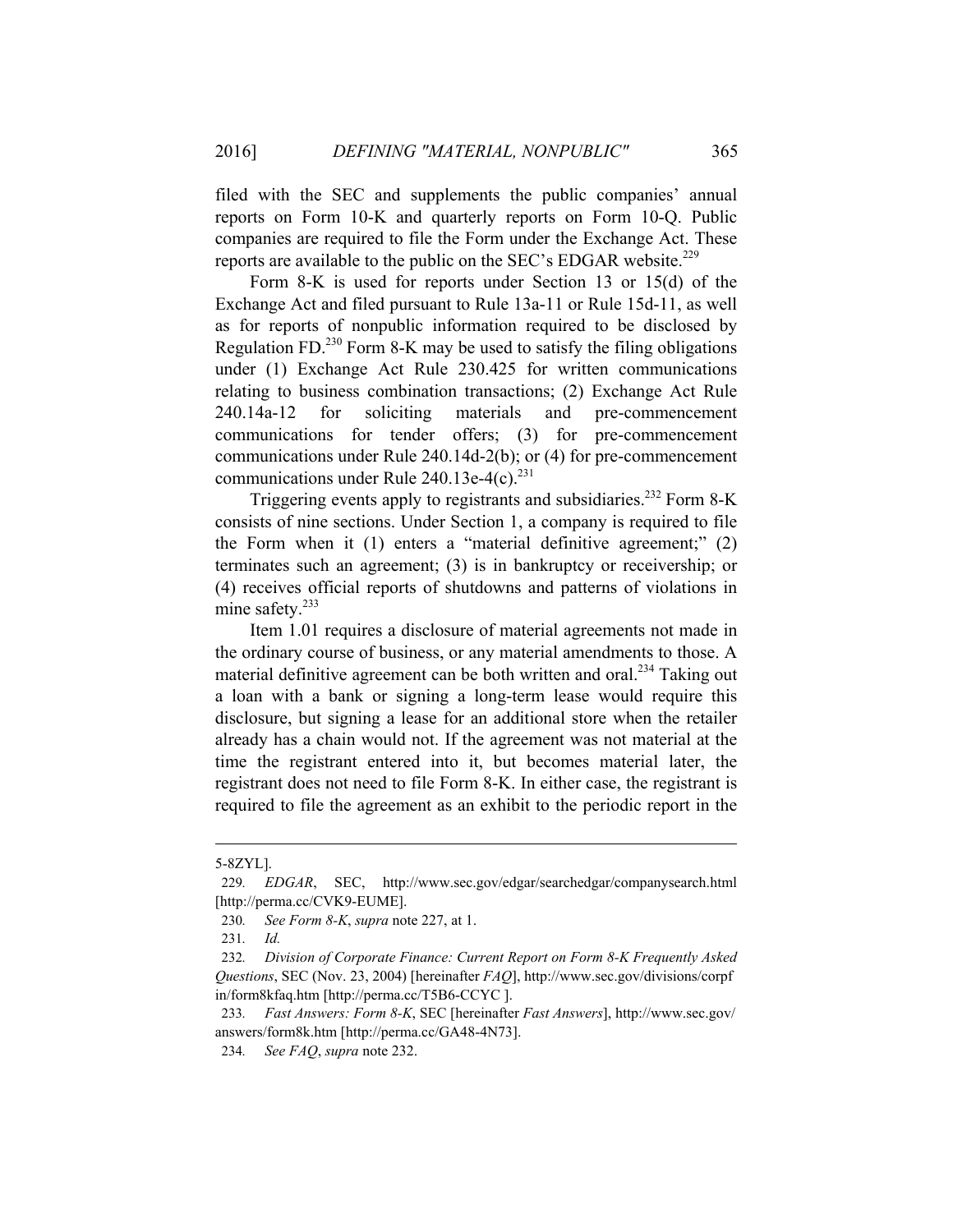period in which the agreement became material. 235 Furthermore, the registrant must file Form 8-K if an agreement is not "immaterial in amount or significance" within the meaning of Item  $601(b)(10)(iii)(A)$ of Regulation S-K, unless it is not required to be disclosed under Item  $601(b)(10)(iii)(C).^{236}$  This issue is considered from the perspective of a reasonable investor and within established standards of materiality.<sup>237</sup>

Item 1.02 requires disclosure of a termination of an agreement prior to the established expiration, but not of an agreement that expires under its terms. Once notice of termination is received, Form 8-K is required, even if the registrant intends to negotiate and in good faith believes that the agreement has not been terminated.<sup>238</sup> Importantly, the triggering event is the notice, not the termination of the agreement.<sup>239</sup> Under Item 1.03, the registrant may include the company's plan for Chapter 11 reorganization or Chapter 7 liquidation, and the court's confirmation of the plan. $240$ 

Under Section 2, a company must report in Form 8-K when (1) it completes transactions acquiring or disposing of assets; (2) it makes public announcements of its operations and financial condition; (3) liabilities arise under a direct financial obligation or under an offbalance sheet arrangement; (4) triggering events occur that accelerate or increase a direct financial obligation or an obligation under an offbalance sheet arrangement; (5) its executives commit the company to certain exit or disposal activities; and (6) its executives decide that material impairments to its assets are required. $241$ 

Item 2.01 requires a company to disclose any time a significant amount of assets are acquired or disposed, such as when a company buys or merges with another company, or sells a business unit.<sup>242</sup> If a merger results in a "shell company"<sup>243</sup> becoming a company in its own right, the registrant would provide investors with information about this

<sup>235</sup>*. See Investor Bulletin*, *supra* note 228, at 1.

<sup>236</sup>*. Id.* 

<sup>237</sup>*. Id.*

<sup>238</sup>*. See FAQ*, *supra* note 232.

<sup>239</sup>*. Id.*

<sup>240.</sup> *Investor Bulletin*, *supra* note 228, at 2.

<sup>241</sup>*. Id.* at 2-3.

<sup>242</sup>*. Id.* 

<sup>243.</sup> The SEC defines a "shell company" as "a company that either has little or no operations or has little or no assets other than cash and cash equivalents." *Id.* at 2.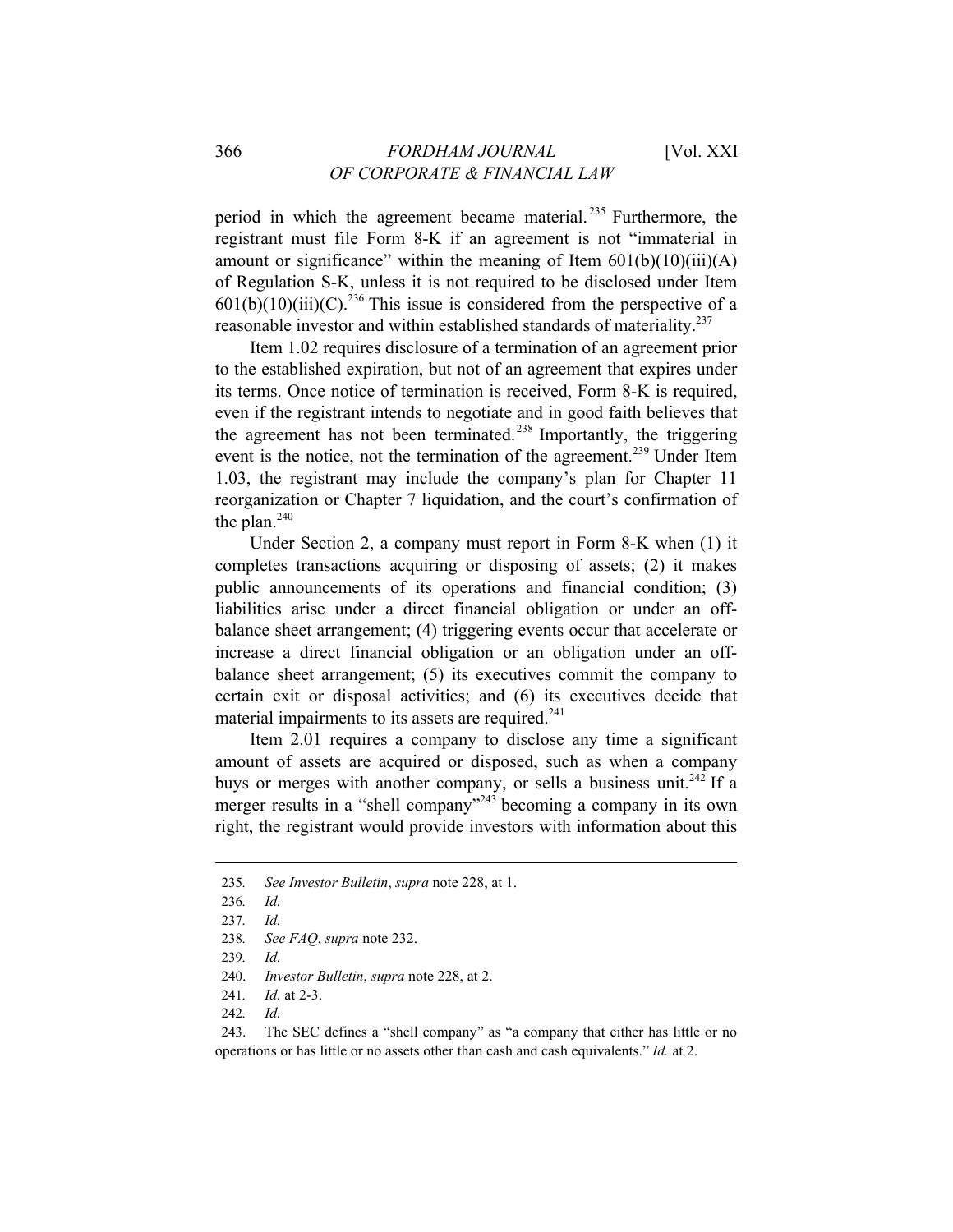company under this item. Under Item 2.02, the company usually summarizes the full financial statement, which often appears later in the company's quarterly report or annual report. The company often simultaneously announces these results in a press release and a Form 8- K. Item 2.03 requires disclosure of the basic terms of material financial obligations, including long-term debt and capital or operating leases, as well as short-term debt beyond the ordinary course of business. Any material financial obligations arising out of off-balance sheet arrangements, whether direct or contingent, must also be disclosed.<sup>244</sup> The materiality of the financial obligation is "a facts and circumstances determination."<sup>245</sup>

Item 2.04 requires the disclosure of any event that triggers the acceleration or increase of a financial obligation as long as the event is material, such as defaults on loans. In the case of a loan default where the company must pay the entire amount owed, the company must disclose the amount to be repaid, the terms of such repayment, and other financial obligations that may have to be repaid on different terms as result of the initial default. Item 2.05 requires disclosure of restructuring plans where the company would incur material charges, such as the decision to close some of its stores or lay off workers. Under this provision, the company must also disclose cost estimates when it is able to determine them.<sup>246</sup> Lastly, under Item 2.06, a company must disclose write-downs, otherwise known as impairments. These occur when a company significantly lowers its estimates of the value of some assets. $247$ If the impairment is determined routinely as the company prepares its financial statements for its periodic report, then the company may make the disclosure in the periodic report, and not in a Form 8-K.<sup>248</sup>

Under Section 3, a company must file Form 8-K when it (1) receives a notice of delisting, transfer of listing, or failure to meet listing rules or standards; (2) makes an unregistered sale of equity securities; or (3) materially modifies the rights of its security holders. Under Item 3.01, a company must disclose if the stock exchange notifies the company that it can no longer be listed. If the company has a grace period to return to compliance, it must disclose any steps it will take to

<sup>244</sup>*. Id.*

<sup>245</sup>*. See FAQ*, *supra* note 232.

<sup>246</sup>*. See Investor Bulletin*, *supra* note 228, at 2.

<sup>247</sup>*. Id.* at 3.

<sup>248</sup>*. Id.* at 2-3.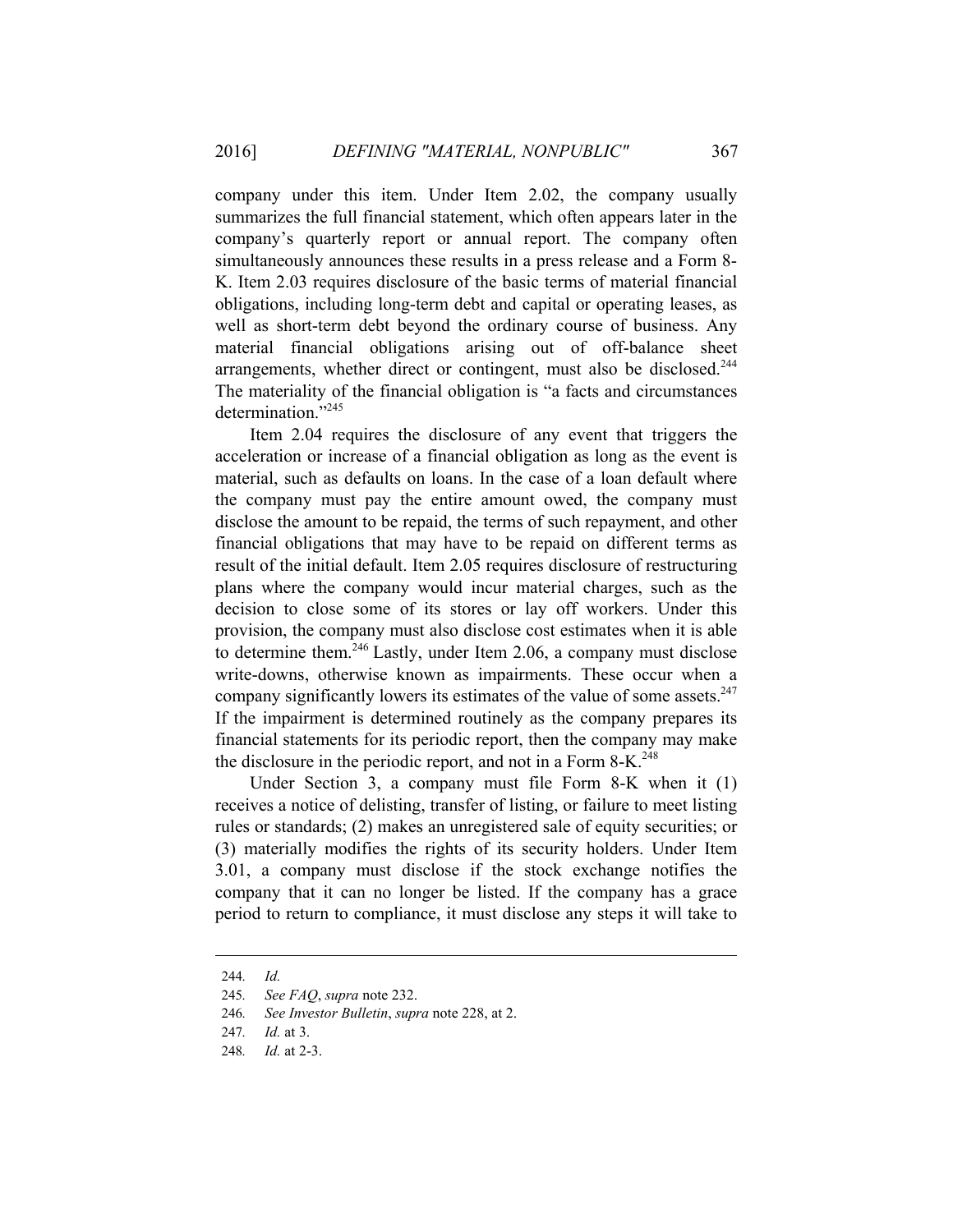# 368 *FORDHAM JOURNAL* [Vol. XXI *OF CORPORATE & FINANCIAL LAW*

avoid delisting. Item 3.02 mandates public companies to disclose private sales of securities above 1% of its outstanding shares of that class (or 5% for smaller reporting companies). Public offerings registered with the SEC, however, do not need to be disclosed. Under Item 3.03, companies are required to disclose material changes to instruments that define the rights of shareholders or material restrictions on the rights of security holders resulting from the issuance or modification of another class of securities, such as loan terms restricting dividend payments, adoption of an antitakeover device, or issuance of preferred stock.<sup>249</sup>

Under Section 4, matters related to accountants and financial statements, such as (1) changes in the company's certifying accountant, or (2) decisions to no longer rely on the company's previously issued financial statements, must also be filed. Public companies must disclose if they dismiss their independent auditor, if she resigns or declines to stand for re-appointment, or if the company hires a new auditor. As the SEC notes in its Investor Bulletin,<sup>250</sup> a change in auditors may be a red flag for investors. Therefore, companies must disclose three major events if they occurred in the previous two fiscal years. First, a company must disclose whether the departing auditor gave an adverse or qualified opinion on the company's statements. Second, it must disclose disagreements it had with the departing auditor over accounting principles or practices, financial statements, or the scope or procedure of the audit. Finally, it must disclose whether the former auditor advised the company that (a) "the necessary internal controls to prepare reliable financial statements do not exist;" (b) "the auditor can no longer rely on management's representations or is unwilling to be associated with the financial statements prepared by management;" (c) "the auditor believed it should further investigate a matter or significantly expand the scope of its audit, and the author did not do so;" or (d) "the auditor has found new information that materially impacts the fairness or reliability of current or prior financial statements, and the issue has not been resolved to the auditor's satisfaction."251

Item 4.02 requires a disclosure of any error in the previously issued financial statements to establish that these should not be relied upon. Additionally, a company must disclose if the auditor believes that the

<sup>249</sup>*. Id.* at 3.

<sup>250</sup>*. Id.*

<sup>251</sup>*. Id.*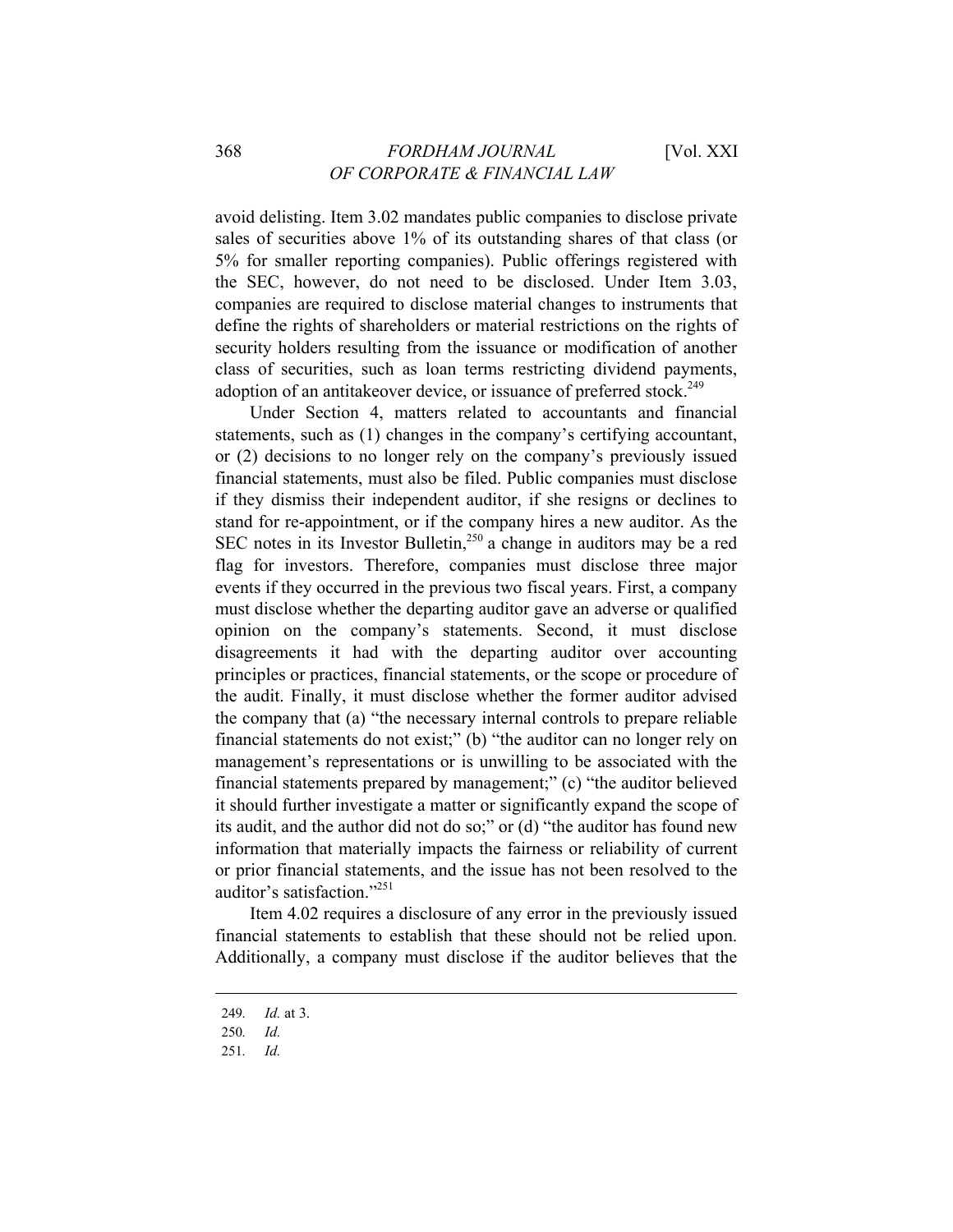previously-issued audit reports or interim reviews of these statements should not be relied upon. The company must demonstrate whether its audit committee, full board, or authorized executive officers have discussed the issue with the auditor.<sup>252</sup>

Section 5 discusses corporate governance and management. A company must file Form 8-K when there are (1) changes in control of the company; (2) departures of directors or certain officers, board elections, appointments of certain officers, and changes in compensatory arrangements of certain officers; (3) amendments to the company's articles of incorporation or bylaws, or changes in its fiscal year; (4) temporary suspensions of trading under the company's employee benefit plans; (5) amendments to the company's Code of Ethics, or waivers of any provisions of the Code of Ethics; (6) changes from shell-company to non-shell-company status; (7) submissions of issues to security-holder vote; and (8) shareholder nominations of directors.

Under Item 5.01, the company must disclose an event where there is a change of control of the company, by identifying the persons acquiring the control and the percentage of voting securities they now possess, any arrangements between the previous and new control groups relating to election of directors, or other important issues.<sup>253</sup> In the event that a board member resigns or will not stand for re-election due to disagreement with the company over its operations, policies, or practices, or a director is removed for cause from the board, the company has an obligation to disclose the circumstances of the disagreement under Item  $5.02^{254}$  If there is a letter from the director to this effect, the letter must be filed as an exhibit. In the event that a highlevel executive officer retires, resigns, or is terminated, or alternatively that a new officer is appointed, the company must disclose this fact along with any related compensation arrangements. Any changes to the compensation of the current high-level officers must also be disclosed.<sup>255</sup> Unless the company already disclosed the proposed amendments or fiscal year change in a proxy or information statement, the company must disclose any amendments to its articles of incorporation or bylaws, or changes to its fiscal year under Item 5.03. It

- 252*. Id.* at 4.
- 253*. Id.*
- 254*. Id.*

 $\overline{a}$ 

255*. Id.*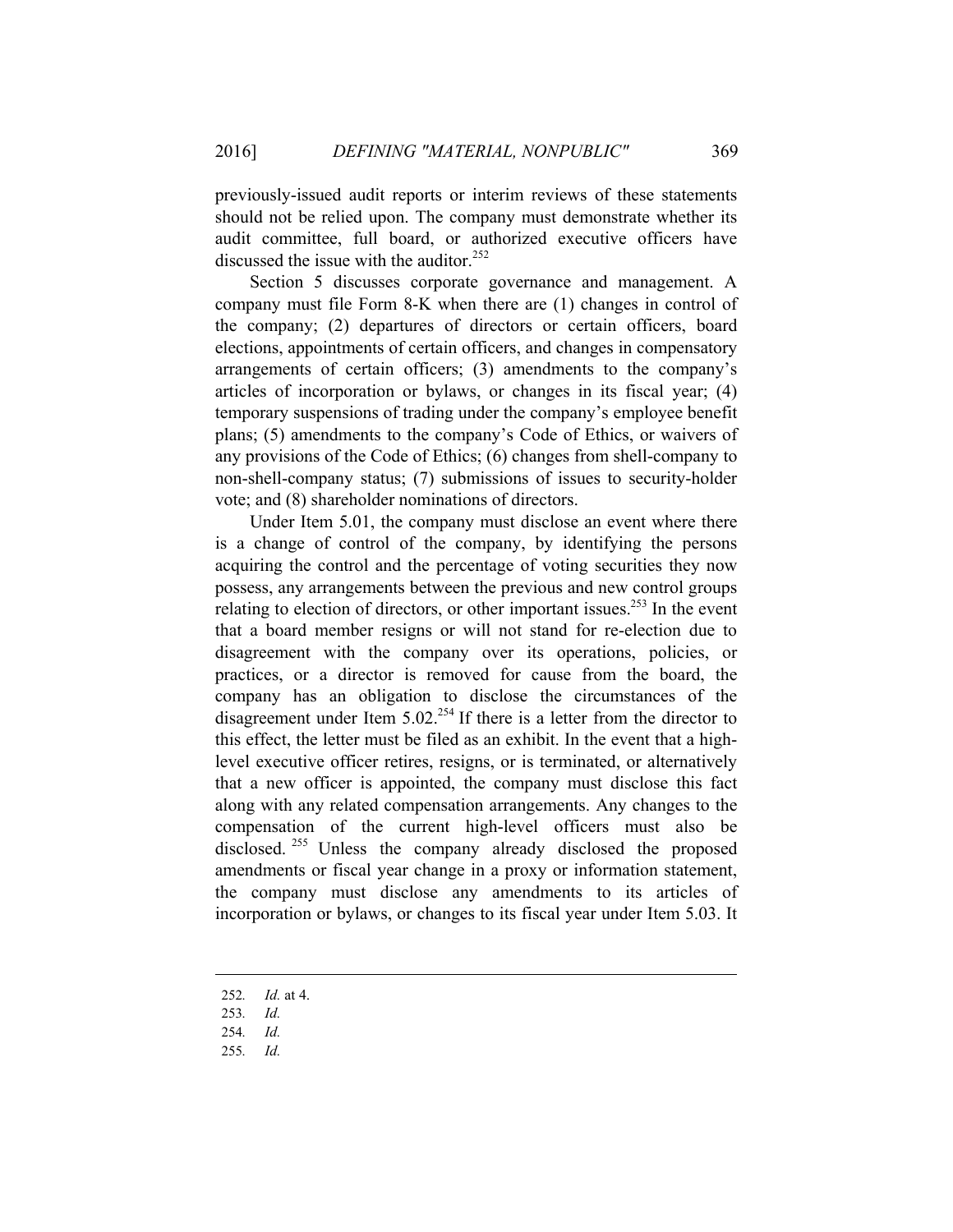should be noted that companies that issue only debt securities are usually exempted from this item. 256

Under Item 5.05, companies are required to report any changes to their code of ethics or waivers that apply to the CEO, CFO, CAO, controller, or others performing similar duties. Companies may elect to disclose this information on their website instead of filing Form  $8-K$ <sup>257</sup> Under Item 5.07, companies are required to file the results of the shareholder votes in director elections and on all other issues put to a vote within four business days of the end of an annual or special meeting. If such results are unavailable at the time, companies are required to file preliminary results and an amended Form 8-K with final vote results within four business days of those results being available.<sup>258</sup>

Under Section 6, a public company must disclose any (1) assetbacked securities (ABS) "informational and computational material," (2) change in Regulation AB Item 1108(a)(2) servicer or trustee, (3) change in credit enhancement or other support as specified in Regulation AB, (4) failure to make any required distribution to holders of the ABS, or (5) "Securities Act Updating Disclosure."259

Section 7 discusses Regulation FD disclosure. The purpose of this regulation is to "prevent companies from selectively disclosing material, nonpublic information."<sup>260</sup> Generally, companies are required to disclose material information to the public at the same time as it is provided to others, including securities market professionals. Companies may submit Form 8-K under this Item or Item 8.01 to comply with the Regulation FD's public disclosure requirement. Disclosures include announcements of dividends, quarterly sales of figures, etc. $^{261}$ 

<sup>256</sup>*. Id.*

<sup>257</sup>*. Id.*

<sup>258</sup>*. Id.*

<sup>259.</sup> See *Form 8-K*, *supra* note 227, at 20. The Securities Act Updating Disclosure requires that, with respect to offerings of asset-backed securities, "any material pool characteristic of the actual asset pool at the time of issuance of the asset-backed securities [that] differs by 5% or more . . . from the description of the asset pool in the prospectus" requires a disclosure regarding the characteristics of the actual asset pool. *Id*.; *see also* JOHN ARNHOLZ, REED D. AUERBACH & EDWARD E. GAINOR, OFFERINGS OF ASSET-BACKED SECURITIES § 6.05 (3d ed. 2016).

<sup>260.</sup> *Investor Bulletin*, *supra* note 228, at 5.

<sup>261</sup>*. See id.* at 7.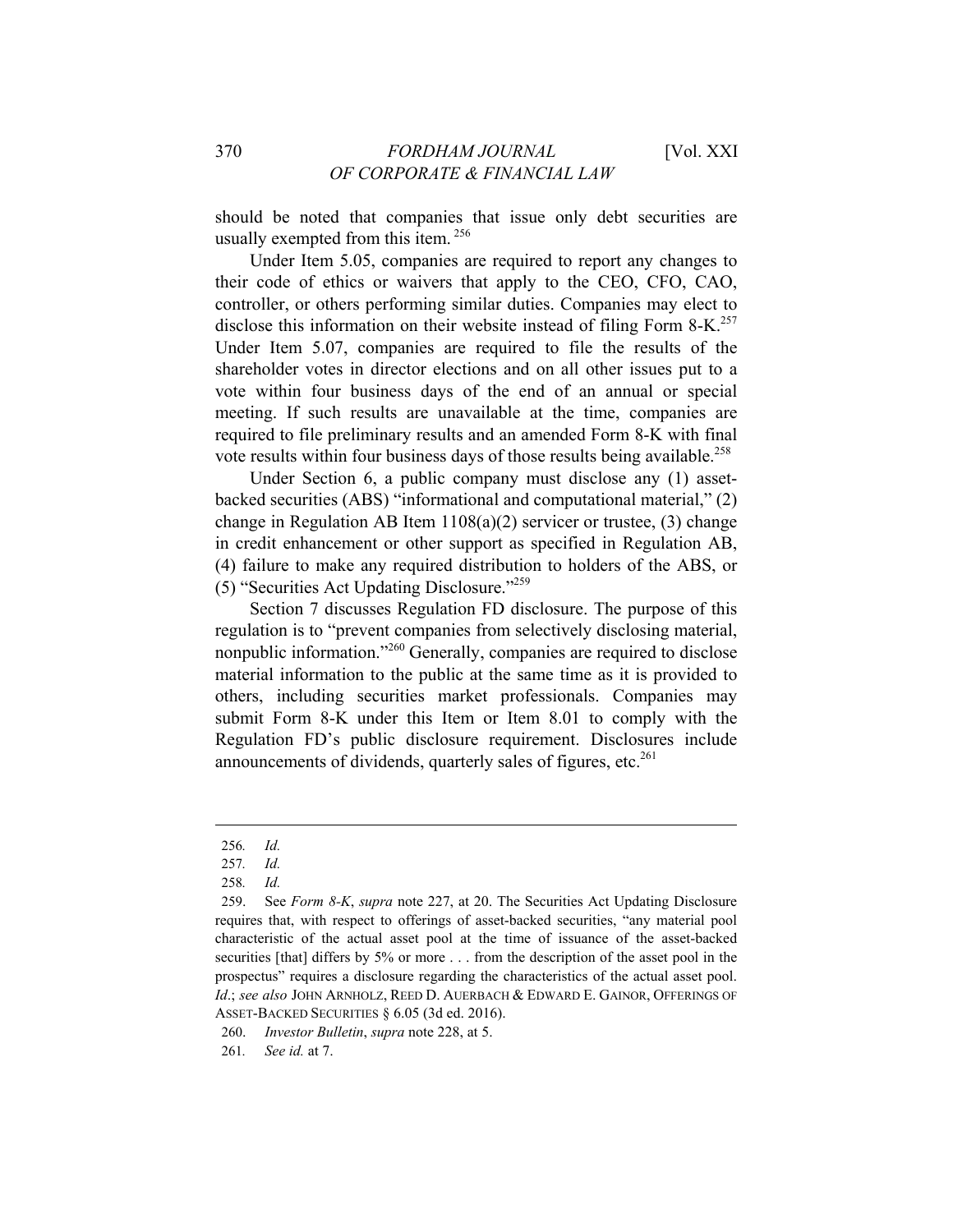Section 8 is a catchall section where the registrant company can report events that are not specifically called for by Form 8-K, but that it nevertheless considers important to security holders. Finally, Section 9 discusses financial statements and exhibits that a company may be required to furnish to supplement other parts of Form 8-K.

A report must be filed or furnished within four business days<sup>262</sup> of the occurrence of the event for items in Sections 1 through 6, and 9. If the form is furnished only to satisfy its obligation under Regulation FD, the due date may be earlier.<sup>263</sup> If a triggering event occurs within four business days before the company's filing of a periodic report, it may be disclosed in that periodic report instead of filing of Form 8-K, unless it is required under Item 4.01 or Item  $4.02^{264}$ 

# **IV. EXPLOITATION OF VAGUENESS IN STANDARDS: PROFITABILITY OF INSIDERS' TRANSACTIONS**

Given the vagueness of the insider trading laws, insiders have been able to exploit material, nonpublic information by buying and selling the shares of their firms prior to the public dissemination of this information through Form 8-K filings, without facing legal consequences. To test our hypothesis, we obtained stock price information from the Center for Research in Security Prices ("CRSP"). The insider trading data comes from the union of the Thomson Reuters Insider Filing Data Feed (1996 to 2013) and backward extensions using archived annual purchases from the National Archives (1975 to 1995) (collectively, the "combined Insider Trading Database"). Our sample includes United States common stocks (CRSP share codes of 10 or 11) that are covered by all three databases. The period is from January 1975 through December 2013. We restrict attention to this interval due to the availability of insider trading data, which first became available in January of 1975. We include observations beginning only from the time when the firms first appear in the combined Insider Trading Database. Following Shumway,  $^{265}$  we adjust stock returns for delistings using the CRSP delisting file. Our final dataset has over 20,000 unique CUSIPs and over 3,500,000 observations.

<sup>262.</sup> The first day is the first business day after the occurrence.

<sup>263.</sup> *Fast Answers*, *supra* note 233.

<sup>264</sup>*. See FAQ*, *supra* note 232.

<sup>265.</sup> Tyler Shumway, *The Delisting Bias in CRSP Data*, 52 J. OF FIN. 327 (1997).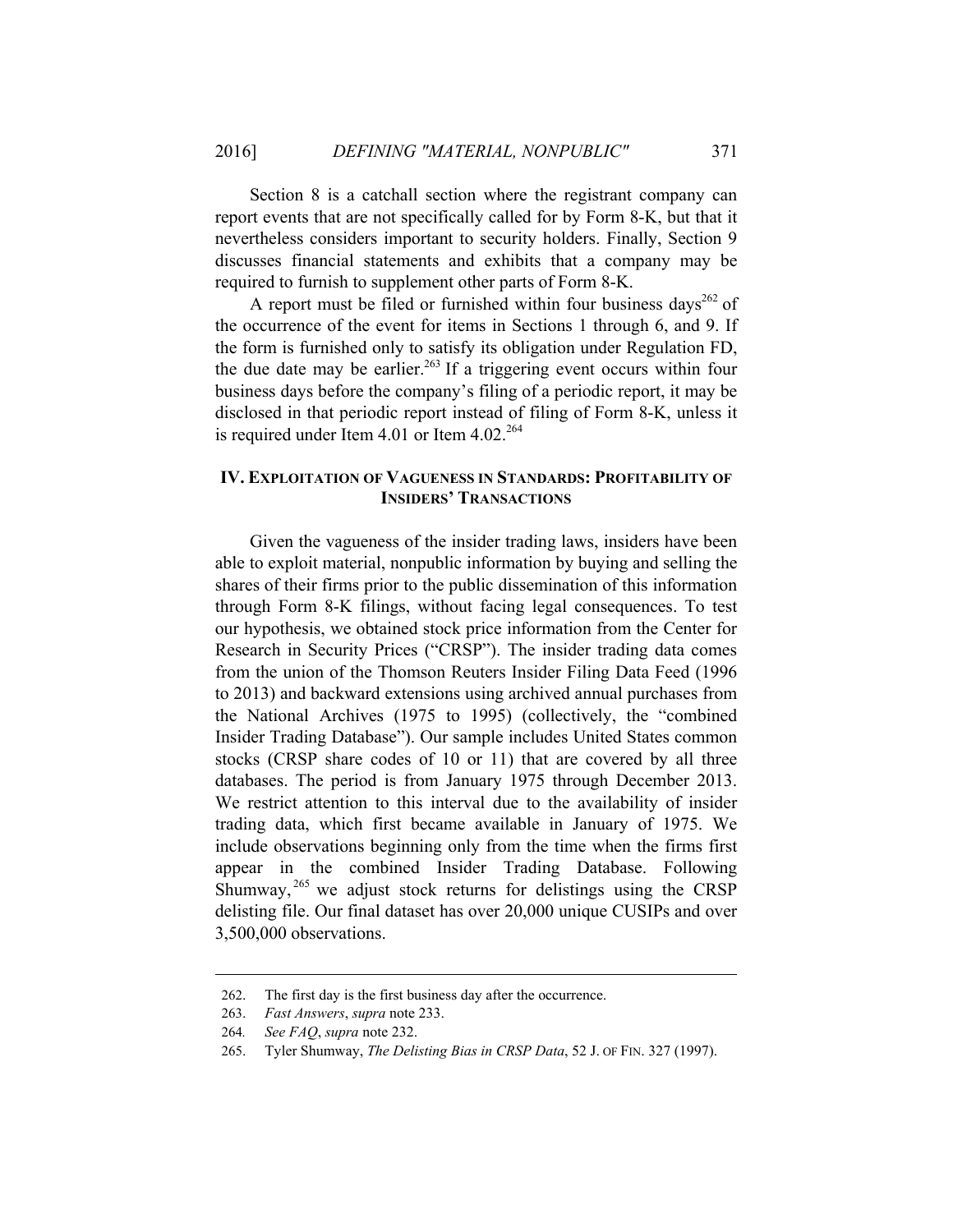The combined Insider Trading Database includes all trades reported to the SEC-Ownership Reporting System. The data contains all open market purchases and sales by officers, directors, and beneficial owners (direct or indirect owners of more than 10% of any equity class of securities) of publicly traded firms.<sup>266</sup> Shares acquired through exercise of options, stock awards, and trades with corporations are excluded. The final sample is limited to firms for which stock return data is available in CRSP. Finally, in order to deal with potential misreports and incorrect outliers, three filters are used. On the insider transaction date, (1) the insider transaction price must be less than twice the closing price of the stock, (2) the number of shares of the insider transactions must be less than the daily volume of trade of the stock, and (3) the number of shares of the insider transaction must be less than the outstanding number of shares for the stock.<sup>267</sup>

We measure the profitability of insider trades starting from the insider trade date. We measure abnormal stock return behavior using the cumulative market-adjusted abnormal daily stock returns (CAR) starting from the trade date (date 0) for a period of *T* days:

$$
CAR_{i,T} = \sum_{t=0}^{T} H_{i,t}(r_{i,t} - r_{m,t})
$$

where  $H_{i,t}$  takes the value 1 for insider purchases and -1 for insider sales. Thus, we define an insider purchase to be abnormally profitable if the stock price outperforms the general stock market after the purchase. Similarly, we define an insider sale to be abnormally profitable if the

<sup>266.</sup> For most of the sample period analyzed here (prior to Aug. 29, 2002), Section 16(a) of the Securities and Exchange Act requires that insider transactions be disclosed within the first 10 days of the month following the month of the trade. Section 16(b) prohibits insiders from profiting from short-term price movements defined as profitable offsetting pairs of transactions within 6 months of each other, while Section  $16(c)$ prohibits profiting from short sales. The Sarbanes-Oxley Act of 2002 (effective Aug. 29, 2002) has modified insider trading regulations in many significant ways. First, the new reporting requirement states that insider transactions must be reported electronically by the end of the second business day following the day on which the transaction is executed both through EDGAR and through corporate public websites. Sarbanes-Oxley also prohibits purchase and sale of securities during blackout periods.

<sup>267.</sup> Qualitative results do not change if these filters are not enforced (results on file with the authors).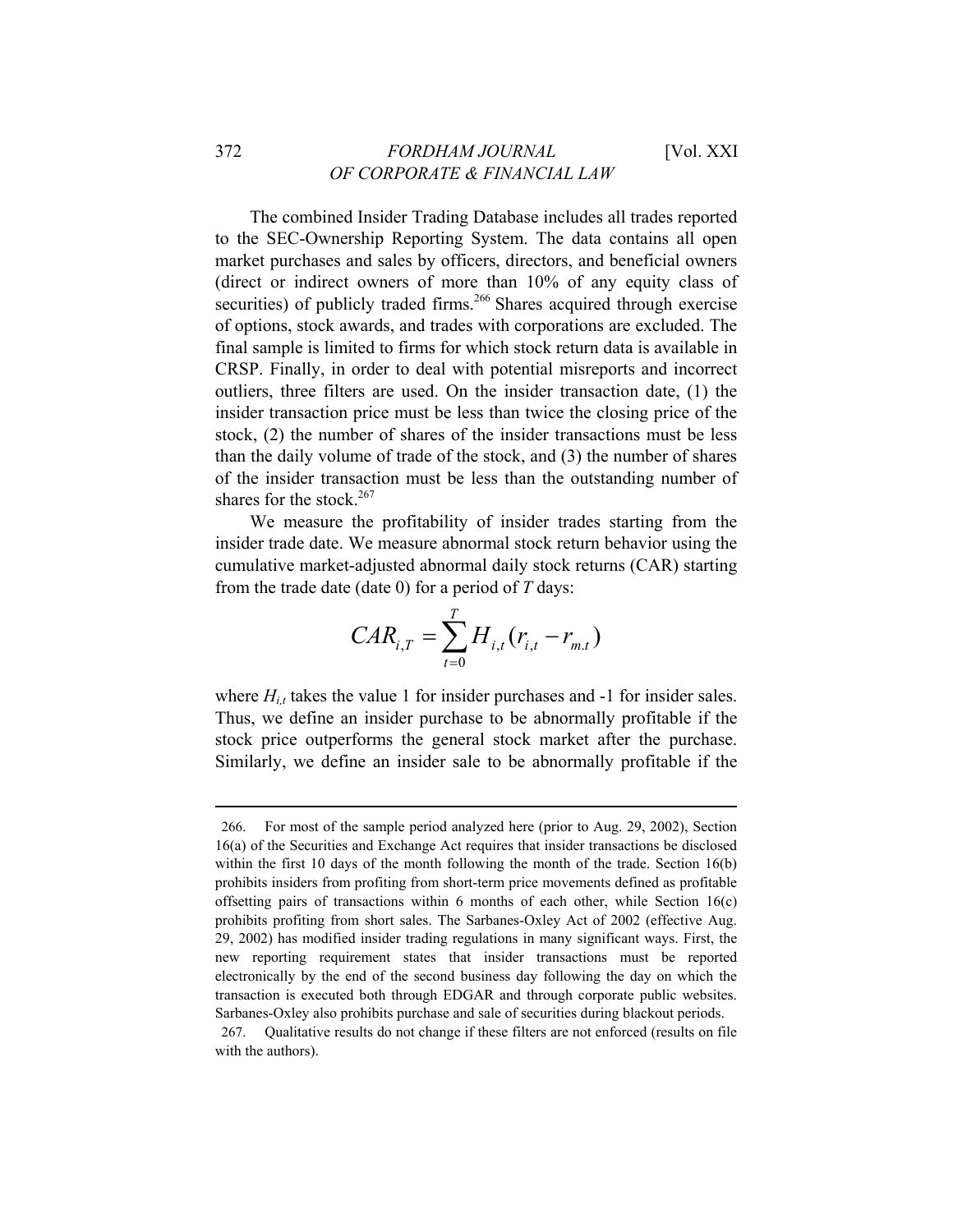stock price underperforms the general stock market after the sale. The variable  $r_{i,t}$  is the cum-dividend return to stock *i* for day *t*, and  $r_{m,t}$  is the cum-dividend return to the CRSP equally-weighted portfolio of all New York Stock Exchange, American Stock Exchange, and NASDAQ stocks for day *t*. We examine the profitability of insider trades for  $T = 5$ , 10, 20, 30, 40, and 50 days following insiders' transactions.

To focus on insider transactions that are likely to be based on material, nonpublic information, we first require that the abnormal profitability (CAR) of insiders' transactions exceed 5% by day 5, 10, 20, 30, 40 and 50. The results using insider trading data for the last 40 years are shown in Table 1.

| Table 1: The Number and Percentage of Highly Profitable Insider Transactions Exceeding<br>5% in Abnormal Profits |                                             |                 |                  |                  |                  |                  |                  |  |
|------------------------------------------------------------------------------------------------------------------|---------------------------------------------|-----------------|------------------|------------------|------------------|------------------|------------------|--|
| Decade                                                                                                           | Total<br>Number of<br>Open Market<br>Trades | After 5<br>Days | After 10<br>Days | After 20<br>Days | After 30<br>Days | After 40<br>Days | After 50<br>Days |  |
| 1975-1984                                                                                                        | 380.315                                     | 61,759          | 93,072           | 123,375          | 139,147          | 149,452          | 156,731          |  |
|                                                                                                                  |                                             | 16.2%           | 24.5%            | 32.4%            | 36.6%            | 39.3%            | 41.2%            |  |
| 1985-1994                                                                                                        | 428,432                                     | 70.652          | 102.463          | 137.748          | 156.942          | 170,001          | 177,843          |  |
|                                                                                                                  |                                             | 16.5%           | 23.9%            | 32.2%            | 36.6%            | 39.7%            | 41.5%            |  |
| 1996-2004                                                                                                        | 1.134.154                                   | 215,859         | 300,885          | 387,741          | 435,868          | 462.386          | 483,736          |  |
|                                                                                                                  |                                             | 19.0%           | 26.5%            | 34.2%            | 38.4%            | 40.8%            | 42.7%            |  |
| 2005-2014                                                                                                        | 1.578.253                                   | 204.042         | 309.572          | 418,712          | 477,534          | 528,742          | 563,082          |  |
|                                                                                                                  |                                             | 12.9%           | 19.6%            | 26.5%            | 30.3%            | 33.5%            | 35.7%            |  |
| 1975-2014                                                                                                        | 3,521,154                                   | 552,312         | 805,992          | 1,067,576        | 1,209,491        | 1,310,581        | 1,381,392        |  |
|                                                                                                                  |                                             | 15.7%           | 22.9%            | 30.3%            | 34.3%            | 37.2%            | 39.2%            |  |

Our evidence shows that a significant portion of insider transactions exhibits immediate profitability. During the decade of 1975 to 1984, over 60,000 transactions showed almost immediate abnormal profitability by beating the general stock market more than 5% during the first 5 days after the trade date. Given the quick stock price reaction and immediate profitability, these translations are likely to be based on material, nonpublic insider information. By day 50, the proportion of highly profitable transactions rises to about 40% of all trades by insiders.

Over the next three decades, the number of transactions with immediate abnormal profitability steadily rose. In the most recent decade of 2005 to 2014, over 200,000 large-volume transactions show immediate profitability by day 5. The number of transactions that showed significant abnormal profitability by day 50 exceeded 500,000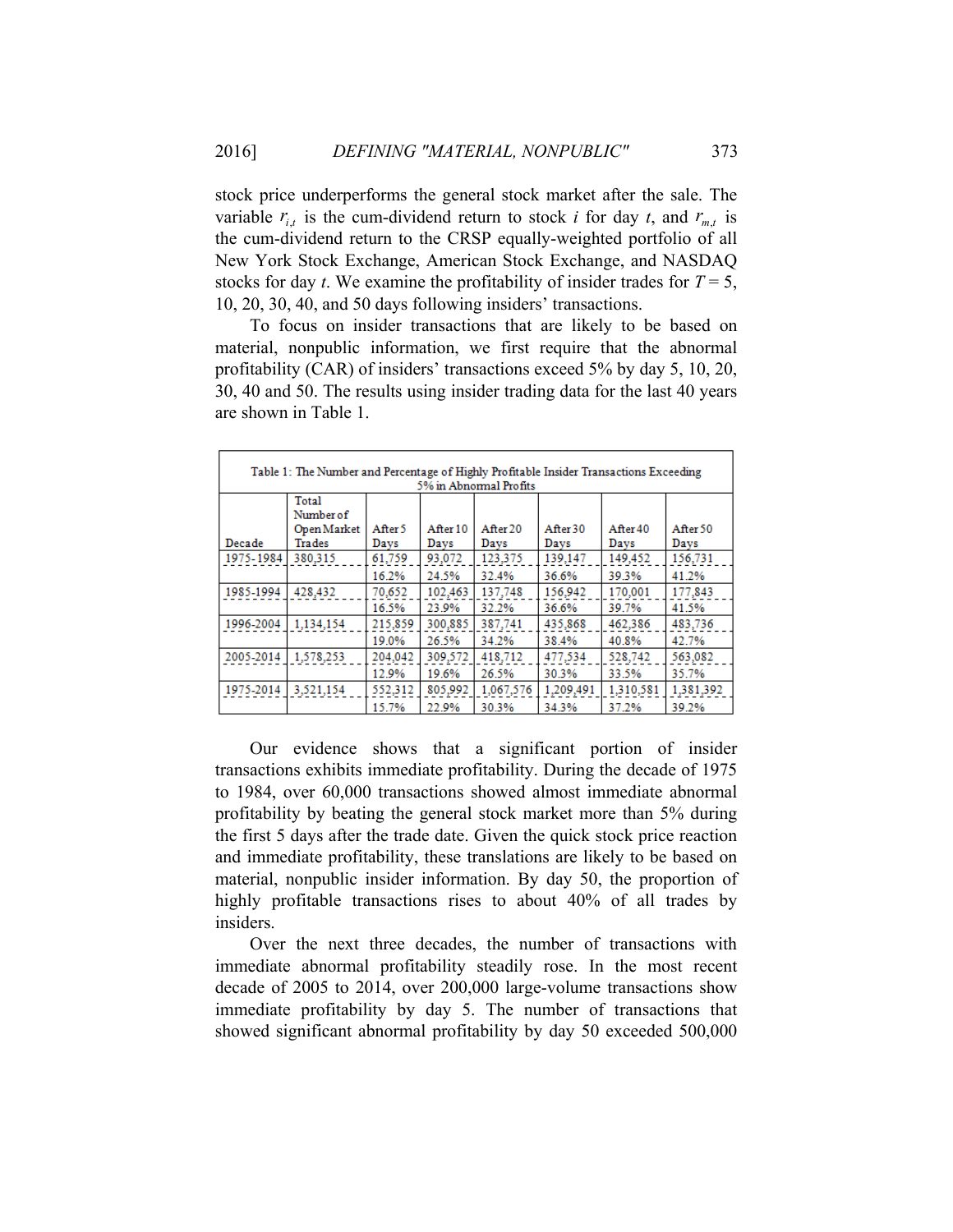during this decade, again constituting about 35% of all trades by insiders.

As a second test of materiality, we require that profitability of insider trades exceed 10% within 5 days after trade. These results are shown in Table 2. The overall sample period shows that there were more than 190,000 such transactions. By day 50, the number of highlyprofitable transactions approaches 1,000,000. These highly profitable transactions constitute about 27% of all insider trades.

| Table 2: The Number and Percentage of Highly Profitable Insider Transactions Exceeding 10% in |             |         |          |          |          |          |          |
|-----------------------------------------------------------------------------------------------|-------------|---------|----------|----------|----------|----------|----------|
| Abnormal Profits                                                                              |             |         |          |          |          |          |          |
|                                                                                               | Total       |         |          |          |          |          |          |
|                                                                                               | Number of   |         |          |          |          |          |          |
|                                                                                               | Open Market | After 5 | After 10 | After 20 | After 30 | After 40 | After 50 |
| Decade                                                                                        | Trades      | Days    | Davs     | Days     | Days     | Days     | days     |
| 1975-1984                                                                                     | 380.315     | 19.399  | 38,054   | 65.928   | 84.540   | 97.537   | 108.743  |
|                                                                                               |             | 5.1%    | 10.0%    | 17.3%    | 22.2%    | 25.6%    | 28.6%    |
| 1985-1994                                                                                     | 428.432     | 23.867  | 43.314   | 74.524   | 96.700   | 113.231  | 125.716  |
|                                                                                               |             | 5.6%    | 10.1%    | 17.4%    | 22.6%    | 26.4%    | 29.3%    |
| 1995-2004                                                                                     | 1.134.154   | 86.822  | 146.557  | 228,735  | 289,818  | 328.642  | 357.715  |
|                                                                                               |             | 7.7%    | 12.9%    | 20.2%    | 25.6%    | 29.0%    | 31.5%    |
| 2005-2014                                                                                     | 1.578.253   | 61.022  | 117.456  | 204.991  | 268.452  | 323.513  | 368,269  |
|                                                                                               |             | 3.9%    | 7.4%     | 13.0%    | 17.0%    | 20.5%    | 23.3%    |
| 1975-2014                                                                                     | 3.521.154   | 191.110 | 345.381  | 574.178  | 739,510  | 862.923  | 960,443  |
|                                                                                               |             | 5.4%    | 9.8%     | 16.3%    | 21.0%    | 24.5%    | 27.3%    |

The average abnormal profitability of these selected insider transactions is shown in Table 3. Within 5 days after insiders' trade, insiders' average abnormal profit reaches about 17% for the entire sample period, and rising further to about 20% by day 50. The average abnormal profits for this highly profitable sample appear to be stable over the past four decades.

| Table 3: Average Abnormal Profitability of Insider Trades Conditional on Exceeding 10%<br>in 5 Days |                                             |                 |                  |                 |                  |                 |                  |
|-----------------------------------------------------------------------------------------------------|---------------------------------------------|-----------------|------------------|-----------------|------------------|-----------------|------------------|
| Decade                                                                                              | Total<br>Number of<br>Open Market<br>Trades | After 5<br>Davs | After 10<br>Davs | Affer20<br>Davs | After 30<br>Davs | After40<br>Days | After<br>50 days |
| 1975-1984                                                                                           | 19.399                                      | 16.6%           | 16.3%            | 15.9%           | 16.2%            | 16.4%           | 16.9%            |
| 1985-1994                                                                                           | 23.867                                      | 16.6%           | 15.6%            | 16.1%           | 16.7%            | 17.6%           | 18.1%            |
| 1995-2004                                                                                           | 86.822                                      | 18.4%           | 18.1%            | 19.4%           | 20.5%            | 21.5%           | 22.6%            |
| 2005-2014                                                                                           | 61.022                                      | 17.1%           | 17.4%            | 17.1%           | 17.8%            | 17.5%           | 17.6%            |
| 1975-2014                                                                                           | 191.110                                     | 17.6%           | 17.4%            | 17.9%           | 18.8%            | 19.2%           | 19.9%            |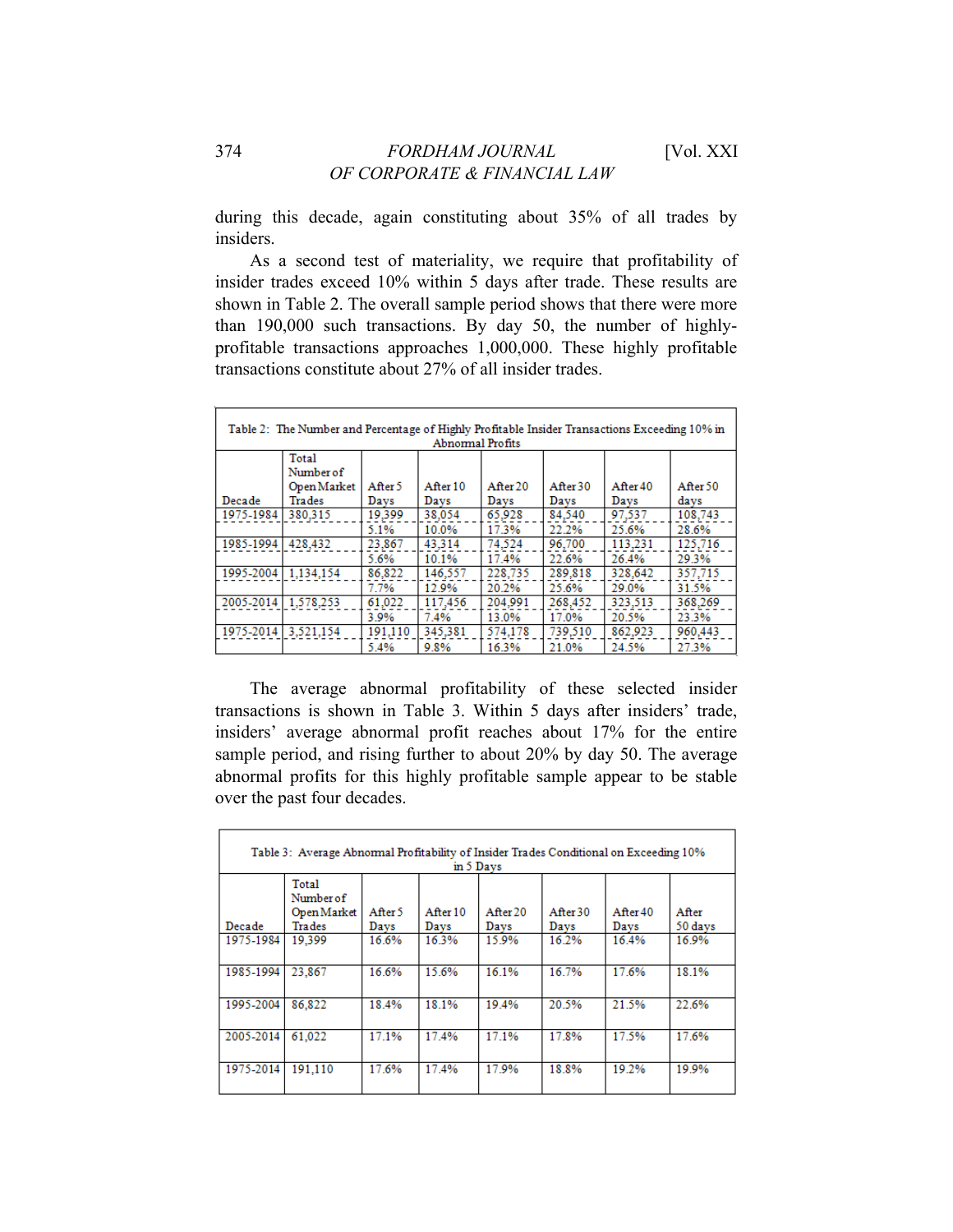To compute the statistical significance of our findings, we compared the statistical distribution of actual insiders' abnormal profits with the hypothetical distribution of insider transactions had insiders not traded on material, nonpublic information. To generate the hypothetical distribution, we took the actual insider transactions and then randomized the date of trade as well as the purchase/sale indicator using a random number generator. About 53% of actual insider transactions show abnormal profitability while exactly 50% of the randomly generated hypothetical trades show abnormal profitability. This difference is statistically significant at the 1% level and translates to over 100,000 transactions for our sample.

We also repeated this exercise for large transactions involving 10,000 or more shares. In this case, the difference grew to 4% (54% versus 50%), which is again statistically significant at the 1% level. Finally, we repeated this exercise for large transactions involving 10,000 or more shares by top executives. In this case, the difference grew to 4% to 6% for various holding periods (54% to 56% for actual trades versus 50% for hypothetical trades), which is again statistically significant at the 1% level.

The fact that tens of thousands to hundreds of thousands of additional trades exhibit high abnormal profitability demonstrates that the congressional approach of leaving the definition of illegal insider information purposefully vague is not working. To the contrary, our evidence indicates that insiders are taking advantage of this vagueness in the law to exploit their material, nonpublic information. We suggest that Congress take this opportunity to define the boundaries of what constitutes material, nonpublic and therefore illegal insider trading information.

#### **CONCLUSION**

The forty-year time period from 1975 to 2014 that we investigated has seen a number of changes in insider trading laws. While Congress continually increased civil and criminal penalties for insider trading, it kept the definition of material, nonpublic information purposefully vague. The 1984 ITSA established a civil penalty up to three times the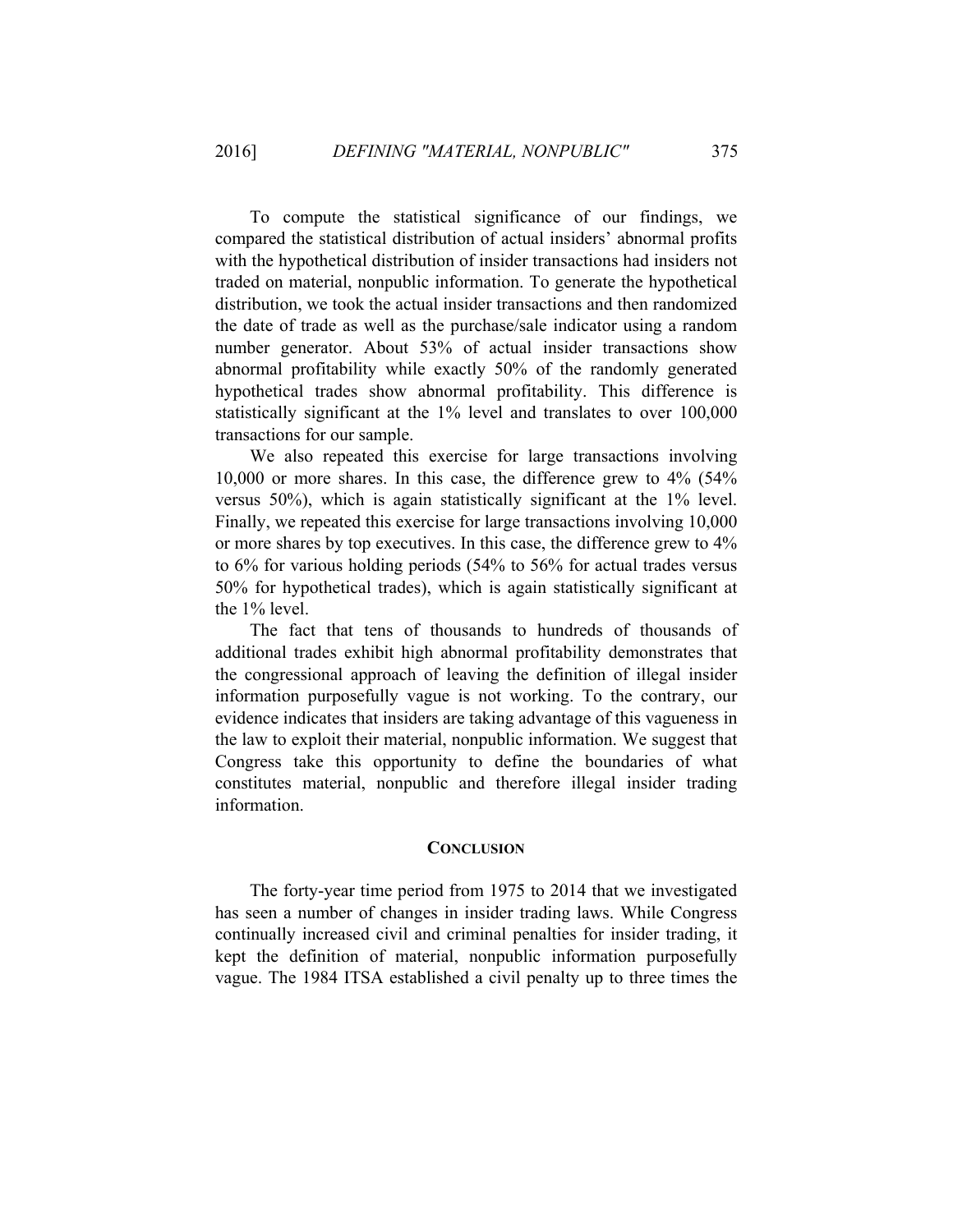profit or loss avoided for both insiders as well as tippers.<sup>268</sup> The 1988 ITSFA provided for private right of action for contemporaneous trading, a bounty program to collect up to 10% of the insiders' illegal profits, while also increasing the maximum penalties for violations of insider trading laws to \$1 million in fines and ten years in prison.<sup>269</sup> Finally, SOX further increased the penalties for purposeful violations of the insider trading laws to \$5 million in fines and prison sentences up to twenty years.270 As our evidence establishes, none of these increases in penalties have been successful in even slowing down profitable insider trading.

The recent Second Circuit decision in *Newman* represents a step backward in clarifying what is material, nonpublic information and should be reversed. According to *Newman*, establishing tippee liability under Section 10b of the Exchange Act and Rule 10b-5 of the SEC requires tippee knowledge of tipper personal benefit. The Second Circuit interprets the Supreme Court's decision in *Dirks* stringently,<sup>271</sup> reversing the trend in the federal judiciary over the past 30 years of allowing the *Dirks* personal benefit requirement to be satisfied by proof that (1) the tippee knew the insider-tipper breached a fiduciary-like duty  $272$  in disclosing confidential information, and (2) that the insider expected to

<sup>268.</sup> Insider Trading Sanctions Act of 1984, Pub. L. No. 98-376, § 2, 98 Stat. 1264, 1264.

<sup>269.</sup> Insider Trading and Securities Fraud Enforcement Act of 1988, Pub. L. No. 100-704, § 5, 102 Stat. 4677, 4680-81.

<sup>270.</sup> Sarbanes-Oxley Act of 2002 § 1106, 15 U.S.C. 78ff(a) (2012).

<sup>271</sup>*. See* Dirks v. SEC, 463 U.S. 646, 662 (1983) (holding that derivative (tippee) liability can only be found where the insider-tipper "personally will benefit, directly or indirectly, from his disclosure. Absent some personal gain, there has been no breach of duty to stockholders. And absent a breach by the insider, there is no derivative breach."). In *Dirks*, the insider-tipper shared personal information with an analyst (the defendant) in order to expose an insurance scam being perpetrated by the tipper's company. *Id.*

<sup>272</sup>*. See* Chiarella v. United States, 445 U.S. 222, 228 (1980) (describing the relevant duty as a "fiduciary or other similar relation of trust and confidence"); Donna M. Nagy, *Insider Trading and the Gradual Demise of Fiduciary Principles*, 94 IOWA L. REV. 1315, 1337-340 (2009) (discussing the tendency among courts to base insider trading liability on breaches of duties that fall outside the (typically) more narrow confines of traditional fiduciary duties).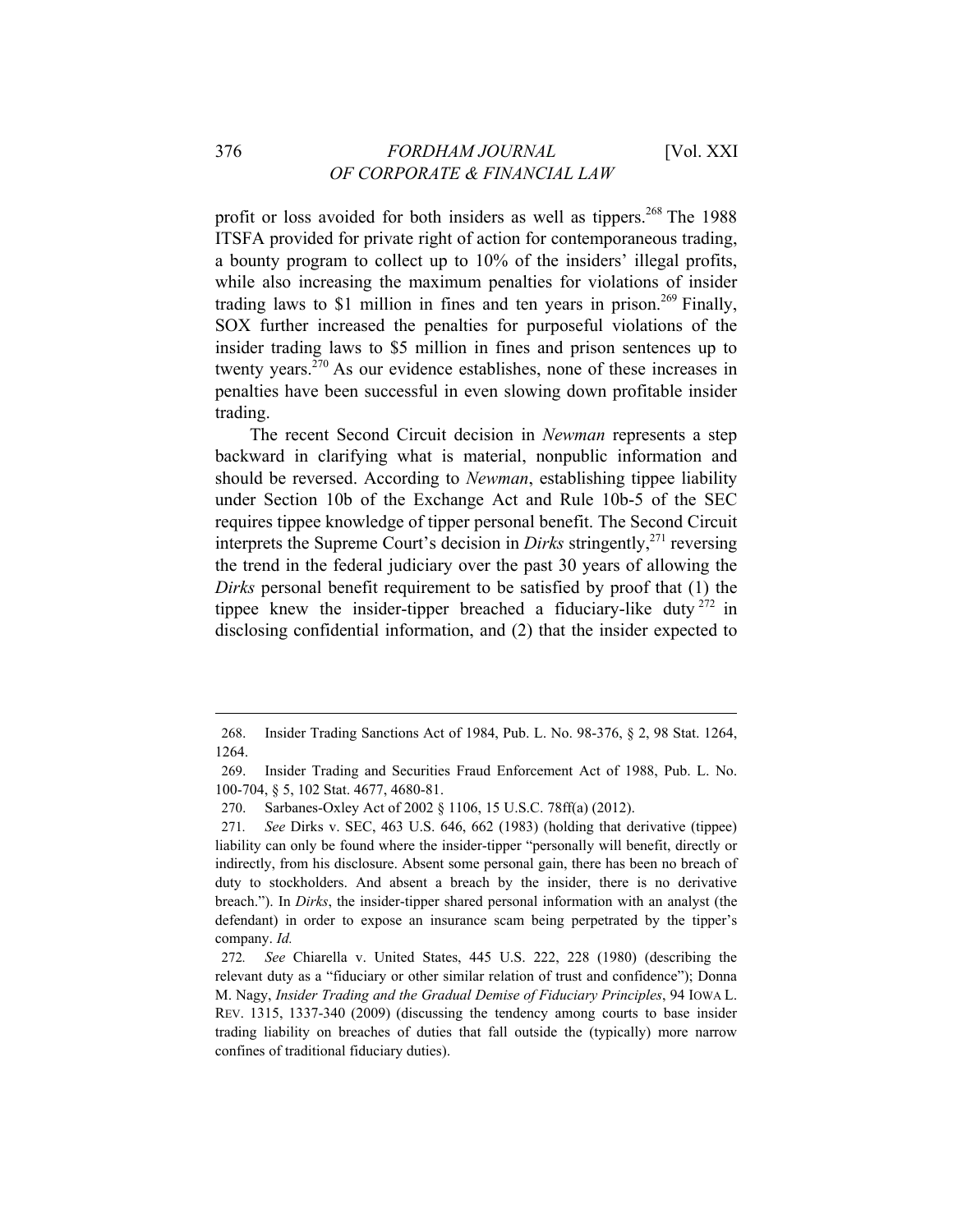obtain a personal benefit in exchange for disclosure.<sup>273</sup> Moreover, apart from expounding a strict interpretation of the elements needed to establish tippee liability, the *Newman* court also set surprisingly high evidentiary standards for proving these elements.

The combination of these legal and evidentiary adjustments to the *Dirks* test could have serious implications for the government's efforts to deter insider trading. The reason for this is quite simple: when potential tippees know they can trade on confidential information without recourse, so long as they are careful to receive that information from "a friend of a friend of  $\lceil a \rceil$  friend],  $\frac{1}{274}$  they can easily circumvent liability, which will give rise to informal information sharing networks.275 By habitually sharing inside information with friends and associates, insiders could easily engage in indirect, mutual-backscratching relationships, disclosing valuable information to the network in the hope that similarly situated individuals "three and four levels removed from the inside tipper $^{276}$  will reciprocate. Such arrangements could lead to significant increases in insider trading activity, thereby exacerbating the practice's primary consequences: the unfair transfer of wealth from ordinary investors to insider traders and the diminution of the public's confidence and participation in securities markets.<sup>277</sup> This,

276*. See Newman*, 773 F.3d at 443.

<sup>273</sup>*. See* Avi Weitzman et al., *Second Circuit Injects New Life into Dirks Personal Benefit Test in United States v. Newman*, 29 CORP. & SEC. L. ADVISOR 1, 3 (2015) (outlining how the federal courts have generally "diminished the *Dirks* personal benefit test" over the past 30 years; "[e]ven absent any pecuniary benefit to the tipper, insider trading charges were brought against . . . downstream tippees who knew neither the identity of the individual tipper nor whether the tipper had personally benefitted from providing the tip. It was the rare case indeed for a court to dismiss insider trading cases for lack of a *Dirks* personal benefit to the tipper.")*;* SEC v. Obus, 693 F.3d 276, 276 (2d Cir. 2012) (enumerating the elements of tippee liability without including knowledge of the tipper's expected personal benefit as a separate element).

<sup>274.</sup> United States v. Newman, 773 F.3d 438, 453 (2d Cir. 2014).

<sup>275</sup>*. See Why Insider Trading Is Hard to Define, Prove and Prevent*, KNOWLEDGE@WHARTON, Nov. 11, 2009, http://knowledge.wharton.upenn.edu/article/ why-insider-trading-is-hard-to-define-prove-and-prevent/ [http://perma.cc/9AZR-BJRV]; *see also* Weitzman et al., *supra* note 273, at 3 (explaining how previous insider trading cases considered the ability to maintain networking contacts by disclosing inside information to be a considerable "reputational benefit," a benefit that typically satisfied the *Dirks* personal benefit requirement).

<sup>277</sup>*. See* United States v. O'Hagan, 521 U.S. 642, 658 (1997) (noting that, where insider trading goes unregulated, "investors likely would hesitate to venture their capital [into the] market").